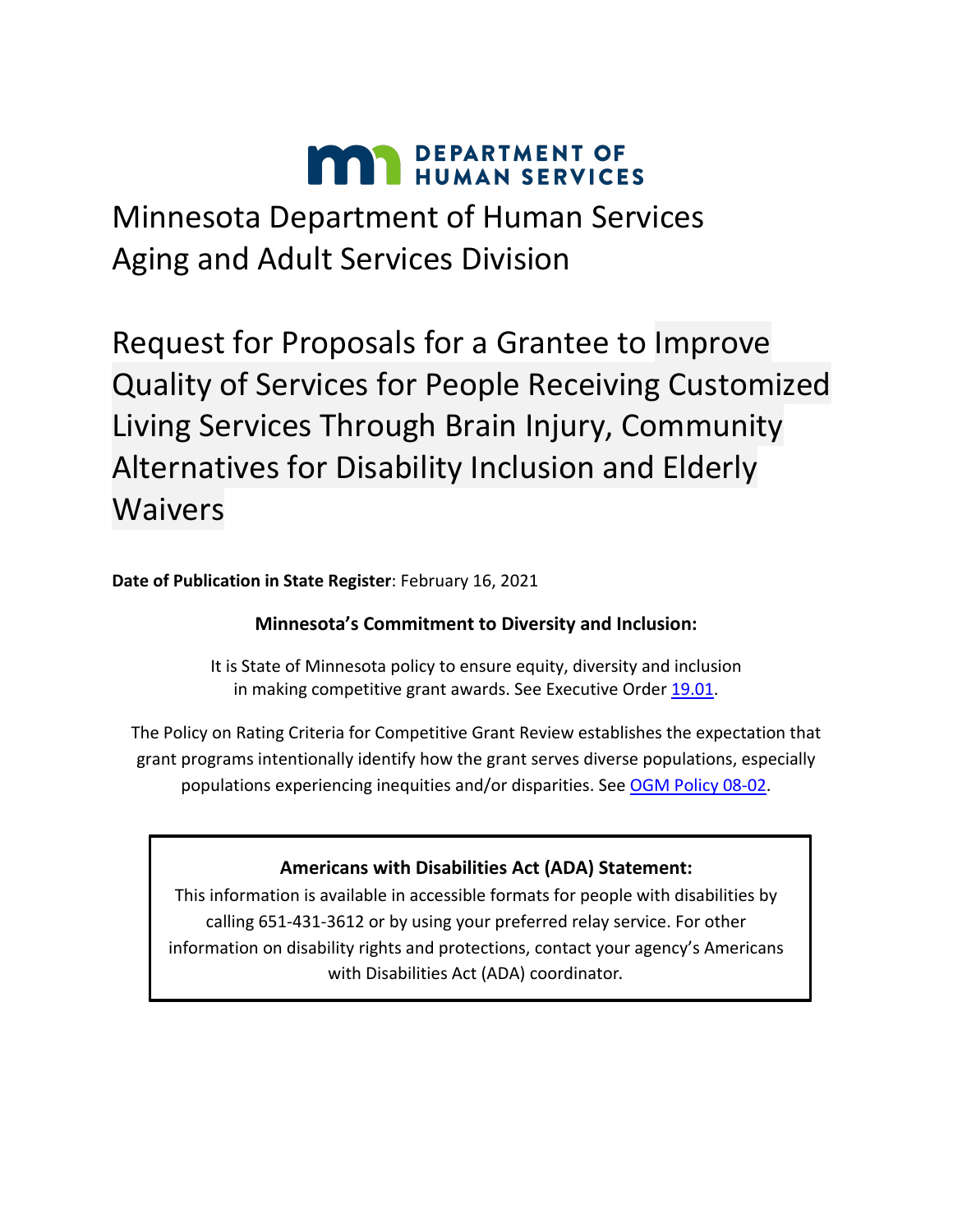# **TABLE OF CONTENTS**

| 2. |                                                                   |  |
|----|-------------------------------------------------------------------|--|
|    |                                                                   |  |
|    |                                                                   |  |
|    |                                                                   |  |
| 6. |                                                                   |  |
|    |                                                                   |  |
|    |                                                                   |  |
|    |                                                                   |  |
|    |                                                                   |  |
|    |                                                                   |  |
|    |                                                                   |  |
|    | State of Minnesota Department of Human Services Grant Contract 23 |  |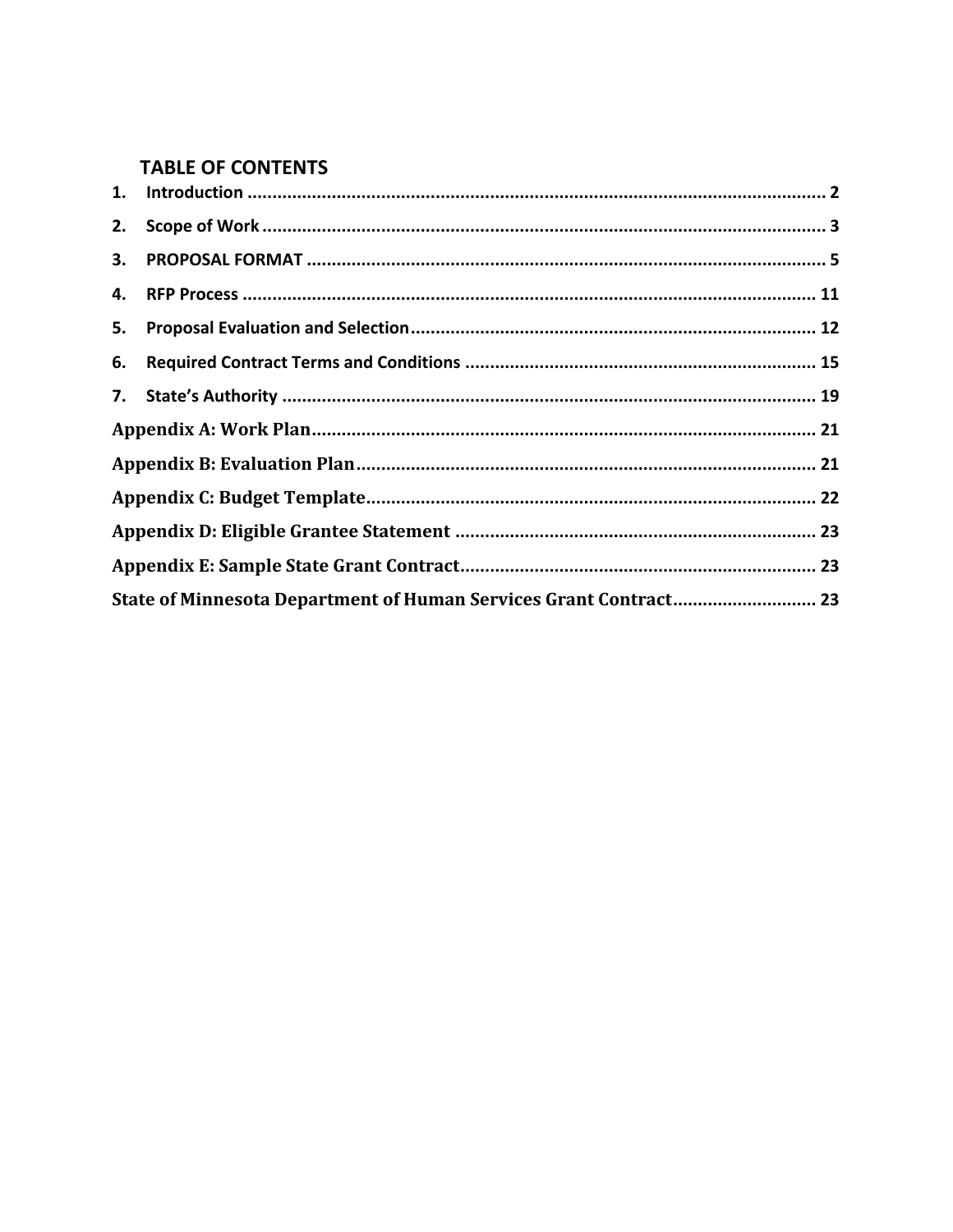# <span id="page-2-0"></span>**1. INTRODUCTION**

# **1.1 Purpose of Request**

The Minnesota Department of Human Services, through its Aging and Adult Services Division (STATE), is seeking Proposals from qualified Responders to improve overall quality of services for persons receiving customized living services. Qualified responders must have provided customized living services to Brain Injury (BI), Community Alternatives for Disability Inclusion (CADI) or Elderly Waiver (EW) program participants in calendar year 2020 (i.e. between January 1, 2020 and December 31, 2020).

During State Fiscal year (SFY) 2022-2023, DHS intends to award approximately \$1 million in grants to successful responders. One-time grants will be available ranging from \$20,000 to \$200,000.

To be eligible, a provider must meet both of the following criteria:

- 1. The provider must serve at least 75 waiver participants, and
- 2. At least 75 percent of the participants served by the provider must be waiver participants.

For providers of customized living services under the BI or CADI waivers, the required 75 waiver participants must reside at multiple locations each with six or more residents.

Preference will be given to providers serving a higher percentage of waiver participants.

### **1.2 Objective of this RFP**

The objective of this RFP is to contract with qualified Responders to perform the tasks and services set forth in this RFP. The term of any resulting contract is anticipated to be up to 24 months, between July 1, 2021 and June 30, 2023.

### **1.3 Proposal due date**

**Proposals must be submitted by 4:00 p.m. Central Time on April 12, 2021.** Proposals should be submitted through the Customized Living Quality Improvement [grant application website](https://www.grantinterface.com/Home/Logon?urlkey=mndepthumanservices)<sup>[1](#page-2-1)</sup> This RFP does not obligate the State to award a contract or complete the project, and the State reserves the right to cancel the solicitation if it is considered to be in its best interest. All costs incurred in responding to this RFP will be borne by the Responder.

### **1.4 Background**

 $\overline{\phantom{a}}$ 

The 2019 Minnesota Legislature established [a Customized Living Quality Improvement grant program](https://www.revisor.mn.gov/laws/2019/1/Session+Law/Chapter/9/)<sup>[2](#page-2-2)</sup> (CL QI) for providers of publicly funded customized living services, which was further modified by the legislature in 2020<sup>[3](#page-2-3)</sup> (See [M.S. 256.479\)](https://www.revisor.mn.gov/statutes/cite/256.479). The CL QI grant program supports provider-initiated projects to improve quality of services for people who are receiving customized living services.

<span id="page-2-1"></span><sup>&</sup>lt;sup>1</sup><https://www.grantinterface.com/Home/Logon?urlkey=mndepthumanservices>

<span id="page-2-2"></span><sup>&</sup>lt;sup>2</sup> Laws of Minnesota 2019, 1<sup>st</sup> [Spec. Sess. chapter 9, article 4, section 28](https://www.revisor.mn.gov/laws/2019/1/Session+Law/Chapter/9/)

<span id="page-2-3"></span><sup>&</sup>lt;sup>3</sup> [Laws of Minnesota 2020, 3rd Spec. Sess. chapter 1, sections 1-2](https://www.revisor.mn.gov/laws/2020/3/Session+Law/Chapter/1/)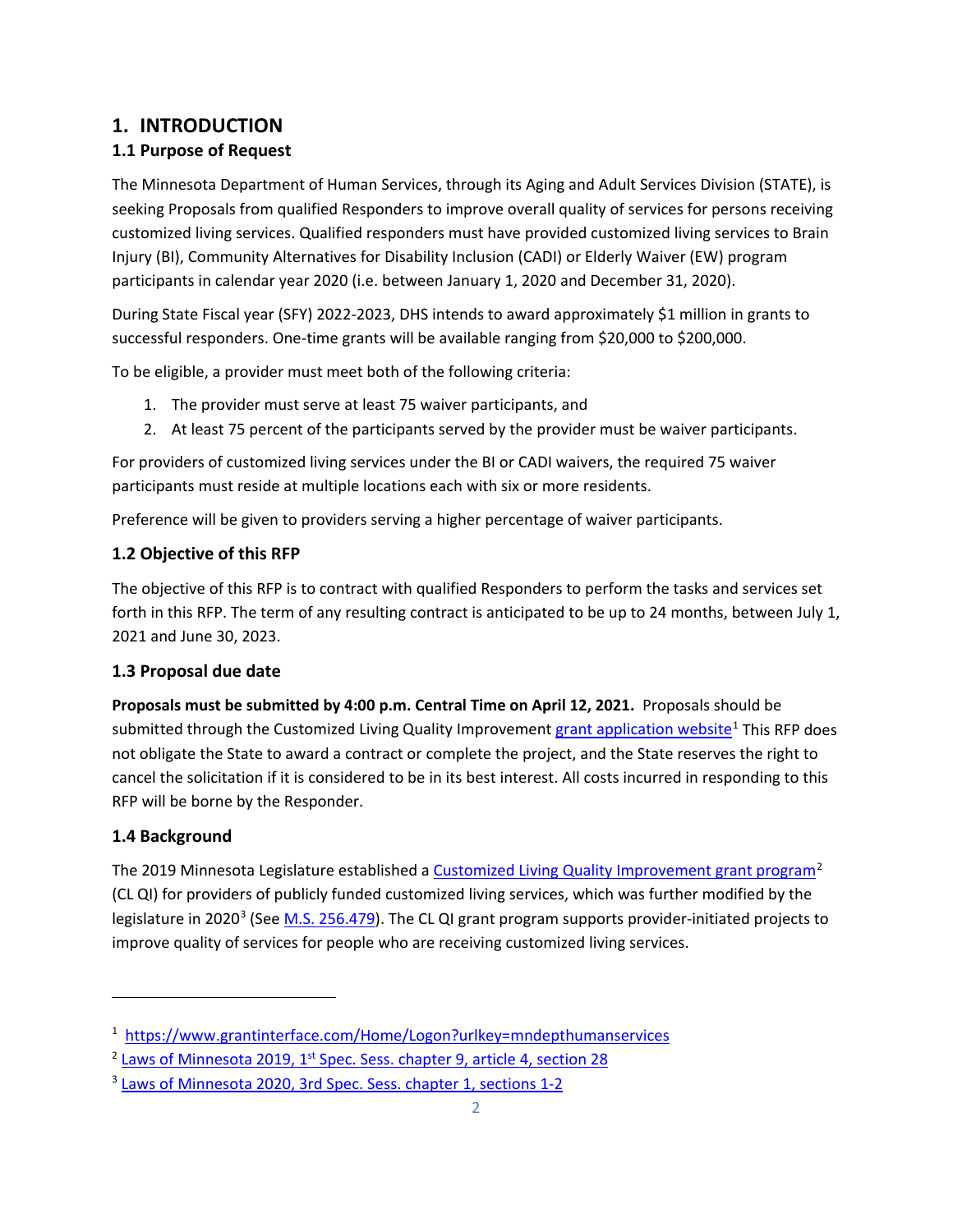The CL QI grant program will consider the following policy objectives:

- Provide more efficient, higher quality services
- Encourage home and community-based services providers to innovate
- Equip home and community-based services providers with organizational tools and expertise to improve their quality
- Incentivize home and community-based services providers to invest in better services
- Disseminate successful performance improvement strategies statewide.

In July 2019, the Aging and Adult Services Division (AASD) released a report of a national review of quality measurement in assisted living produced under contract with the University of Minnesota. The report is part of AASD's effort to develop an assisted living report card. The report identified nine domains of quality (i.e. aspects of assisted living that have an impact on quality). Responders should work from these domains of quality in formulating their grant proposal. The Overview section in this RFP provides a list of the nine domains and descriptors of each domain. To review the complete report on assisted living quality measure visit the [Assisted Living Report Card page](https://mn.gov/dhs/partners-and-providers/news-initiatives-reports-workgroups/aging/assisted-living-report-card/assisted-living-reports.jsp)<sup>[4](#page-3-1)</sup> on the DHS website.

# <span id="page-3-0"></span>**2. SCOPE OF WORK**

### **2.1 Overview**

l

This RFP provides background information and describes the services desired by the State. It describes the requirements for this procurement and specifies the contractual conditions required by the State. Although this RFP establishes the basis for Responder Proposals, the detailed obligations and additional measures of performance will be defined in the final negotiated contract.

The goal of this RFP is to support existing and new quality improvement efforts in the delivery of publicly funded customized living services. The legislation directs DHS to solicit proposals that meet the state's policy objectives listed in the Background section above.

The target areas for quality improvement and grant funding in 2022-2023 are based on research the State conducted in partnership with the University of Minnesota in 2019. The State is seeking proposals for quality improvement projects related to the quality domains, sub-domains, and indicators in Table 1 below. The quality domains in Table 1 are aspects of quality in assisted living identified through the study. Responders should use this table to guide their work to develop or implement project improvements to enhance any of these sub-domains, indicators and quality domains.

<span id="page-3-1"></span><sup>4</sup> [https://mn.gov/dhs/partners-and-providers/news-initiatives-reports-workgroups/aging/assisted-living](https://mn.gov/dhs/partners-and-providers/news-initiatives-reports-workgroups/aging/assisted-living-report-card/assisted-living-reports.jsp)[report-card/assisted-living-reports.jsp](https://mn.gov/dhs/partners-and-providers/news-initiatives-reports-workgroups/aging/assisted-living-report-card/assisted-living-reports.jsp)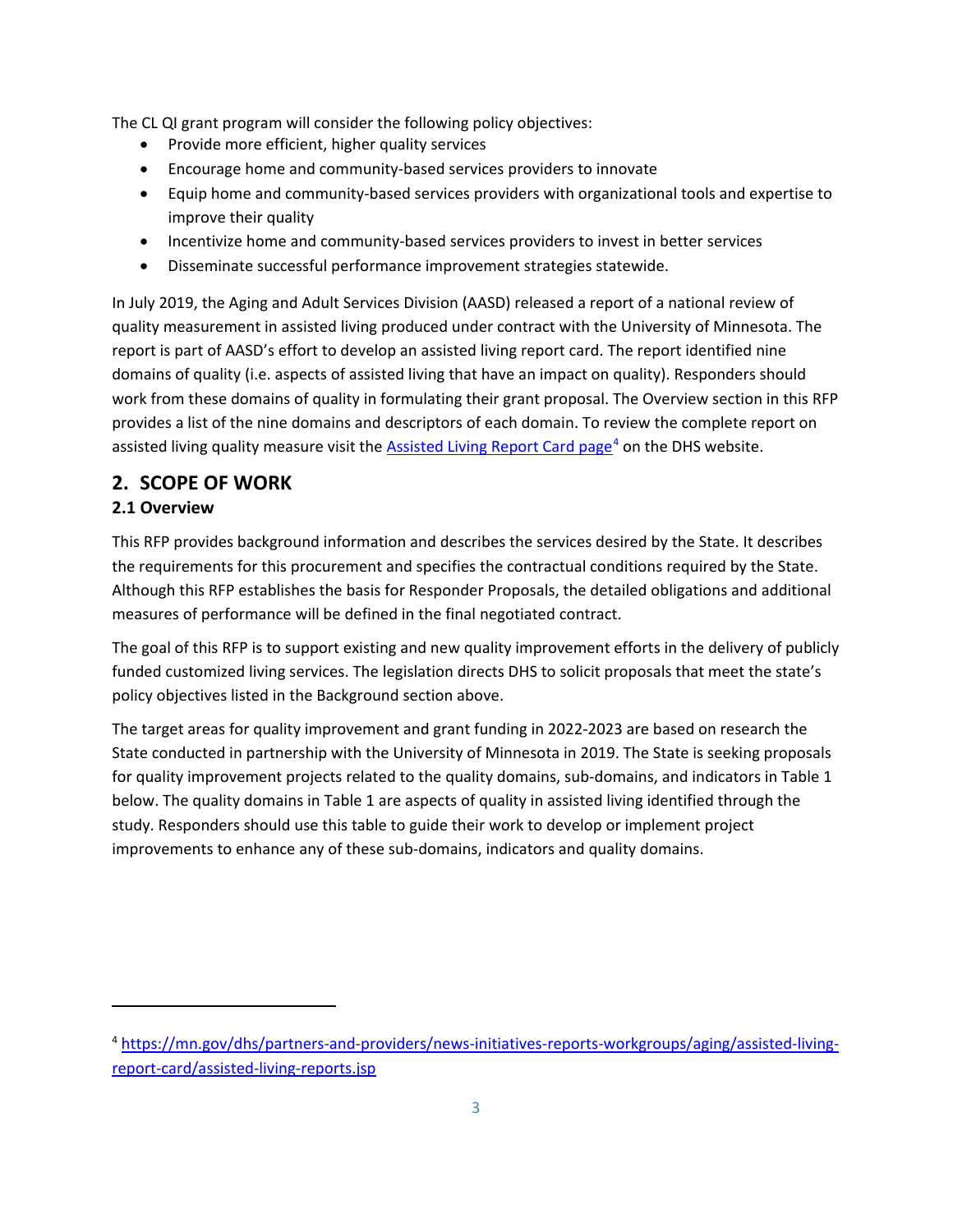| <b>Quality Domain</b>                   | <b>Sub-domains and Indicators</b>                                                                                                                                                                                                                                                                |
|-----------------------------------------|--------------------------------------------------------------------------------------------------------------------------------------------------------------------------------------------------------------------------------------------------------------------------------------------------|
| <b>Resident quality of life</b>         | • Choice<br>• Connectedness<br>• Meaningful life/activities/engagement<br>• Social relationship<br>• Social activities<br>• Physical activity                                                                                                                                                    |
| <b>Resident and family satisfaction</b> | • Personal care needs met<br>• Respect from staff<br>• Meal choice satisfaction<br>• Quality of staff care                                                                                                                                                                                       |
| <b>Safety</b>                           | • Resident empowerment opportunities/perceived safety<br>• Accountability and continuous quality improvement<br>• Policies around resident safety<br>• Elder abuse                                                                                                                               |
| <b>Resident health outcomes</b>         | • Physical function<br>· Psychosocial well-being<br>• Adverse/avoidable critical incidents<br>• Medication errors<br>• Nursing home admissions<br>• Mental health/Behavioral health                                                                                                              |
| <b>Staff</b>                            | • Staff empowerment<br>• Collaboration among staff<br>• Communication (among providers/direct care workers)<br>• Supports (institutional, supervisor, emotional, coworker)<br>• Job satisfaction<br>• Resident-centered job satisfaction<br>• Consistent assignment<br>• Employee qualifications |
| <b>Physical and social environment</b>  | • Safety/Security<br>• Dining room environment<br>• Social climate<br>• Ability to get outside                                                                                                                                                                                                   |
| Service availability                    | • Meal service<br>• Medication assistance/management/quality<br>• Wellness<br>• Nutrition services<br>• Personal and emotional care<br>• Transportation                                                                                                                                          |

### **Table 1: Quality domains and indicators**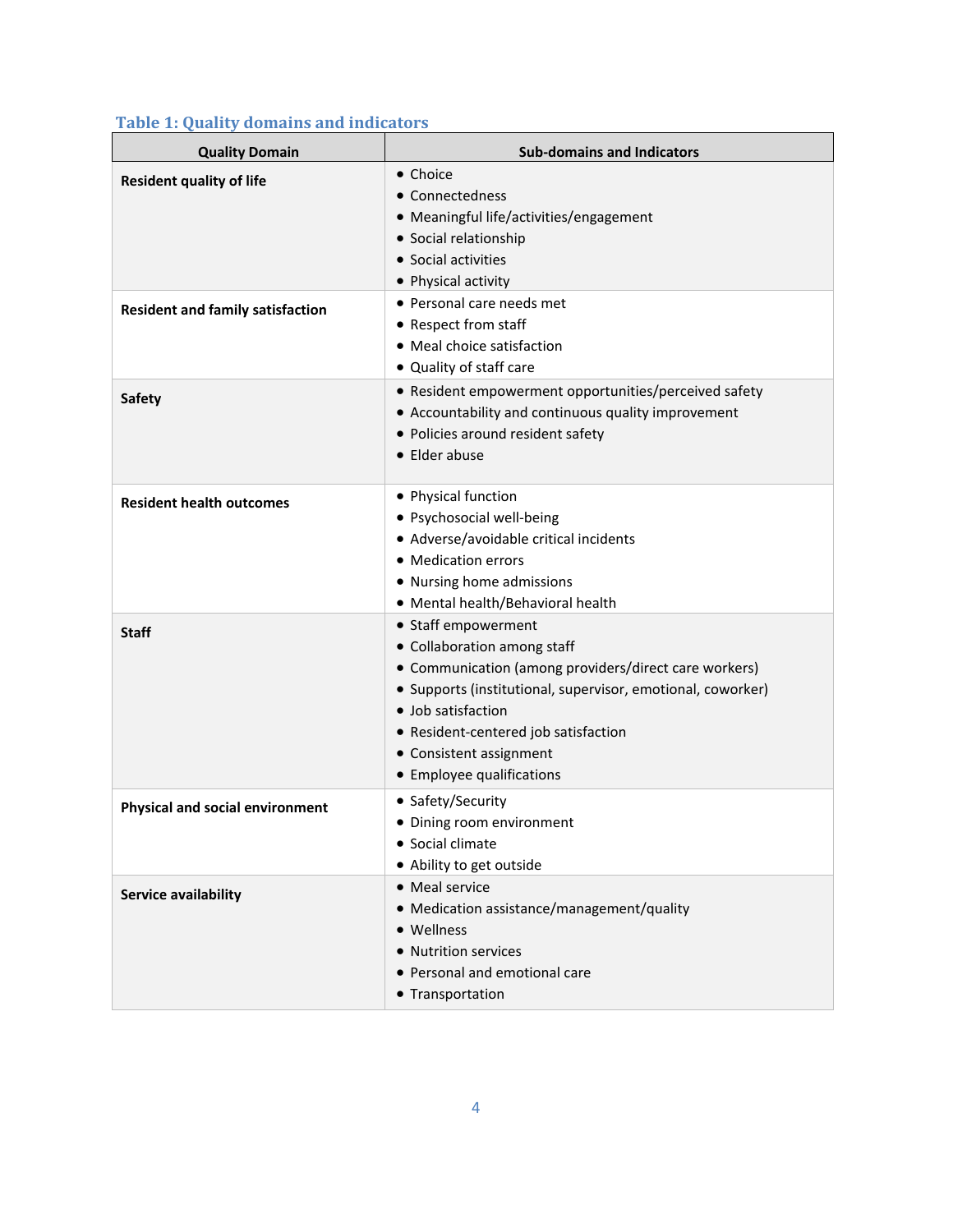| <b>Quality Domain</b>         | <b>Sub-domains and Indicators</b>                                    |
|-------------------------------|----------------------------------------------------------------------|
| Core values and philosophy    | • Rules/Resident Rights<br>• Family and resident councils            |
|                               | • Workplace practices                                                |
|                               | • Scope of services                                                  |
| Care services and integration | • Information transmission<br>$\bullet$ Care quality                 |
|                               | • Collaboration among providers, including waiver case<br>management |
|                               | • Communication with family                                          |
|                               | $\bullet$ Service plan                                               |

### **2.2 Tasks and Deliverables**

The following lists contain tasks and deliverables that will be required in grant contracts resulting from this RFP. These lists are not necessarily comprehensive. Other tasks and deliverables may be added during contract negotiations.

### **Tasks**

- Develop and implement quality improvement initiatives
- Provide status reports as designated by the State
- Share lessons learned, best practices and challenges with other selected providers
- Submit data as needed to help the State better understand the financial implications of a specified strategy
- Meet timelines specified in the Proposal
- Provide a final project summary in a format determined by the State
- Comply with all applicable federal, state and local laws
- All products and services developed must meet the State of Minnesota accessibility standards and guidelines outlined in section VI, Accessibility Standards of this RFP

### **Deliverables**

- Provide evidence of quality improvement as a result of project activities. Improvement may include but is not limited to the following:
	- o Increased satisfaction among persons receiving customized living services
	- o Increased participation by residents, families, staff or key partners
	- o Improved collaboration and partnership with waiver case managers
	- o Improved service delivery

# <span id="page-5-0"></span>**3. PROPOSAL FORMAT**

Proposals must conform to all instructions, conditions, and requirements included in the RFP. Responders are expected to examine all documentation and other requirements. Failure to observe the terms and conditions in completion of the Proposal are at the Responder's risk and may, at the discretion of the State, result in disqualification of the Proposal for nonresponsiveness. Acceptable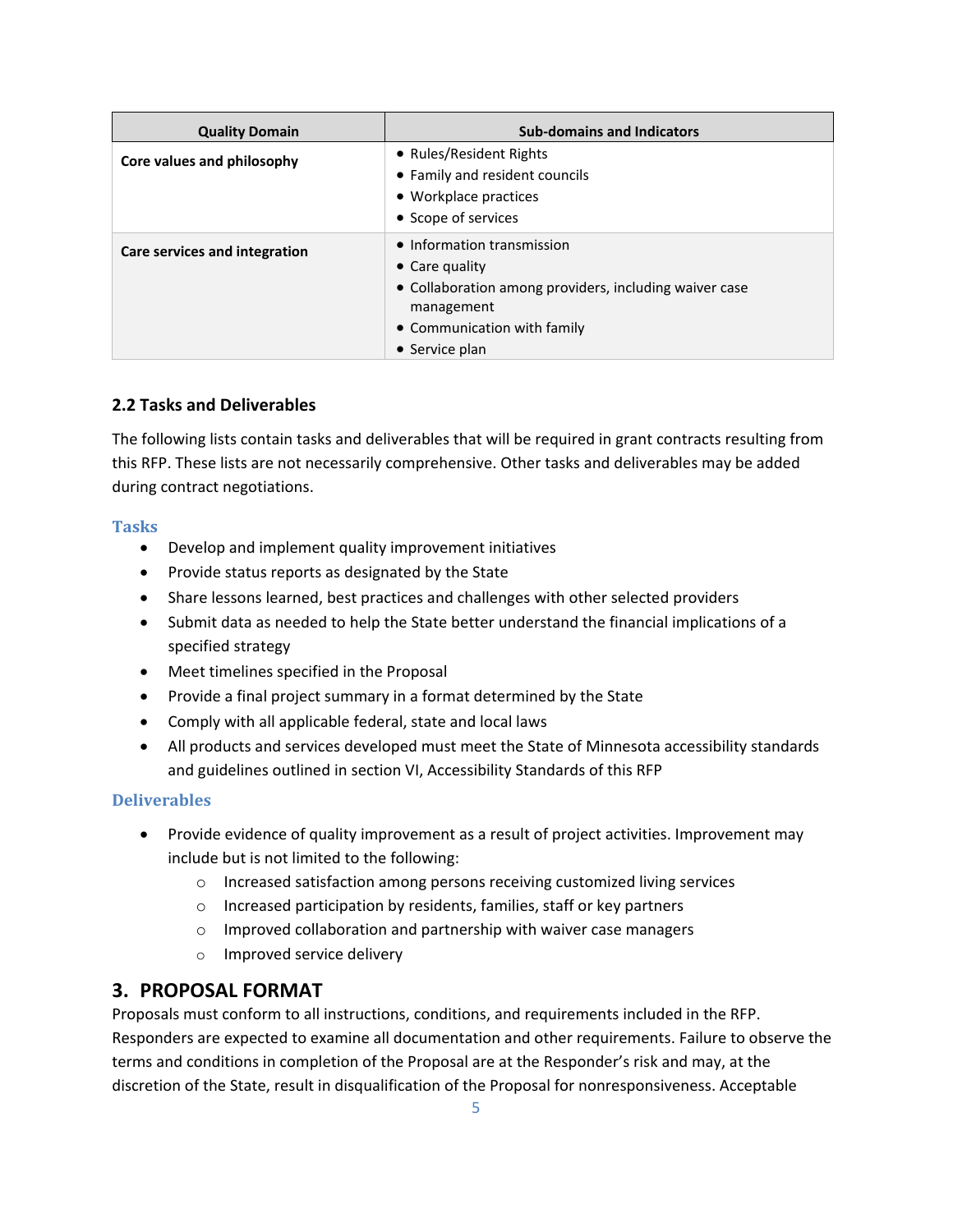Proposals must offer all services identified in Section 2 - *Scope of Work* and agree to the contract conditions specified throughout the RFP.

**IMPORTANT**: Do not submit data which may be trade secret. If you must submit information that may be trade secret in order for your response to be responsive, then please email to the Aging and Adult Services Division at [dhs.aasd.hcbs@state.mn.us.](mailto:dhs.aasd.hcbs@state.mn.us)

### **3.1 Required Proposal Contents**

Responses to this RFP must consist of all of the following components (See following sections for more detail on each component):

### **Proposal Requirements:**

- 1. Executive Summary
- 2. Description of the Applicant Agency
- 3. Proportion of Waiver Participants
- 4. Workplan: Goals, Objectives, Activities and Implementation (Appendix A)
- 5. Evaluation Plan (Appendix B)
- 6. Budget Proposal (Appendix C)
- 7. Professional Responsibility and Data Privacy

### **Required Statements and forms:**

- 1. Responder Information and Declarations
- 2. Exceptions to Terms and Conditions
- 3. Affidavit of Noncollusion
- 4. Human Rights Compliance: Workforce Certificate Information
- 5. Documentation to Establish Financial Stability
- 6. Eligible grantee statement (Appendix D)

### **3.2 Proposal Requirements**

The following will be considered minimum requirements of the Proposal. The emphasis should be on completeness and clarity of content.

1. **Executive Summary (Maximum points 5)** *Maximum 2,000 character limit, including spaces*. This component of the proposal should demonstrate the responder's understanding of the quality improvement initiatives requested in this RFP. Responders should write a brief description of the proposed project, including: goals and objectives and products/services to be developed or enhanced. The Executive Summary should also clearly describe or outline the Responder's overall design of the project in response to achieving the purpose and deliverables as defined in this RFP. Note: Executive Summary from each applicant awarded a grant may be posted on the DHS public web page.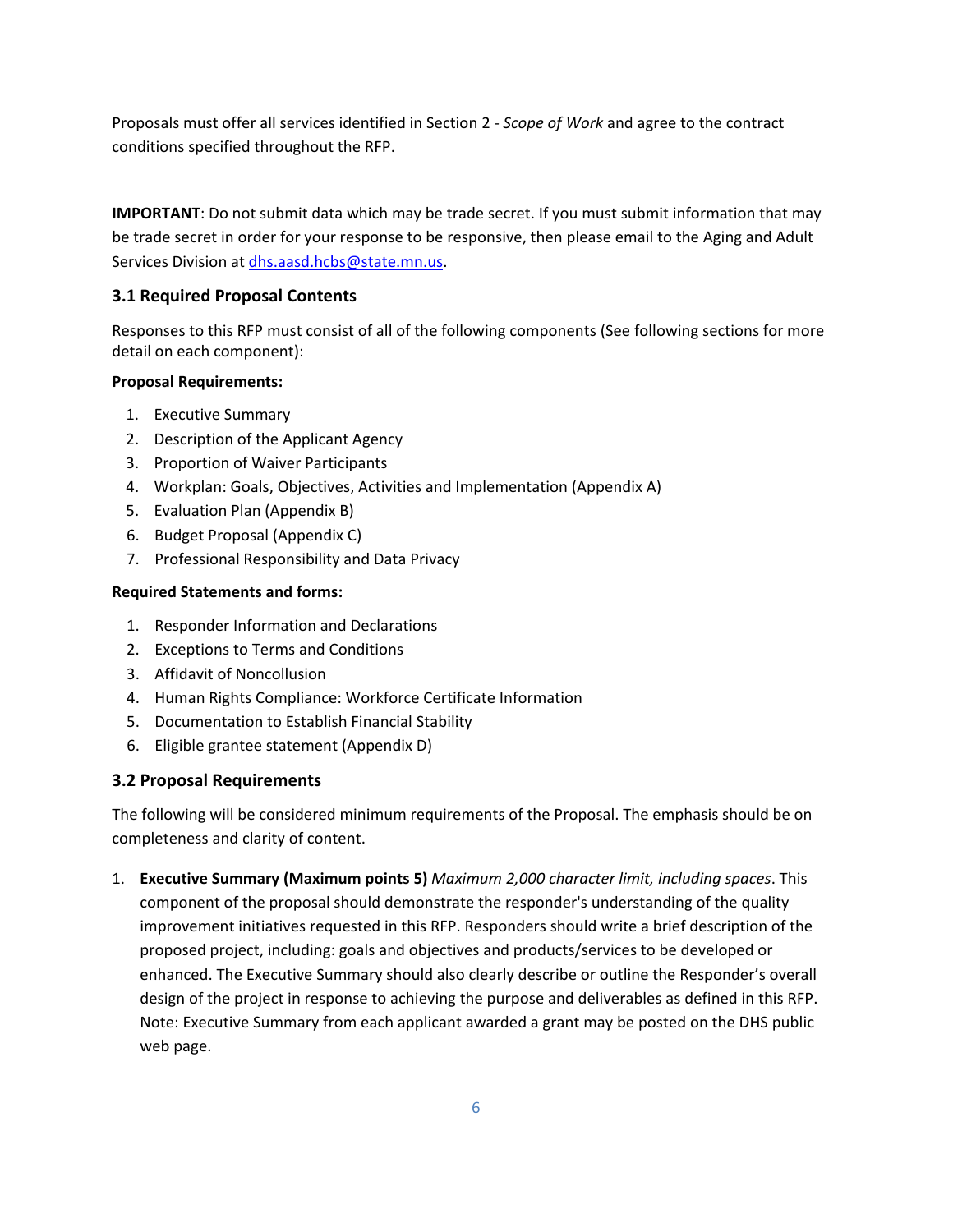2. **Description of the Applicant Agency (Maximum points 10)** *Maximum 5,000 character limit, including spaces.* This section must include a brief history of your organization, information on the assisted living setting(s) geographic area served, the address of the project site(s), and the number of total people served within each setting. If this project will span multiple sites within your organization, provide the locations, address of each site and the total number of people served at each site. Additionally, include the current programs and activities of the agency, staff experience, strengths, challenges and programmatic accomplishments. Include reasons why your organization is capable to effectively fulfill the deliverables outlined in the RFP. The Responder should also highlight the skill and experience of lead staff and designate a project manager with experience in planning and providing the proposed services.

Additionally, describe what lasting effects will be produced by the project and how your organization will continue the proposed project after the granting period ends. Discuss the relationship with other organizations that you have or will develop further that will help maintain the proposed project long-term, and describe the value of any coordination across service providers and any secondary benefits that happened and/or you propose will happen due to this coordination.

As a component of its response, Responders may review the "Qualification as a Targeted Organization" list, available at [DHS Grants and RFPs website](https://mn.gov/dhs/partners-and-providers/grants-rfps/)<sup>[5](#page-7-0)</sup> and submit an explanation of how Responder's qualification as a Targeted Organization uniquely improves its ability to provide services to the Target Population.

3. **Proportion of Waiver Participants (Maximum points 20)** Report the number of waiver (BI, CADI, EW) participants served in your setting(s) and the proportion of waiver participants as a percentage of your overall census.

To be eligible for the CL QI grants, providers must serve at least 75 waiver participants. The State will give preference to providers who serve a higher percentage of waiver participants.

The State will use the "Eligible Grantee Statement" in order to score this section. See section 6 of the Required Statements section for more information.

4. **Workplan: Goals, Objectives, Activities and Implementation (Appendix A) (Maximum points 40)** Maximum four pages. This section should clearly define and discuss the goals and objectives of the project in relation to the targeted population of individuals receiving customized living services. Propose and describe specific activities and strategies that will be used to meet the goals and objectives. Responders should complete and upload the Appendix A, provided in the [grant](https://www.grantinterface.com/Home/Logon?urlkey=mndepthumanservices)  [application website](https://www.grantinterface.com/Home/Logon?urlkey=mndepthumanservices)<sup>[6](#page-7-1)</sup> and herein, to meet the requirements of this component of the proposal. This section should detail how the project will be carried out in an effective and thoughtful manner,

 $\overline{a}$ 

<span id="page-7-0"></span><sup>5</sup> <https://mn.gov/dhs/partners-and-providers/grants-rfps/>

<span id="page-7-1"></span><sup>6</sup> <https://www.grantinterface.com/Home/Logon?urlkey=mndepthumanservices>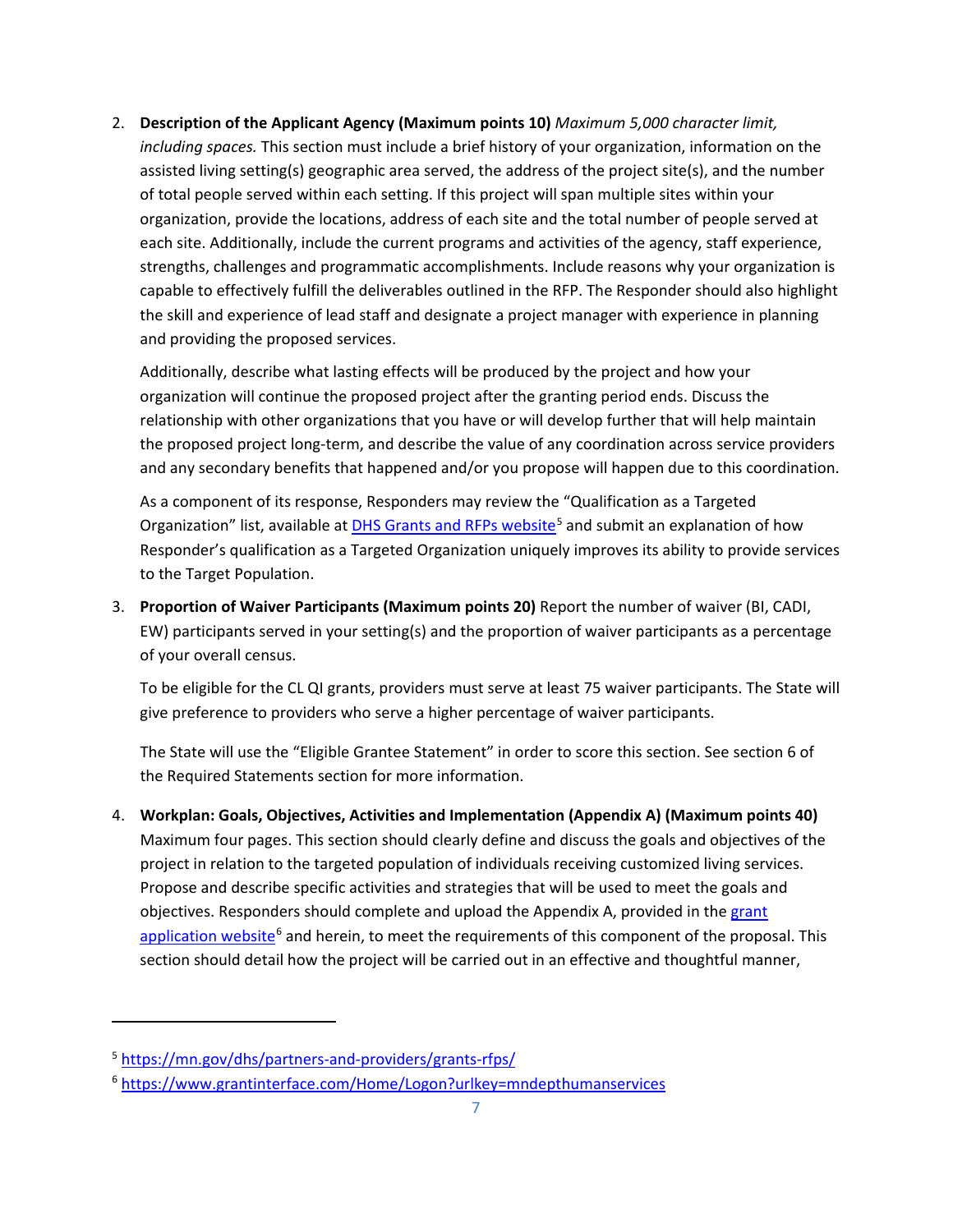including who will be involved (internal staff, stakeholders, community organizations, etc…), what resources are required, target dates for project activities and the timeframe for completion

- 5. **Evaluation plan (Appendix B) (Maximum points 10):** Maximum two pages. Describe what outcomes will result from the objectives and key activities/strategies laid out in the work plan. The evaluation plan describes how the Responder will measure the results of one or more key activities/strategies and when in the course of the project you will collect data and review the results. Improvements can be measured through data you already collect or through new data collection strategies. The measurement results will demonstrate whether the project goals and objectives have been achieved. Complete and upload the Evaluation Plan, provided in the grant [application website](https://www.grantinterface.com/Home/Logon?urlkey=mndepthumanservices)<sup>[7](#page-8-0)</sup> and herein, to meet the requirements of this component of the proposal.
- 6. **Budget proposal (Appendix C) (Maximum points 15):** This section should specify the grant amount requested and detail all expenses for the proposed project. Complete a budget proposal narrative, and complete the Budget Template, both of which are provided online at the [grant application](https://www.grantinterface.com/Home/Logon?urlkey=mndepthumanservices)  [website](https://www.grantinterface.com/Home/Logon?urlkey=mndepthumanservices)<sup>[8](#page-8-1)</sup>. The budget proposal narrative should be separate from the Appendix C: Budget Template and should include a description of all of applicable expense areas listed in Appendix C. The budget proposal narrative must be complete and reasonable, must link to the proposed activities, and must specify how the amounts for each budget item were determined. If any subcontracted agencies are utilized include their costs in Appendix C and the budget proposal narrative. The description should also include resources that will be needed to implement the proposed project, such as staffing, training, and equipment. Responders are encouraged to apply for only the amount needed for their proposed programs.

The total available funds will not necessarily be divided equally, nor will selected applicants be guaranteed the entire amount requested. Budget proposals will be judged on efficient use of funds and overall cost-effectiveness.

Assuming successful Responders meet all requirements and responsibilities defined in the final negotiated contract, the State plans to take the following approach to payments: Quarterly cost reimbursement based on the previous quarter's expenses as documented by invoices.

### **7. Professional Responsibility and Data Privacy:**

 $\overline{a}$ 

**Professional Responsibility:** It is crucial that STATE locate reliable grantees to serve our clients. Therefore, Responders must be professionally responsible and include satisfactory information regarding their professional responsibility in their Proposals. Per Minnesota Office of Grant

<span id="page-8-0"></span><sup>7</sup> <https://www.grantinterface.com/Home/Logon?urlkey=mndepthumanservices>

<span id="page-8-1"></span><sup>8</sup> <https://www.grantinterface.com/Home/Logon?urlkey=mndepthumanservices>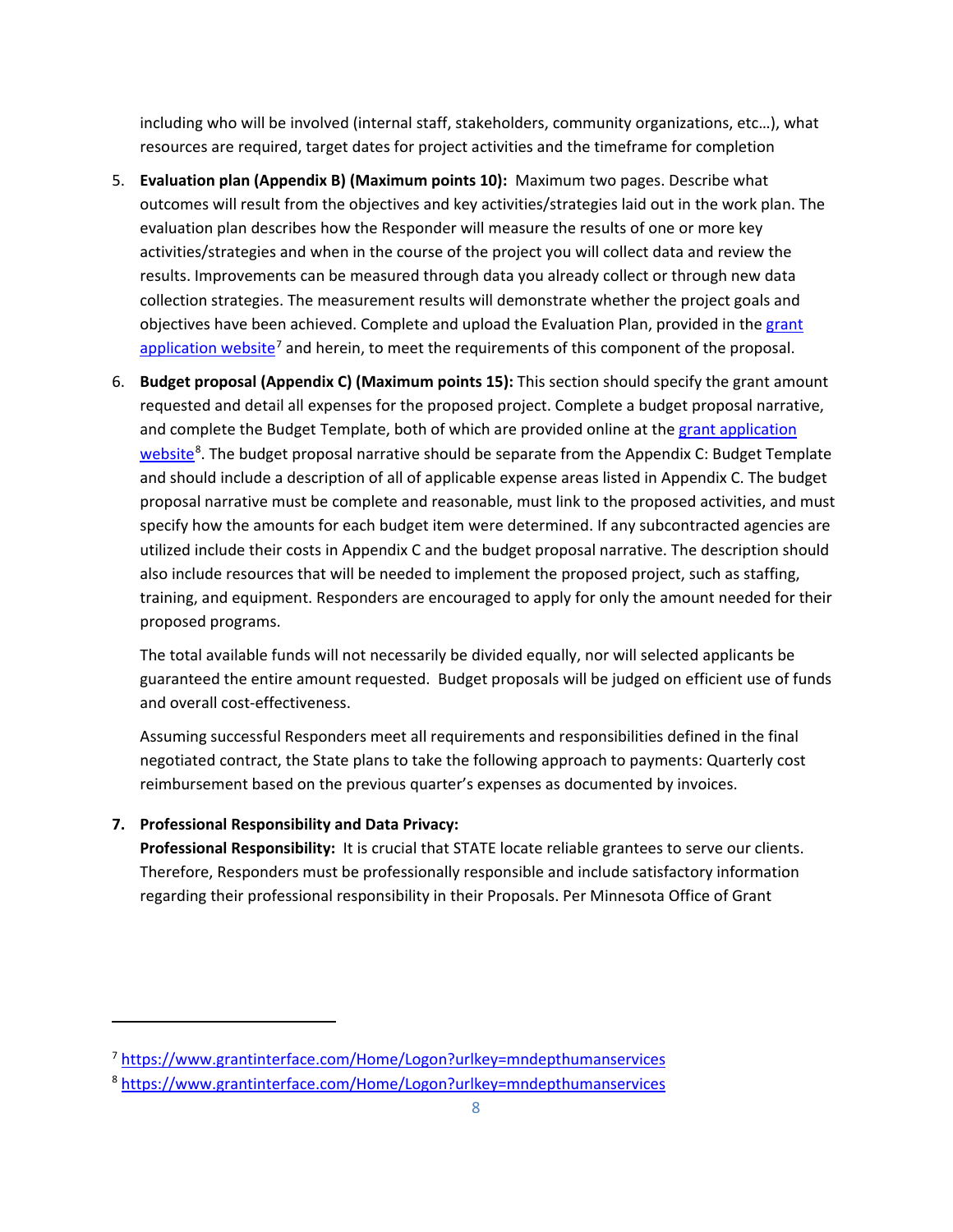Management (OGM) Policies  $08-02^9$  $08-02^9$  and  $08-13^{10}$  $08-13^{10}$  $08-13^{10}$ , Responder's past performance as a grantee of STATE will be considered when evaluating a grant application.

Professional responsibility information includes information concerning any complaints filed with or by professional, state and/or federal licensing/regulatory organizations within the past six years against your organization or employees relating to the provision of services. If such complaints exist, please include the date of the complaint(s), the nature of the complaint(s), and the resolution/status of the complaint(s), including any disciplinary actions taken.

All Proposals must also include information about litigation, pending and/or resolved within the past two years, which relates to the provision of services by your organization and/or its employees. If such litigation exists, please include the date of the lawsuit, nature of the lawsuit, the dollar amount being requested as damages, and if resolved, nature of the resolution (e.g., settled, dismissed, withdrawn by plaintiff, verdict for plaintiff with amount of damages awarded, verdict for Responder, etc.).

Responder may submit information which demonstrates recognition of their professional responsibility, including references and/or letters of recommendation. This may also include awards, certifications, and/or professional memberships.

The information collected from these inquiries will be used in STATE's determination of the award of the contract. It may be shared with other persons within the Minnesota Department of Human Services who may be involved in the decision-making process and/or with other persons as authorized by law. You are not required to provide any of the above information. However, if you choose not to provide the requested information, your organization's Proposal may be found nonresponsive and given no further consideration. The STATE reserves the right to request any additional information to assure itself of a Responder's professional status.

**Data Privacy:** If your organization or any proposed subcontractor has, in the past five years, suffered any breach or loss of personal, financial or other data considered private or confidential, please provide a description of such breaches, and provide details on what steps were taken to address the issue both in the short term and the long term to prevent such a breach/loss from happening again.

### **3.3 Required Statements**

 $\overline{a}$ 

Complete the correlating forms found in eDocs by searching for the form numbers referenced below, or by pasting the form file path name found in the footnotes below to your browser, and submitting the completed forms in the "Required Statements" section of your Proposal. You must use the current forms found in eDocs. Failure to submit a Required Statement or to use the most current forms found in

<span id="page-9-0"></span><sup>9</sup> [https://mn.gov/admin/assets/08-](https://mn.gov/admin/assets/08-02%20grants%20policy%20revision%20September%202017%20final_tcm36-312046.pdf)

[<sup>02%20</sup>grants%20policy%20revision%20September%202017%20final\\_tcm36-312046.pdf](https://mn.gov/admin/assets/08-02%20grants%20policy%20revision%20September%202017%20final_tcm36-312046.pdf)

<span id="page-9-1"></span><sup>10</sup> [https://mn.gov/admin/assets/grants\\_policy\\_08-13\\_tcm36-207120.pdf](https://mn.gov/admin/assets/grants_policy_08-13_tcm36-207120.pdf)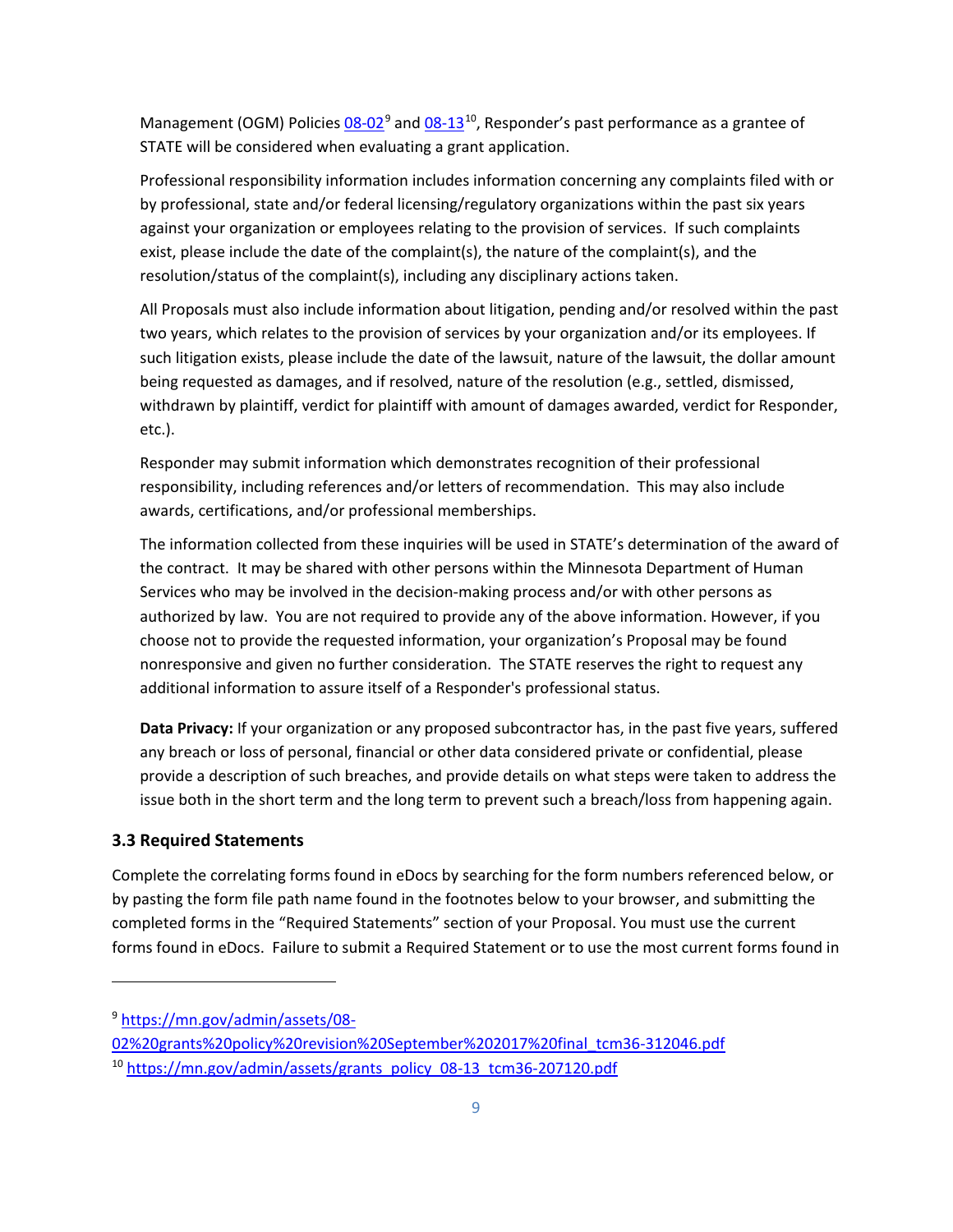eDocs is at the Responder's risk and may, at the discretion of the State, result in disqualification of the Proposal for nonresponsiveness.

**1. Responder Information and Declarations (**[Responder Information/Declarations Form DHS-7020-](https://edocs.dhs.state.mn.us/lfserver/Public/DHS-7020-ENG)

[ENG](https://edocs.dhs.state.mn.us/lfserver/Public/DHS-7020-ENG)**)**[11](#page-10-0)**:** Complete the "Responder Information and Declarations" form available at the above link and submit it with the Proposal. If you are required to submit additional information as a result of the declarations, include the additional information as part of this form. Responder may fail the Required Statements Review in the event that Responder does not affirmatively warrant to any of the warranties in the Responder Information and Declarations. Additionally, STATE reserves the right to fail a Responder in the event the Responder does not make a necessary disclosure in the Responder Information and Declarations or makes a disclosure which evidences a conflict of interest.

**2. Exceptions to Sample Contract and RFP Terms (**[Exceptions to Terms and Conditions Form](https://edocs.dhs.state.mn.us/lfserver/Public/DHS-7019-ENG) DHS-[7019-ENG](https://edocs.dhs.state.mn.us/lfserver/Public/DHS-7019-ENG)**)**[12](#page-10-1)**:** The contents of this RFP and the Proposal(s) of the successful Responder(s) may become part of the final contract if a contract is awarded. A Responder who objects to any condition of this RFP or STATE's sample contract terms and conditions (attached as **Appendix A**) must note the objection(s) on the "Exceptions to Sample Contract and RFP Terms and Conditions" form available at the above link and submit it with its Proposal. Much of the language reflected in the sample contract is required by statute. Only those exceptions indicated in your response to the RFP will be available for discussion or negotiation.

Responders are cautioned that claiming either of the following may result in its Proposal being considered nonresponsive and receiving no further consideration:

- a. Exceptions to the terms of the standard STATE contract that give the Responder a material advantage over other Responders;
- b. Exceptions to all or substantially all boilerplate contract provisions.
- **3. Affidavit of Noncollusion (**[Affidavit of Noncollusion Form-](https://edocs.dhs.state.mn.us/lfserver/Public/DHS-7021-ENG) DHS-7021) **[13:](#page-10-2)** Each Responder must complete an "Affidavit of Noncollusion" form available at the above link and submit it with its Proposal.

# **4. Human Rights Compliance**

 $\overline{\phantom{a}}$ 

**Workforce Certificate Information.** [\(State of Minnesota Workforce Certificate Information-](https://edocs.dhs.state.mn.us/lfserver/Public/DHS-7016-ENG) DHS-[7016-ENG\)](https://edocs.dhs.state.mn.us/lfserver/Public/DHS-7016-ENG) [14:](#page-10-3) (*Applies if a resulting contract will be in excess of \$100,000*). Responder is required to

<span id="page-10-0"></span><sup>11</sup> <https://edocs.dhs.state.mn.us/lfserver/Public/DHS-7020-ENG>

<span id="page-10-1"></span><sup>12</sup> <https://edocs.dhs.state.mn.us/lfserver/Public/DHS-7019-ENG>

<span id="page-10-2"></span><sup>13</sup> <https://edocs.dhs.state.mn.us/lfserver/Public/DHS-7021-ENG>

<span id="page-10-3"></span><sup>14</sup> <https://edocs.dhs.state.mn.us/lfserver/Public/DHS-7016-ENG>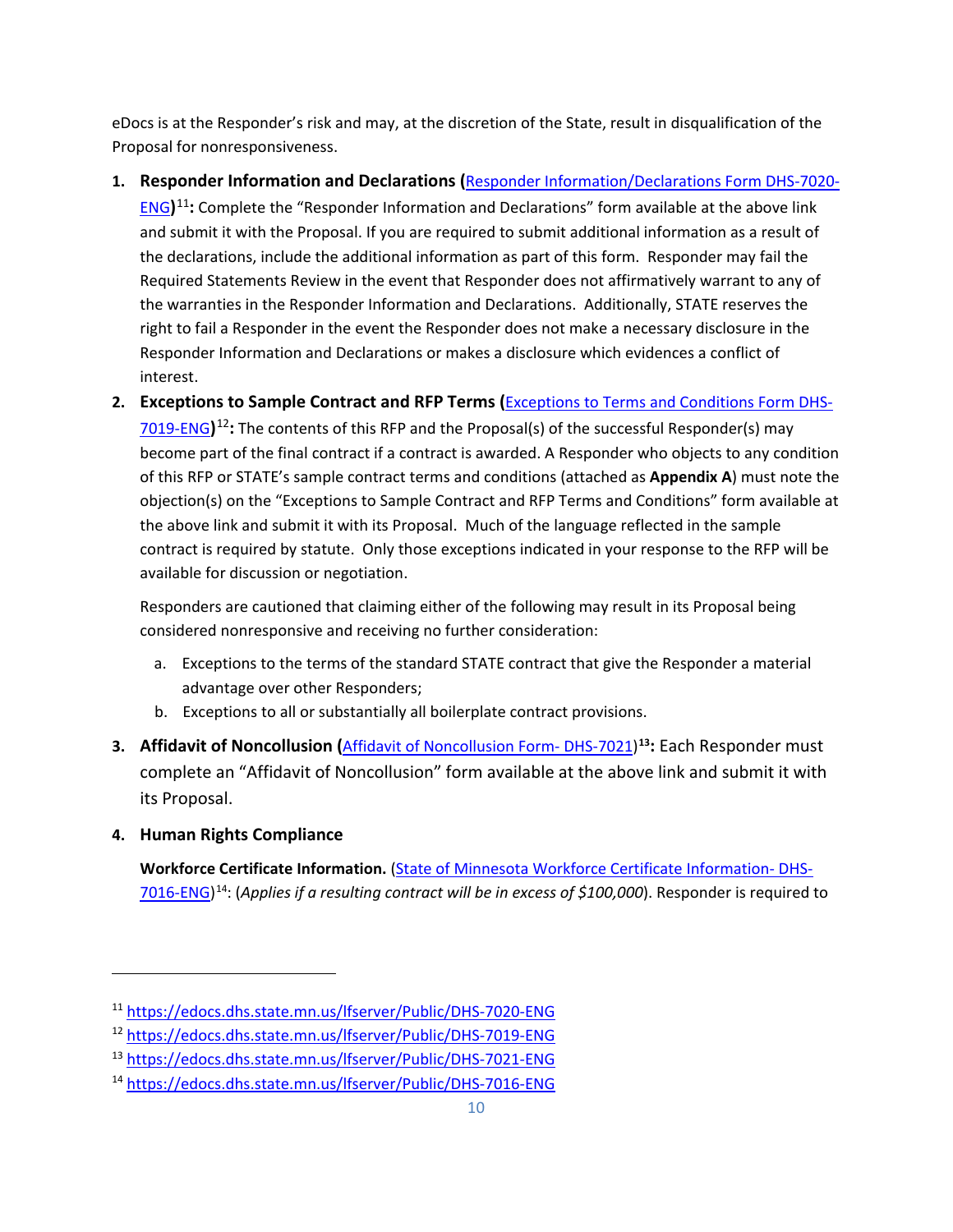complete the "Workforce Certificate Information" document available at the above link and submit it with its Proposal.

As required by Minnesota Rules, part 5000.3600, subpart. 9, "[i]t is hereby agreed between the parties that Minnesota Statutes, section 363A.36 and Minnesota Rules, parts 5000.3400 - 5000.3600 are incorporated into any contract between these parties based upon this specification or any modification of it. A copy of Minn. Stat. § 363A.36 and Minnesota Rules, parts 5000.3400 - 5000.3600 are available upon request from the contracting agency."

**It is Responder's sole responsibility to submit this statement to MDHR and – if required – apply for workforce certification and obtain the certification prior to the execution of any resulting contract.**

**5. Documentation to Establish Financial Stability (**[Documentation to Establish Financial Stability-](https://edocs.dhs.state.mn.us/lfserver/Public/DHS-7896-ENG)

[DHS-7896-ENG](https://edocs.dhs.state.mn.us/lfserver/Public/DHS-7896-ENG))<sup>[15](#page-11-1)</sup>: It is the [policy of the State of Minnesota](https://mn.gov/admin/assets/grants_policy_08-06_tcm36-207113.pdf)<sup>[16](#page-11-2)</sup> to make grants to organizations that are sufficiently financially stable to carry out the purpose of the grant. The information collected under this section will be used in STATE's determination of the award of the contract. Responder must complete the "Documentation to Establish Financial Stability" form and submit the form along with the financial statements required with its Proposal.

### **6. Eligible Grantee Statement (Appendix D)**

- 1. The Responder must be an enrolled provider with DHS to provide customized living services under BI, CADI or EW.
- 2. The Responder must serve at least 75 waiver participants.
- 3. At least 75 percent of the residents served by the provider must be waiver participants.
- 4. For providers of customized living services under the BI or CADI waivers, the required 75 waiver participants must reside at multiple locations each with six or more residents.

Responders will complete the required "Eligible Grantee Statement" in order to provide the required information for this section. Information provided in this statement will be used to determine if the applicant is eligible to receive funding through this grant program.

# <span id="page-11-0"></span>**4. RFP PROCESS**

 $\overline{a}$ 

# **4.1 Responders' Questions**

Responders' questions regarding this RFP must be submitted in writing by 4:00 p.m. Central Standard Time on March 15, 2021. All questions must be emailed to the Aging and Adult Services Division at [dhs.aasd.hcbs@state.mn.us.](mailto:dhs.aasd.hcbs@state.mn.us)

<span id="page-11-1"></span><sup>15</sup> <https://edocs.dhs.state.mn.us/lfserver/Public/DHS-7896-ENG>

<span id="page-11-2"></span><sup>&</sup>lt;sup>16</sup> [https://mn.gov/admin/assets/grants\\_policy\\_08-06\\_tcm36-207113.pdf](https://mn.gov/admin/assets/grants_policy_08-06_tcm36-207113.pdf)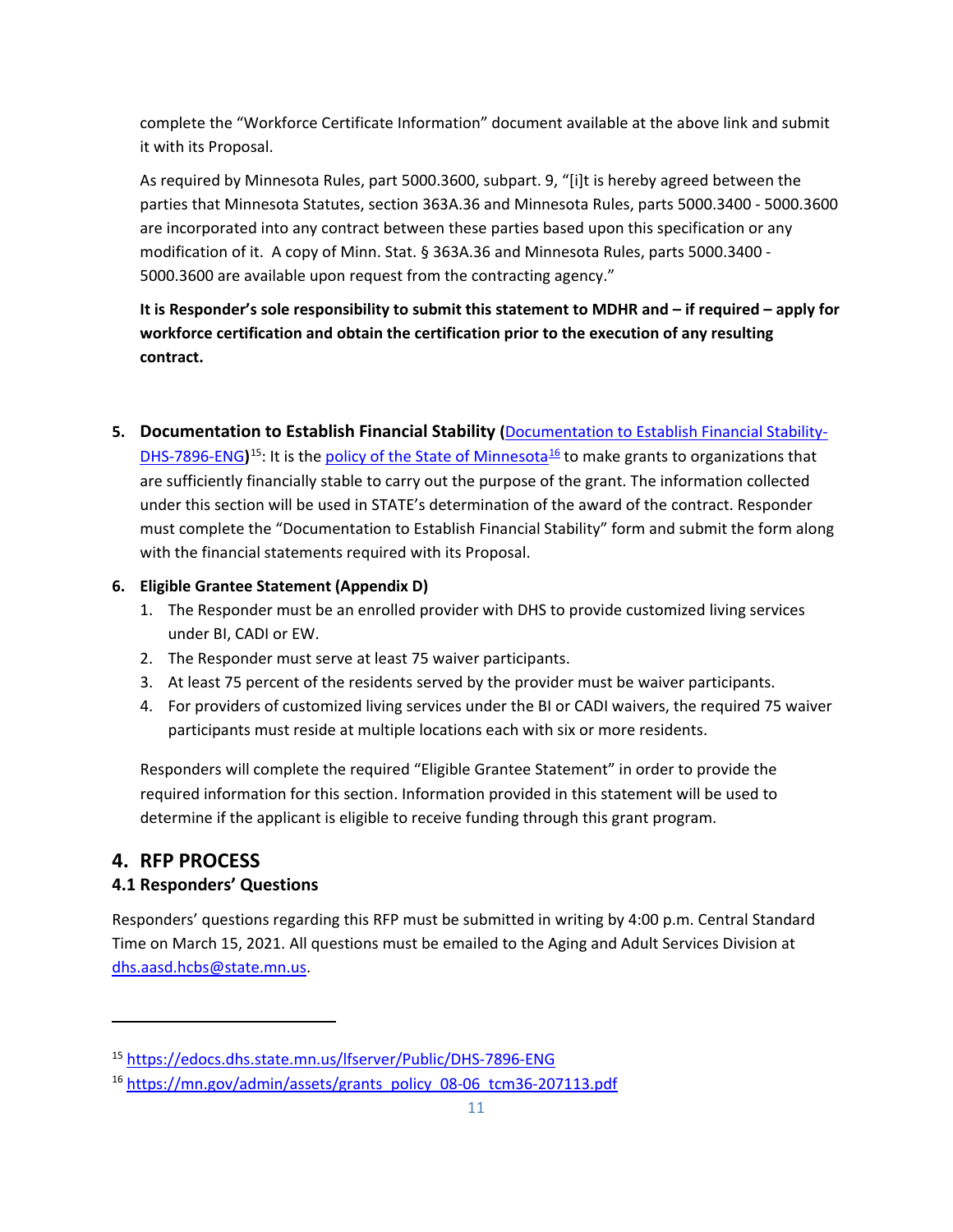Other personnel are NOT authorized to discuss this RFP with Responders before the Proposal submission deadline. **Contact regarding this RFP with any State personnel not listed above could result in disqualification.** The State will not be held responsible for oral responses to Responders.

Questions will be addressed in writing and posted to the [RFP website](https://mn.gov/dhs/partners-and-providers/grants-rfps/elderly-waiver-quality-services-rfp/index.jsp)<sup>[17](#page-12-1)</sup> no later than March 22, 2021.

### **4.2 Proposal Submission**

**Proposals must be received by 4:00 p.m. Central Standard Time on April 12, 2021 to be considered.** Request for Proposal responses must be submitted through the [RFP website](https://mn.gov/dhs/partners-and-providers/grants-rfps/elderly-waiver-quality-services-rfp/index.jsp)<sup>[18](#page-12-2)</sup>.

### **4.3 RFP Important Dates**

February 16, 2021: RFP will be published on RFP website. March 15, 2021: Responders questions regarding this RFP must be submitted to [dhs.aasd.hcbs@state.mn.us](mailto:dhs.aasd.hcbs@state.mn.us)

March 22, 2021: Answers to Responder questions will be posted to the RFP website **April 12, 2021: RFP submission due by 4:00 p.m. Central Standard Time**

# <span id="page-12-0"></span>**5. PROPOSAL EVALUATION AND SELECTION**

# **5.1 Overview of Evaluation Methodology**

1. All responsive Proposals received by the deadline will be evaluated by STATE. Proposals will be evaluated on "best value" as specified below. The evaluation will be conducted in three phases:

| a. Phase I | <b>Required Statements Review</b> |
|------------|-----------------------------------|
|            |                                   |

- b. Phase *II* Evaluation of Proposal Requirements
- c. Phase *III* Selection of the Successful Responder(s)
- 2. During the evaluation process, all information concerning the Proposals submitted, except for the name of the Responder(s), will remain non-public and will not be disclosed to anyone whose official duties do not require such knowledge.
- 3. Nonselection of any Proposals will mean that either another Proposal(s) was determined to be more advantageous to STATE or that STATE exercised the right to reject any or all Proposals. At its discretion, STATE may perform an appropriate cost and pricing analysis of a Responder's Proposal, including an audit of the reasonableness of any Proposal.

### **5.2 Evaluation Team**

 $\overline{a}$ 

1. An evaluation team will be selected to evaluate Responder Proposals.

<span id="page-12-1"></span><sup>&</sup>lt;sup>17</sup> <https://mn.gov/dhs/partners-and-providers/grants-rfps/elderly-waiver-quality-services-rfp/index.jsp>

<span id="page-12-2"></span><sup>18</sup> <https://mn.gov/dhs/partners-and-providers/grants-rfps/elderly-waiver-quality-services-rfp/index.jsp>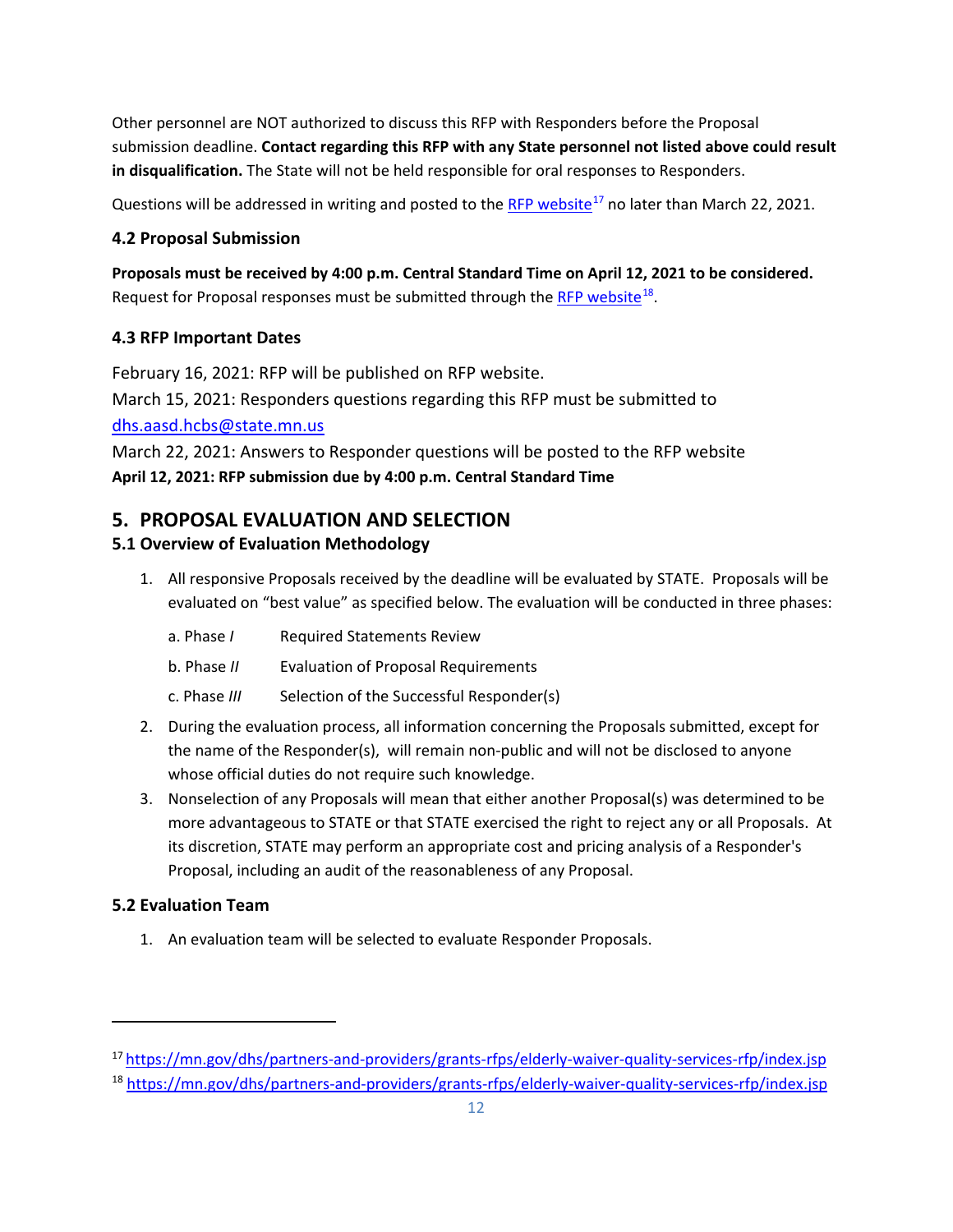- 2. STATE and professional staff, other than the evaluation team, may also assist in the evaluation process. This assistance could include, but is not limited to, the initial mandatory requirements review, contacting of references, or answering technical questions from evaluators.
- 3. STATE reserves the right to alter the composition of the evaluation team and their specific responsibilities.

### **5.3 Evaluation Phases**

At any time during the evaluation phases, STATE may, at STATE's discretion, contact any Responder to (1) provide clarification of their Proposal, (2) have each Responder provide an oral presentation of their Proposal, or (3) obtain the opportunity to interview the proposed key personnel. Reference checks may also be made at this time. However, there is no guarantee that STATE will look for information or clarification outside of the submitted written Proposal. Therefore, it is important that the Responder ensure that all sections of the Proposal have been completed to avoid the possibility of failing an evaluation phase or having their score reduced for lack of information.

1. Phase I: Required Statements and Forms Review

The Required Statements will be evaluated on a pass or fail basis. Responders must "pass" each of the requirements identified in section 3.3 to move to Phase II.

- 2. Phase II: Evaluation of Technical Requirements of Proposals
	- a. Points have been assigned as follows to each of the component areas described in Section 3.2 of this RFP:

| <b>Proposal Components</b>                                                                    | <b>Possible</b><br><b>Points</b> |
|-----------------------------------------------------------------------------------------------|----------------------------------|
| 1. Executive Summary                                                                          | 5                                |
| 2. Description of the Applicant Organization                                                  | 10                               |
| 3. Proportion of Waiver participants served                                                   | 20                               |
| 4. Workplan: Goal, Objectives, Activities, and<br>Implementation Project goals and objectives | 40                               |
| 5. Evaluation Plan                                                                            | 10                               |
| 7. Budget proposal                                                                            | 15                               |
| Total:                                                                                        | 100 points                       |

- b. The evaluation team will review the components of each responsive Proposal submitted. Each component will be evaluated on the Responder's understanding and the quality and completeness of the Responder's approach and solution to the problems or issues presented.
- c. After reviewing the Proposals, the members of the evaluation team will rate each Proposal component according to the following scale: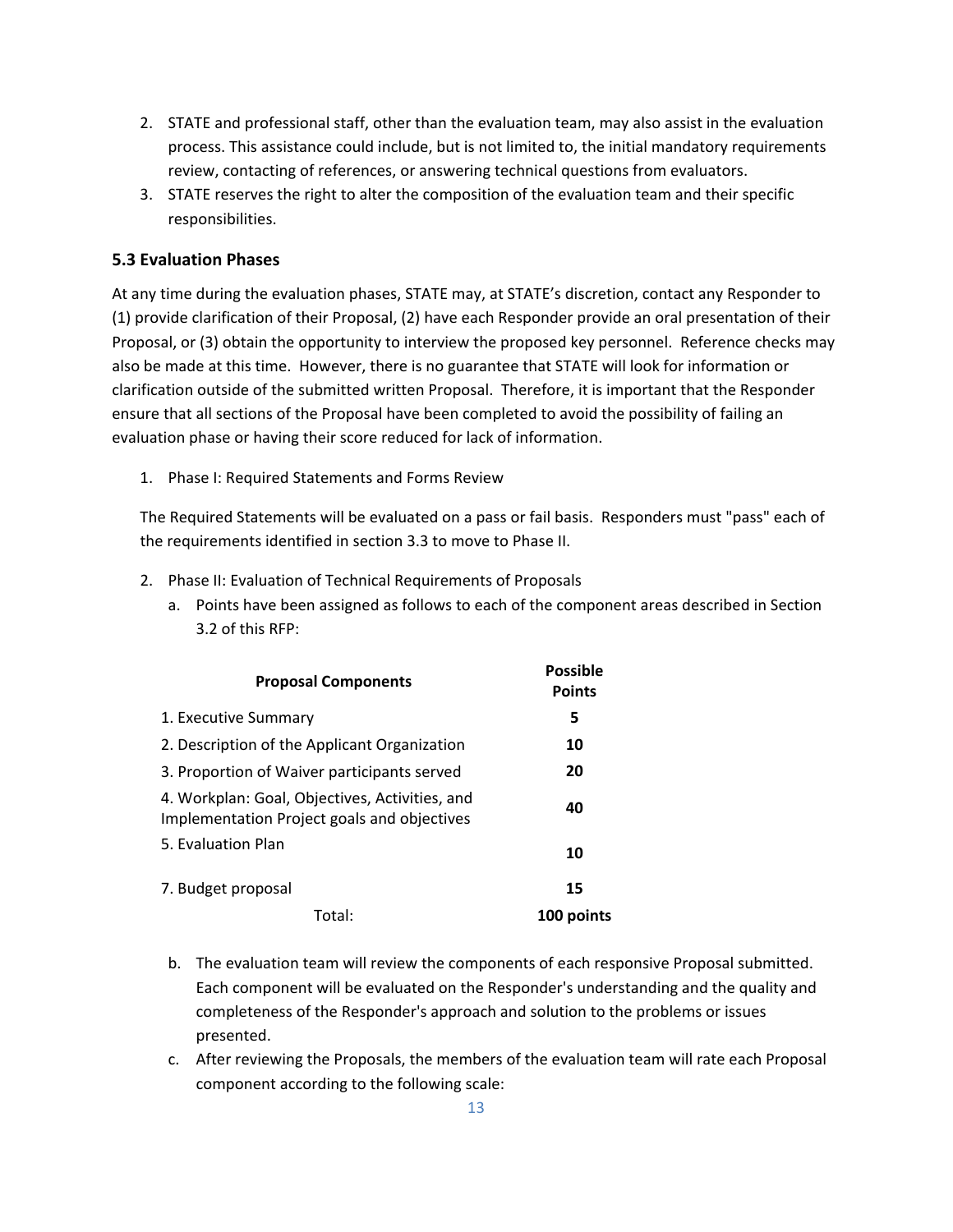| <b>Proposal Component Rating</b> | <b>Point Factor</b> |
|----------------------------------|---------------------|
| Excellent                        | 1.000               |
| Very Good                        | 0.875               |
| Good                             | 0.750               |
| Satisfactory                     | 0.625               |
| Poor                             | 0.500               |
| Unacceptable                     | 0.000               |

Upon determining which of the above Ratings best describes the component being rated, the total possible points available for the component from paragraph a will be multiplied by the corresponding point factor.

EXAMPLE: A "very good" rating (0.875) of a Proposed Work Plan worth a maximum of 40 points would receive a score of 35 (40 x 0.875 = 35).

For item 3 above, points will be awarded in the following manner:

75-84 % waiver participants: 5 points

85-100 % waiver participants: 10 points

All component scores will then be added together to create a Proposal's total score.

- 3. *Phase III*: Selection of the Successful Responder(s)
	- a. Only the Proposals found to be responsive under Phases I and II will be considered in Phase III.
	- b. The evaluation team will review the scoring in making its recommendations of the successful Responder(s).
	- c. STATE may submit a list of detailed comments, questions, and concerns to one or more Responders after the initial evaluation. STATE may require said response to be written, oral, or both. STATE will only use written responses for evaluation purposes. The total scores for those Responders selected to submit additional information may be revised as a result of the new information.
	- d. The evaluation team will make its recommendation based on the above-described evaluation process. The successful Responder(s), if any, will be selected approximately one month after the Proposal submission due date.

### **5.4 Contract Negotiations and Unsuccessful Responder Notice**

If a Responder(s) is selected, STATE will notify the successful Responder(s) in writing of their selection and STATE's desire to enter into contract negotiations. Until STATE successfully completes negotiations with the selected Responder(s), all submitted Proposals remain eligible for selection by STATE.

In the event contract negotiations are unsuccessful with the selected Responder(s), the evaluation team may recommend another Responder(s).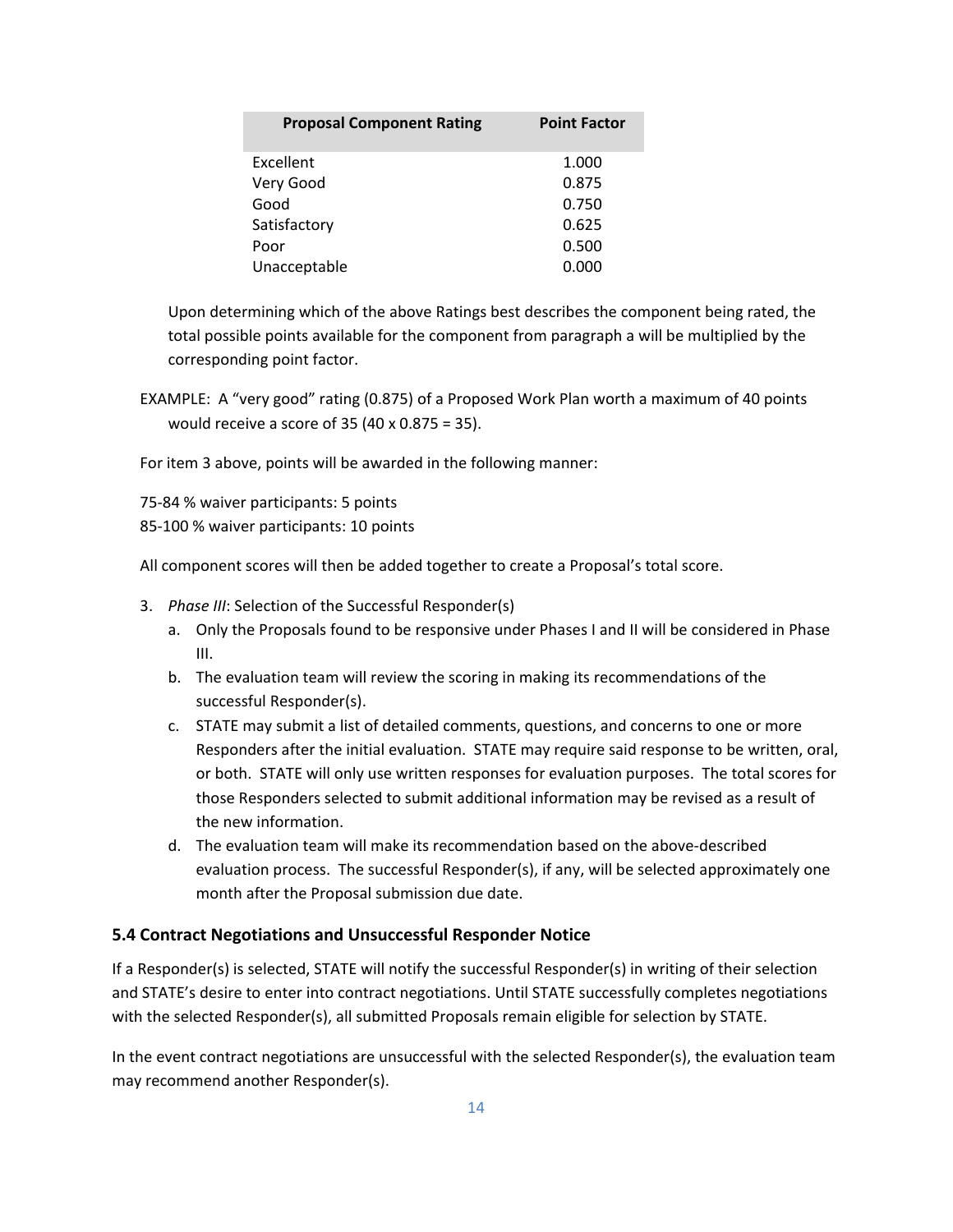After STATE and chosen Responder(s) have successfully negotiated a contract, STATE will notify the unsuccessful Responders in writing that their Proposals have not been accepted. All public information within Proposals will then be available for Responders to review, upon request. Data created or maintained by the STATE as part of the evaluation process (except trade secret data as defined and classified in Minn. Stat. § 13.37) will be public data when contract negotiations have been successfully completed. If the STATE determines that it is unlikely that a Responder will be selected for contract negotiations, the STATE may, as a courtesy, notify the Responder that it has not been selected for contract negotiations.

### <span id="page-15-0"></span>**6. REQUIRED CONTRACT TERMS AND CONDITIONS**

**A. Requirements.** All Responders must be willing to comply with all state and federal legal requirements regarding the performance of the grant contract. **The full requirements are set forth throughout this RFP and are contained in the attached sample grant contract in the Appendix. The attached sample grant contract should be reviewed for the terms and conditions that will likely govern any resulting contract from this RFP.** Although this RFP establishes the basis for Responder Proposals, the detailed obligations and additional measures of performance will be defined in the final negotiated contract.

**B. Governing Law/Venue.** This RFP and any subsequent contract must be governed by the laws of State of Minnesota. Any and all legal proceedings arising from this RFP or any resulting contract in which STATE is made a party must be brought in the State of Minnesota, District Court of Ramsey County. The venue of any federal action or proceeding arising here from in which STATE is a party must be the United States District Court for the State of Minnesota in Ramsey County.

**C. Travel.** Reimbursement for travel and subsistence expenses actually and necessarily incurred by the grantee as a result of the grant contract will be in no greater amount than provided in the current "Commissioner's Plan" promulgated by the commissioner of Minnesota Management and Budget. Reimbursements will not be made for travel and subsistence expenses incurred outside Minnesota unless it has received the State's prior written approval for out of state travel. Minnesota will be considered the home state for determining whether travel is out-of-state.

**D. Preparation Costs.** STATE is not liable for any cost incurred by Responders in the preparation and production of a Proposal. Any work performed prior to the issuance of a fully executed grant contact will be done only to the extent the Responder voluntarily assumes risk of non-payment.

**E. Contingency Fees Prohibited.** Pursuant to Minnesota Statutes, section 10A.06, no person may act as or employ a lobbyist for compensation that is dependent upon the result or outcome of any legislation or administrative action.

#### F. **Insurance Requirements**

1. Responder shall not commence work under the grant contract until they have obtained all the insurance described below and the State of Minnesota has approved such insurance. All policies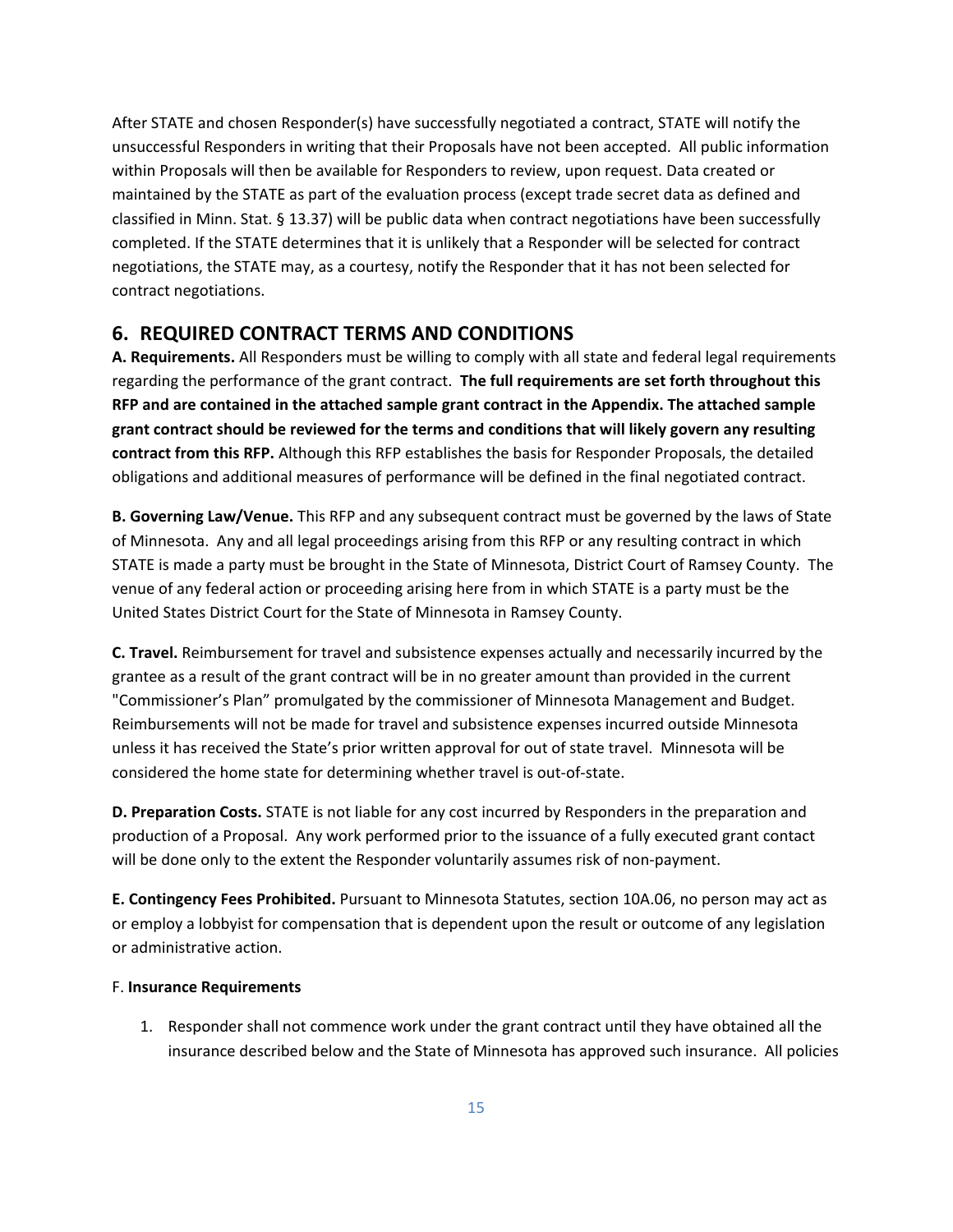and certificates shall provide that the policies shall remain in force and effect throughout the term of the grant contract.

- 2. Responder is required to maintain and furnish satisfactory evidence of the following insurance policies:
	- a. Workers' Compensation Insurance: Except as provided below, Responder must provide Workers' Compensation insurance for all its employees and, in case any work is subcontracted, Responder will require the subcontractor to provide Workers' Compensation insurance in accordance with the statutory requirements of the State of Minnesota, including Coverage B, Employer's Liability. Insurance minimum amounts are as follows:

\$100,000 – Bodily Injury by Disease per employee \$500,000 – Bodily Injury by Disease aggregate \$100,000 – Bodily Injury by Accident

If Minnesota Statutes, section 176.041 exempts Responder from Workers' Compensation insurance or if the Responder has no employees in the State of Minnesota, Responder must provide a written statement, signed by an authorized representative, indicating the qualifying exemption that excludes Responder from the Minnesota Workers' Compensation requirements.

If during the course of the grant contract the Responder becomes eligible for Workers' Compensation, the Responder must comply with the Workers' Compensation Insurance requirements herein and provide the State of Minnesota with a certificate of insurance

b. Commercial General Liability: Responder is required to maintain insurance protecting it from claims for damages for bodily injury, including sickness or disease, death, and for care and loss of services as well as from claims for property damage, including loss of use which may arise from operations under the grant contract whether the operations are by the Responder or by a subcontractor or by anyone directly or indirectly employed by the Responder under the grant contract. Insurance minimum amounts are as follows:

\$2,000,000 – per occurrence \$2,000,000 – annual aggregate \$2,000,000 – annual aggregate – Products/Completed Operations

The following coverages shall be included:

- I. Premises and Operations Bodily Injury and Property Damage
- II. Personal and Advertising Injury
- III. Blanket Contractual Liability
- IV. Products and Completed Operations Liability
- V. Other; if applicable. Please list
- VI. State of Minnesota named as an Additional Insured, to the extent permitted by law.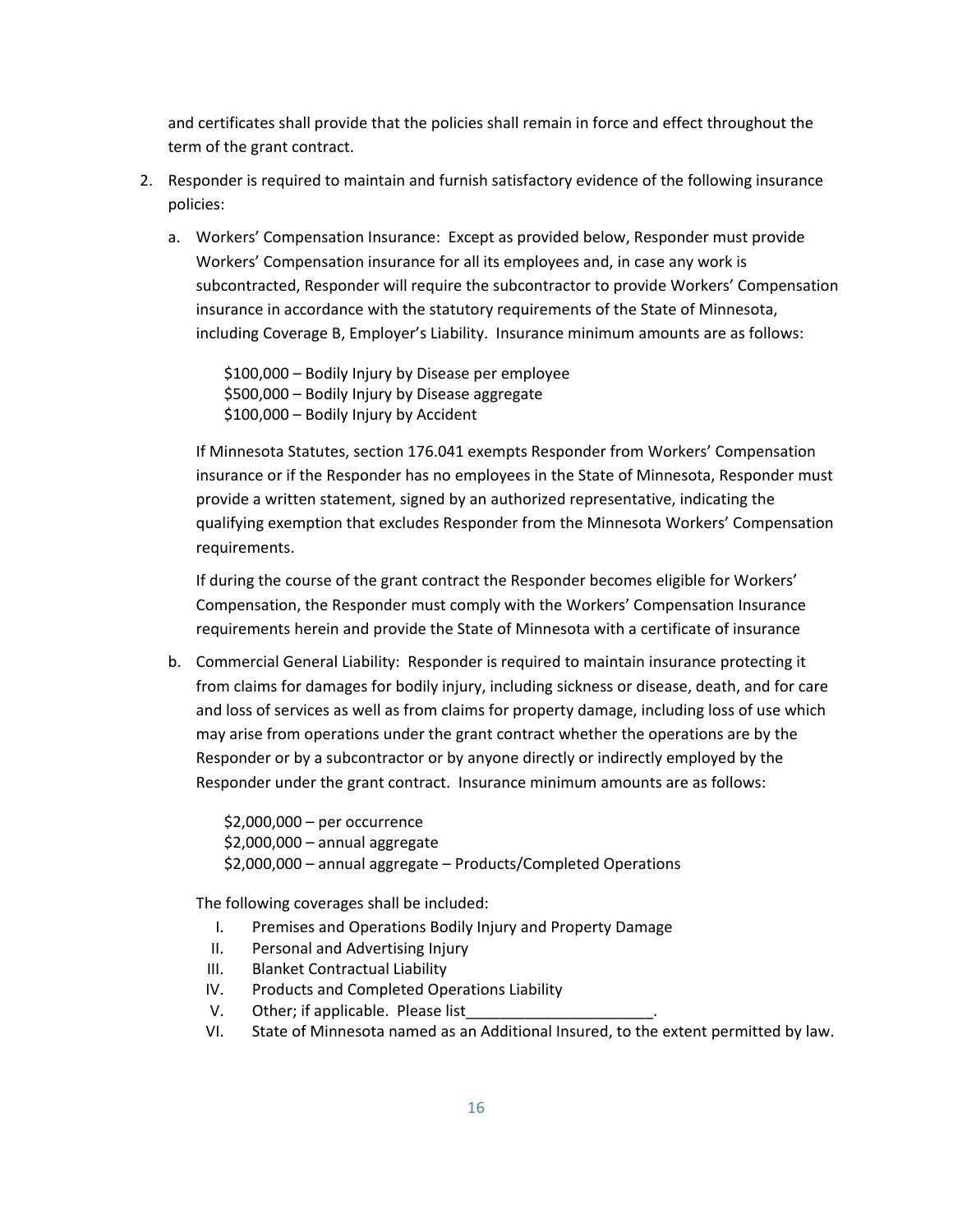c. Commercial Automobile Liability: Responder is required to maintain insurance protecting the Responder from claims for damages for bodily injury as well as from claims for property damage resulting from ownership, operation, maintenance or use of all owned, hired, and non-owned autos which may arise from operations under this grant contract, and in case any work is subcontracted the Responder will require the subcontractor to provide Commercial Automobile Liability. Insurance minimum amounts are as follows:

\$2,000,000 – per occurrence Combined Single limit for Bodily Injury and Property Damage

In addition, the following coverages should be included:

Owned, Hired, and Non-owned Automobile

d. Professional/Technical, Errors and Omissions, and/or Miscellaneous Liability Insurance (if applicable)

This policy will provide coverage for all claims the Responder may become legally obligated to pay resulting from any actual or alleged negligent act, error, or omission related to Responder's professional services required under the grant contract.

Responder is required to carry the following minimum amounts:

\$2,000,000 – per claim or event \$2,000,000 – annual aggregate

Any deductible will be the sole responsibility of the Responder and may not exceed \$50,000 without the written approval of the State. If the Responder desires authority from the State to have a deductible in a higher amount, the Responder shall so request in writing, specifying the amount of the desired deductible and providing financial documentation by submitting the most current audited financial statements so that the State can ascertain the ability of the Responder to cover the deductible from its own resources.

The retroactive or prior acts date of such coverage shall not be after the effective date of this grant contract and Responder shall maintain such insurance for a period of at least three (3) years, following completion of the work. If Responder discontinues such insurance, then extended reporting period coverage must be purchased to fulfill this requirement.

e. Blanket Employee Theft/Employee Dishonesty Insurance.

Responder is required to obtain a blanket employee theft/employee dishonesty policy in at least the total amount of the first year's grant award as either an addendum on its property insurance policy, or if it is not feasible to include it as an addendum to a property insurance policy, as a stand-alone employee theft/employee dishonesty policy. The State will be named as both a joint payee and a certificate holder on the property insurance policy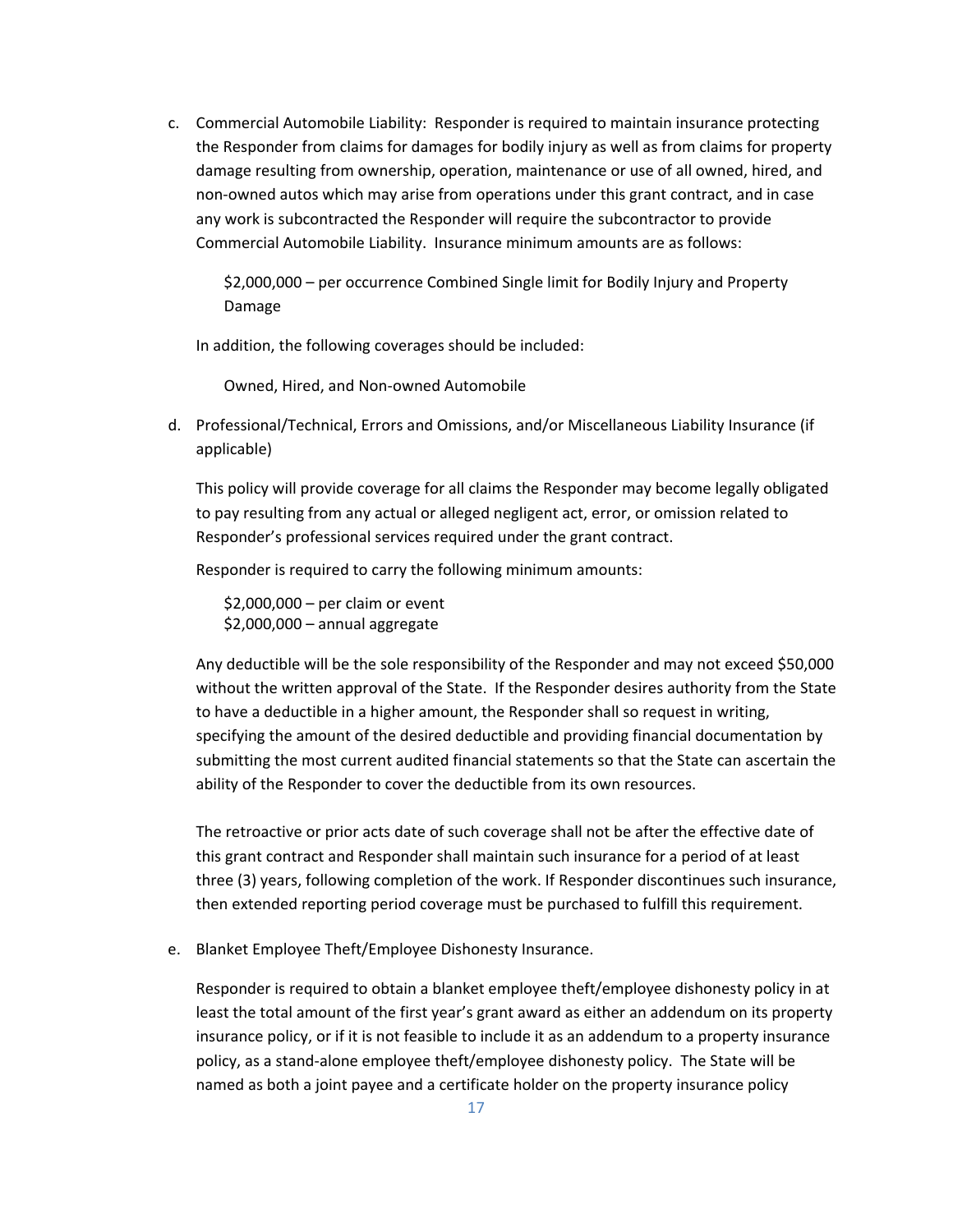addendum or on the stand-alone employee theft/employee dishonesty policy, whichever is applicable. Only in cases in which the first year's grant award exceeds the available employee theft/employee dishonesty coverage may Responders provide blanket employee theft/employee dishonesty insurance in an amount equal to either 25% of the yearly grant amount, or the first quarterly advance amount, whichever is greater. Upon execution of a grant contract, the Responder must furnish the State with a certificate of employee theft/employee dishonesty insurance. This requirement does not apply to grant contracts with the University of Minnesota, counties, school districts or reservations.

- 3. Additional Insurance Conditions:
	- a. Responder's policy(ies) shall be primary insurance to any other valid and collectible insurance available to the State of Minnesota with respect to any claim arising out of Responder's performance under this grant contract;
	- b. If Responder receives a cancellation notice from an insurance carrier affording coverage herein, Responder agrees to notify the State of Minnesota within five (5) business days with a copy of the cancellation notice, unless Responder's policy(ies) contain a provision that coverage afforded under the policy(ies) will not be cancelled without at least thirty (30) days advance written notice to the State of Minnesota;
	- c. Responder is responsible for payment of grant contract related insurance premiums and deductibles;
	- d. If Responder is self-insured, a Certificate of Self-Insurance must be attached;
	- e. Include legal defense fees in addition to its liability policy limits, with the exception of VI.G.2.d. above; and
	- f. Obtain insurance policies from an insurance company having an "AM BEST" rating of A- (minus); Financial Size Category (FSC) VII or better and must be authorized to do business in the State of Minnesota; and
	- g. An Umbrella or Excess Liability insurance policy may be used to supplement the Responder's policy limits to satisfy the full policy limits required by the grant contract.
- 4. The State reserves the right to immediately terminate the grant contract if the Responder is not in compliance with the insurance requirements and retains all rights to pursue any legal remedies against the Responder. All insurance policies must be open to inspection by the State, and copies of policies must be submitted to the State's authorized representative upon written request.
- 5. The successful Responder is required to submit Certificates of Insurance acceptable to the State of Minnesota as evidence of insurance coverage requirements prior to commencing work under the grant contract.

**G. Accessibility Standards**. Any information systems, tools, information content, and/or work products, including the response to this solicitation/contract, applications, web sites, video, learning modules,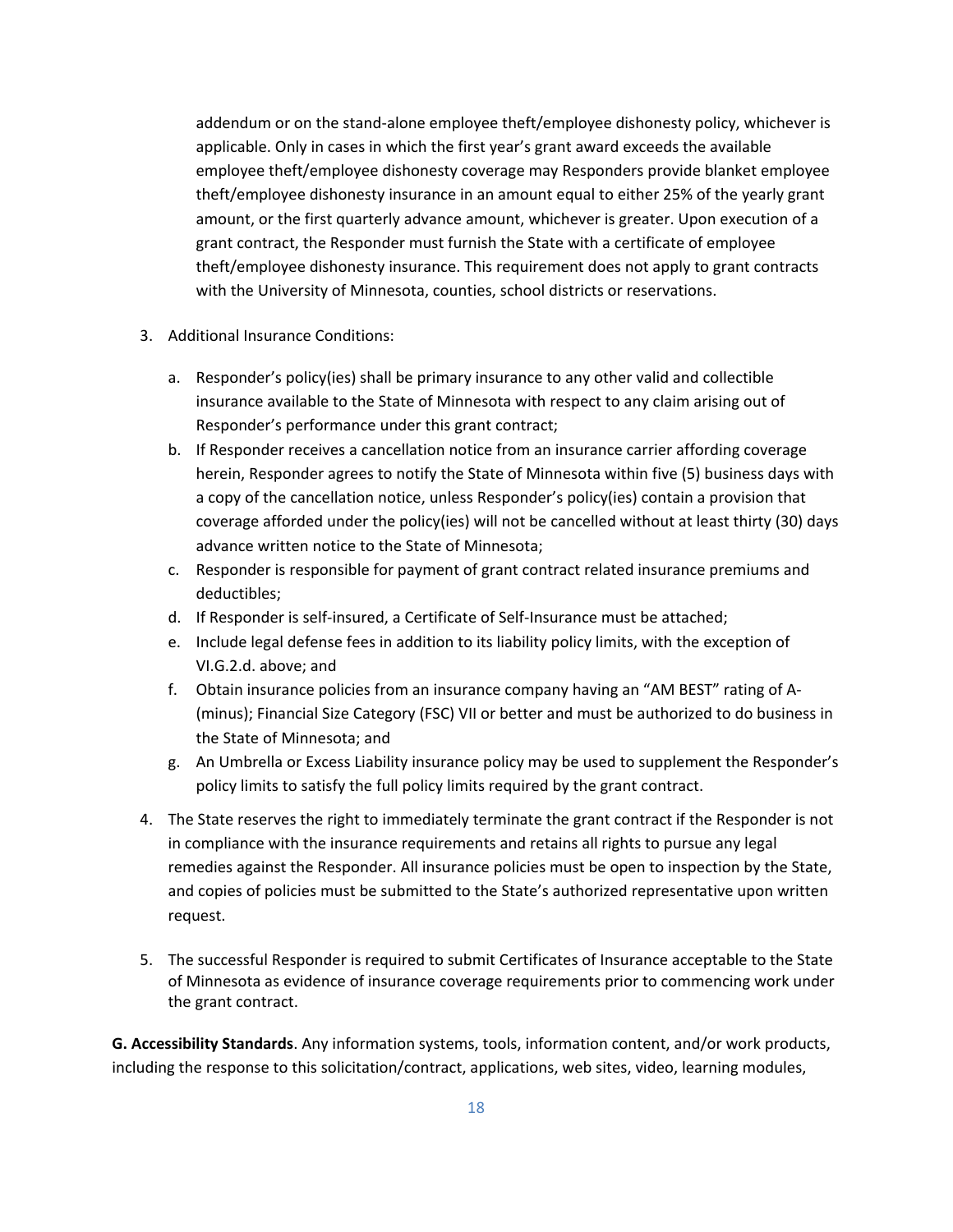webinars, presentations, etc., whether commercial off-the-shelf (COTS) or custom, purchased or developed, must comply with the Minnesota IT Accessibility Standards effective September 1, 2010, as updated on June 14, 2018. This standard requires in part, compliance with the Web Content Accessibility Guidelines (WCAG) 2.0 (Level AA) and Section 508 Subparts A-D.

Information technology deliverables and services offered must comply with the [MN.IT Services](https://mn.gov/mnit/about-mnit/accessibility/)  [Accessibility Standards.](https://mn.gov/mnit/about-mnit/accessibility/)<sup>[19](#page-19-1)</sup> (The relevant requirements are contained under the "Standards" tab at the link above.) Information technology deliverables or services that do not meet the required number of standards or the specific standards required may be rejected and may not receive further consideration.

# <span id="page-19-0"></span>**7. STATE'S AUTHORITY**

1. STATE may:

A. Reject any and all Proposals received in response to this RFP;

B. Disqualify any Responder whose conduct or Proposal fails to conform to the requirements of this RFP;

C. Have unlimited rights to duplicate all materials submitted for purposes of RFP evaluation, and duplicate all public information in response to data requests regarding the Proposal;

D. Select for contract or for negotiations a Proposal which best represents "best value" as defined in Minnesota Statutes, section 16C.02, subdivision 4 and in this RFP document;

E. Consider a late modification of a Proposal if the Proposal itself was submitted on time and if the modifications were requested by STATE, and the modifications make the terms of the Proposal more favorable to STATE, and accept such Proposal as modified;

F. At its sole discretion, reserve the right to waive any non-material deviations from the requirements and procedures of this RFP;

G. Negotiate as to any aspect of the Proposal with any Responder and negotiate with more than one Responder at the same time, including asking for Responders' "Best and Final" offers;

H. Extend the grant contract, in increments determined by STATE, not to exceed a total contract term of five years;

I. Cancel the RFP at any time and for any reason with no cost or penalty to STATE; and

J. STATE will not be liable for any errors in the RFP or other responses related to the RFP.

 $\overline{\phantom{a}}$ 

<span id="page-19-1"></span><sup>19</sup> <https://mn.gov/mnit/about-mnit/accessibility/>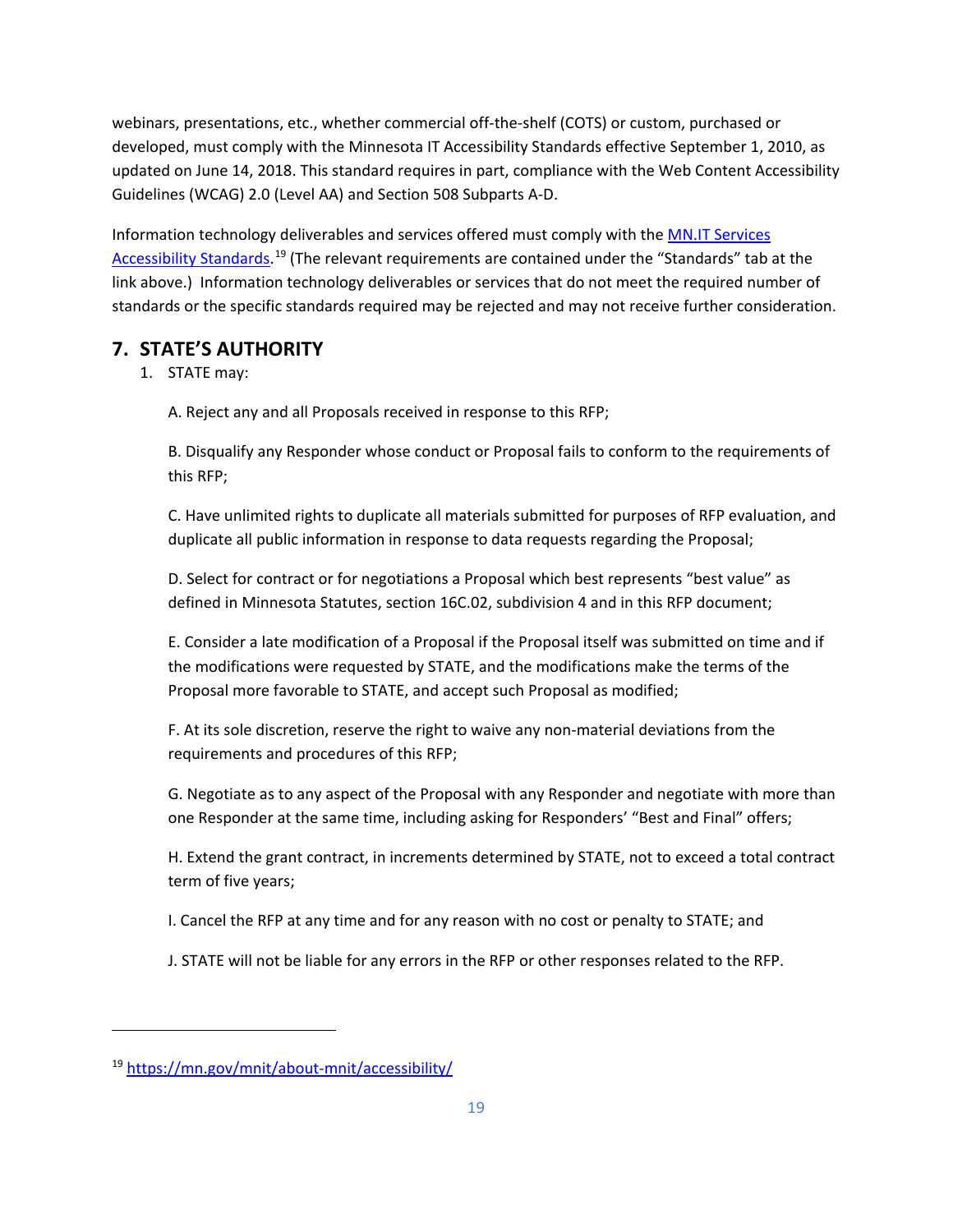2. If federal funds are used in funding a contract that results from this RFP, in accord with 45 C.F.R. § 92.34, for Works and Documents created and paid for under the contract, the U.S. Department of Health and Human Services will have a royalty free, non-exclusive, perpetual and irrevocable right to reproduce, publish, or otherwise use, and to authorize others to use, the Works or Documents created and paid for under a resulting contract for federal government purposes.

### **Remainder of the page intentionally left blank. (Appendices follow)**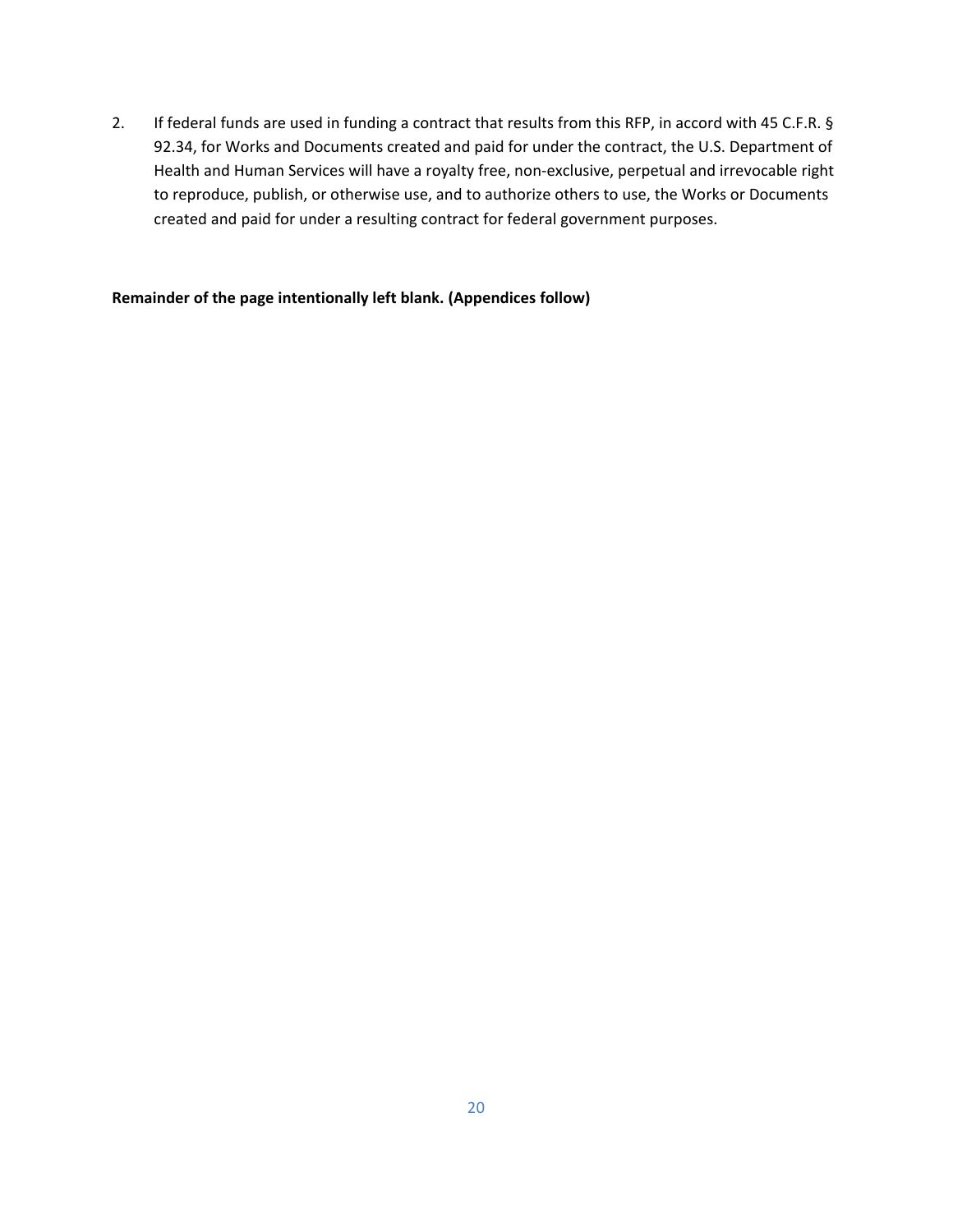# <span id="page-21-0"></span>**Appendix A: Work Plan**

Responders must use this template to complete their work plan, which will include goal, objectives, activities and implementation plan.

| Objective | Key Activities/Strategies | People Responsible | <b>Detailed Timeline</b> |
|-----------|---------------------------|--------------------|--------------------------|
|           |                           |                    |                          |
|           |                           |                    |                          |
|           |                           |                    |                          |
|           |                           |                    |                          |
|           |                           |                    |                          |
|           |                           |                    |                          |
|           |                           |                    |                          |
|           |                           |                    |                          |
|           |                           |                    |                          |
|           |                           |                    |                          |
|           |                           |                    |                          |
|           |                           |                    |                          |
|           |                           |                    |                          |

# **GOAL:**

# <span id="page-21-1"></span>**Appendix B: Evaluation Plan**

Responders must use this template to complete to propose how they will measure the results of one or more of the Key Activities/Strategies named in their Work Plan.

| <b>Outcomes</b>                                                                                                                 | <b>Evaluation Plan</b>                                                                                                                                                                      | <b>Timeline</b>                                                                                       |
|---------------------------------------------------------------------------------------------------------------------------------|---------------------------------------------------------------------------------------------------------------------------------------------------------------------------------------------|-------------------------------------------------------------------------------------------------------|
| (What measurable changes do you<br>expect to see as a result of one or<br>more Key Activities/Strategies in<br>your Work Plan?) | (How will you measure the changes<br>that result from your Key<br>Activities? Changes can be<br>measured through data you<br>already collect or through new data<br>collection strategies.) | (When will you collect data and<br>review your evaluation results?)                                   |
| Example: Through our new<br>quarterly staff trainings on<br>cultural sensitivity and cultural<br>competence, we expect to see   | Example: We plan to develop a<br>short survey for staff that<br>participate in the training. The<br>survey will be filled out prior to                                                      | Example: The pre- and post-test<br>surveys will be conducted as a<br>part of each quarterly training. |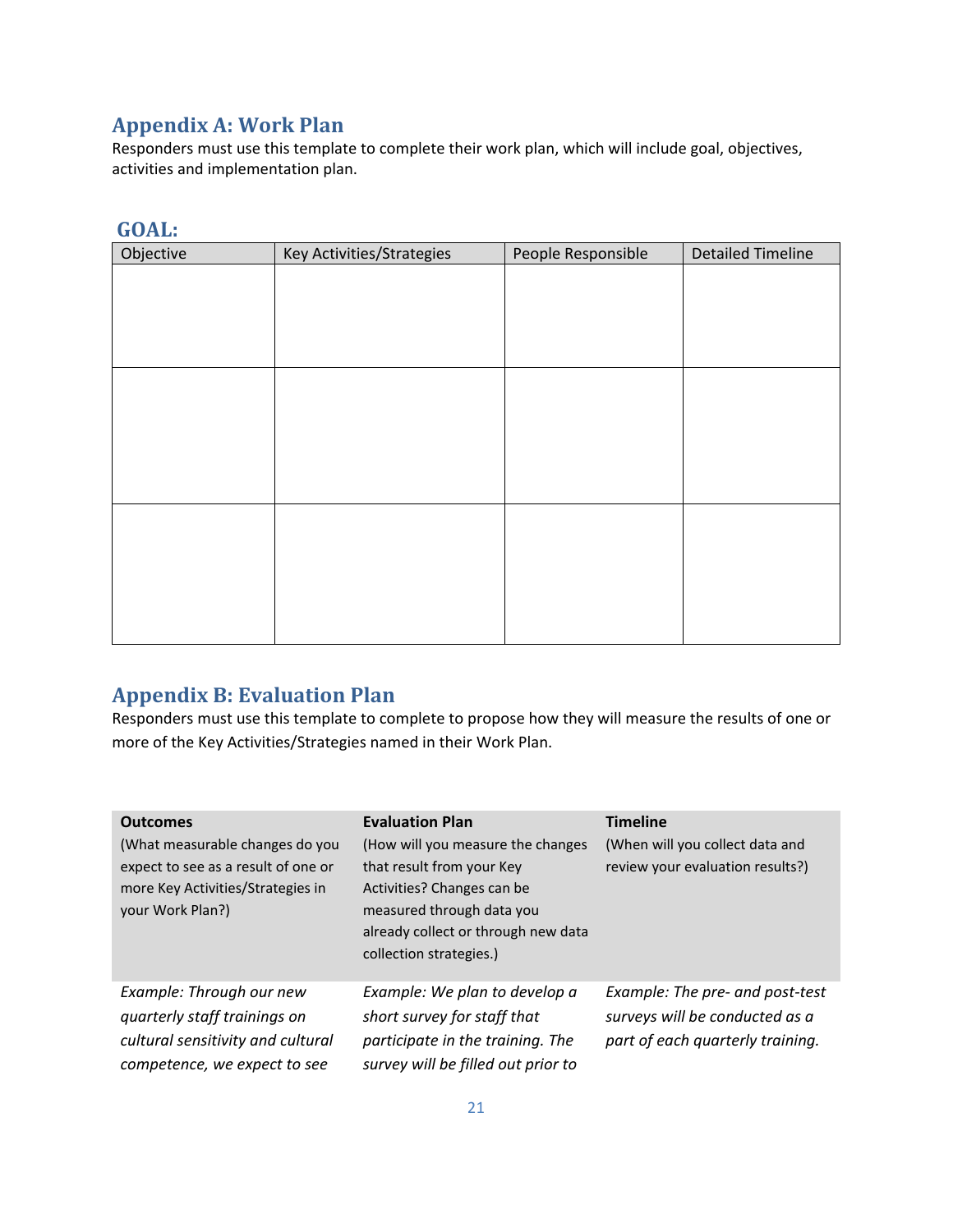*an improvement in staff confidence serving residents of different cultural backgrounds.* 

*and after the training to see if staff report a change in their knowledge and understanding.*

# <span id="page-22-0"></span>**Appendix C: Budget Template**

Responders must use this budget template to provide detailed expenses for the proposed project. You must attach a narrative describing all the details. The detailed description column and/or the narrative must specify how the amounts for each expense area were determined. The narrative budget should also describe what funds the responder is investing in the project beyond the dollars requested. Responders can modify the budget template, editing expense areas or adding expense areas not represented in the template, as needed.

| <b>Expense Area</b>           | <b>Detailed</b><br>description | <b>Examples</b>                                                                                                                                                                                                                                              | Jan-Jun<br>2020 | <b>Jul 2020-</b><br><b>Jun 2021</b> | <b>TOTAL</b><br><b>Dollars</b> |
|-------------------------------|--------------------------------|--------------------------------------------------------------------------------------------------------------------------------------------------------------------------------------------------------------------------------------------------------------|-----------------|-------------------------------------|--------------------------------|
| Personnel                     |                                | Salaries for FTEs dedicated to project                                                                                                                                                                                                                       |                 |                                     |                                |
| Sub-contracts                 |                                | Contracts with other organizations to<br>deliver direct services to participants                                                                                                                                                                             |                 |                                     |                                |
| <b>Contracted</b><br>services |                                | Professional contracts to benefit the<br>grantee (e.g. program experts/advisers,<br>technical assistance, interpreters,<br>photographers/videographers, project-<br>specific IT services, project content<br>trainers, evaluation services, legal<br>advice) |                 |                                     |                                |
| Direct program<br>costs       |                                | Project related expenses, such as:<br>supplies, materials, copying, postage,<br>room rental, refreshments, and                                                                                                                                               |                 |                                     |                                |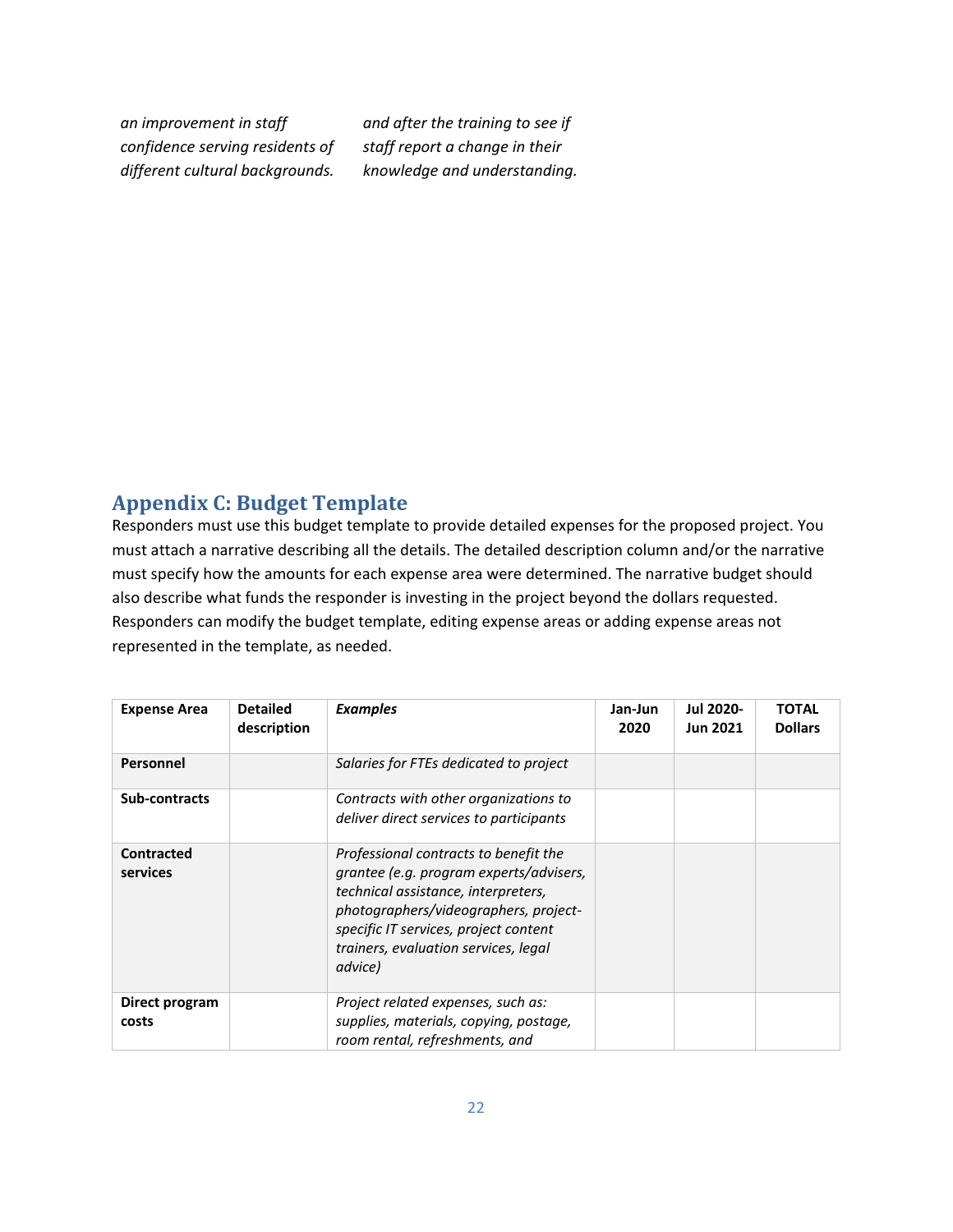| <b>Expense Area</b>                   | <b>Detailed</b><br>description | <b>Examples</b>                                                                                                    | Jan-Jun<br>2020 | <b>Jul 2020-</b><br><b>Jun 2021</b> | <b>TOTAL</b><br><b>Dollars</b> |
|---------------------------------------|--------------------------------|--------------------------------------------------------------------------------------------------------------------|-----------------|-------------------------------------|--------------------------------|
|                                       |                                | stipends to incent program<br>participation.                                                                       |                 |                                     |                                |
| Equipment                             |                                | Any equipment over \$500                                                                                           |                 |                                     |                                |
| <b>Marketing</b>                      |                                | Advertising, promotion, outreach,<br>publicity                                                                     |                 |                                     |                                |
| <b>Staff</b><br>development           |                                | Training, conference                                                                                               |                 |                                     |                                |
| In-state staff<br>travel              |                                | Training, conference, other                                                                                        |                 |                                     |                                |
| Indirect /<br>administrative<br>costs |                                | Portion of management, support staff,<br>HR, accounting, IT, office supplies, not<br>directly involved in project. |                 |                                     |                                |
| Other                                 |                                | Add expense areas not represented in<br>the template.                                                              |                 |                                     |                                |
| <b>TOTAL</b>                          |                                |                                                                                                                    |                 |                                     |                                |

# <span id="page-23-0"></span>**Appendix D: Eligible Grantee Statement**

Responders will complete the required "Eligible Grantee Statement" to provide the required information identified in section 6 of the Required Statements Section of this RFP. Information provided in this statement will be used to determine if the applicant is eligible to receive funding through this grant program. The Eligible Grantee Statement is a fillable Excel spreadsheet that responders will download and complete as part of their application at th[e grant application website](https://www.grantinterface.com/Home/Logon?urlkey=mndepthumanservices)<sup>20</sup>.

# <span id="page-23-2"></span><span id="page-23-1"></span>**Appendix E: Sample State Grant Contract**

# **State of Minnesota Department of Human Services Grant Contract**

# **RECITALS**

 $\overline{\phantom{a}}$ 

This Grant Contract, and all amendments and supplements to the contract ("CONTRACT"), is between the State of Minnesota, acting through its Department of Human Services, Aging and Adult Services

<span id="page-23-3"></span><sup>20</sup> <https://www.grantinterface.com/Home/Logon?urlkey=mndepthumanservices>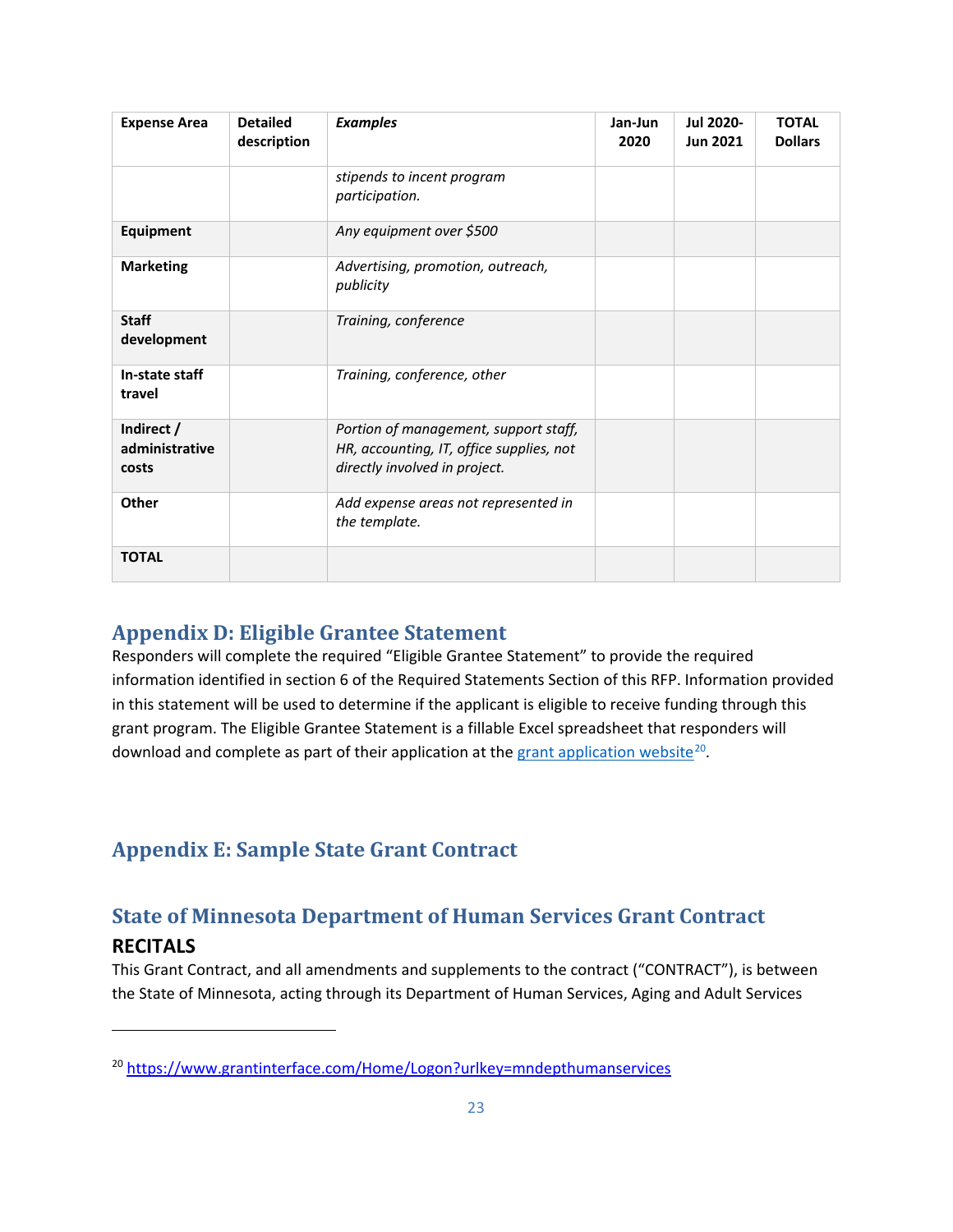Division ("STATE") and \_\_\_\_\_\_\_\_\_\_\_, an independent grantee, not an employee of the State of Minnesota, located at  $($ "GRANTEE").

STATE, pursuant to [Minnesota Statutes, section 256.01, subdivision 2\(a\)\(6\),](https://www.revisor.mn.gov/statutes/cite/256.01) [Laws of Minnesota 2019, 1st](https://www.revisor.mn.gov/laws/2019/1/Session+Law/Chapter/9/)  [Spec. Sess., chapter 9, article 4, section 28](https://www.revisor.mn.gov/laws/2019/1/Session+Law/Chapter/9/) and [Minnesota Statutes, section 256.479](https://www.revisor.mn.gov/statutes/cite/256.479) has authority to enter into contracts for the following services: Quality improvement for persons receiving customized living services under the Brian Injury, Community Alternatives for Disability Inclusion and Elderly Waiver programs.

STATE, in accordance with [Minnesota Statutes, section 13.46,](https://www.revisor.mn.gov/statutes/cite/13.46) is permitted to share information with GRANTEE.

GRANTEE represents that it is duly qualified and willing to perform the services set forth in this CONTRACT to the satisfaction of STATE.

THEREFORE, the parties agree as follows:

### **1. CONTRACT TERM AND SURVIVAL OF TERMS.**

**1.1. Effective date:** This CONTRACT is effective on **\_\_\_\_\_\_\_\_\_\_\_**, or the date that STATE obtains all required signatures unde[r Minnesota Statutes, section 16B.98, subdivision 5,](https://www.revisor.mn.gov/statutes/cite/16B.98) whichever is later.

**1.2. Expiration date.** This CONTRACT is valid through **\_\_\_\_\_\_\_\_\_\_\_**, or until all obligations set forth in this CONTRACT have been satisfactorily fulfilled, whichever occurs first.

**1.3. No performance before notification by STATE.** GRANTEE may not begin work under this CONTRACT, nor will any payments or reimbursements be made, until all required signatures have been obtained per [Minnesota Statutes, section 16B.98, subdivision](https://www.revisor.mn.gov/statutes/cite/16B.98) 7, and GRANTEE is notified to begin work by STATE's Authorized Representativ[e.](https://www.revisor.mn.gov/statutes/?id=16b.98)

**1.4. Survival of terms.** GRANTEE shall have a continuing obligation after the expiration of CONTRACT to comply with the following provisions of CONTRACT: 9. Indemnification; 10. Information Privacy and Security; 11. Intellectual Property Rights; 12. Publicity; 15. Equipment Ownership; 16.1. State audit; and 18. Jurisdiction and Venue.

**1.5. Time is of the essence.** GRANTEE will perform its duties within the time limits established in CONTRACT unless it receives written approval from STATE. In performance of CONTRACT, time is of the essence.

### **2. GRANTEE'S DUTIES.**

**2.1 Duties.** GRANTEE shall:

**a.** Comply with most current versions of required grants management policies and procedures set forth through Minnesota Statutes, section 16B.97, subdivision 4 (a) (1) which can be found at [https://mn.gov/admin/government/grants/policies-statutes-forms/,](https://mn.gov/admin/government/grants/policies-statutes-forms/) including but not limited to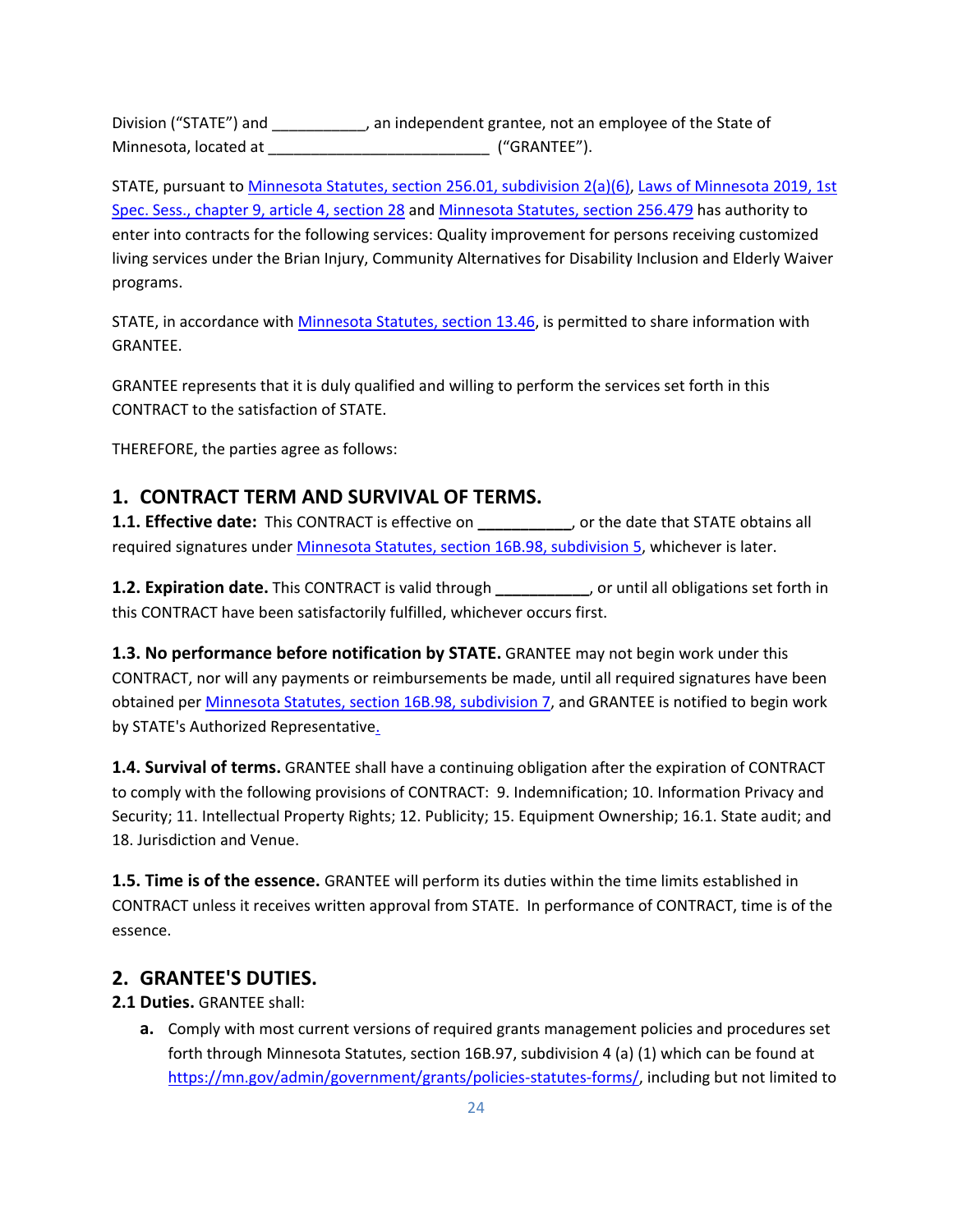participating in monitoring and financial reconciliation as required in the most current version of Office of Grants Management Policy 08-10.

- **b.** Perform the services and activities described in Attachment A (Duties and Work Plan) and conduct evaluation activities as described in Attachment A-1 (Evaluation Plan), which are attached and incorporated and made a part of this grant contract.
- **c.** Participate in technical assistance sessions with DHS staff regarding the implementation of the Evaluation Plan, as requested by STATE staff.
- **d.** Report to the STATE upon execution of this agreement program data and progress on outcomes outlined in the work plan semi-annually. Program reports shall be submitted via the STATE's program reporting system

<https://www.grantinterface.com/Common/LogOn.aspx?urlkey=mndepthumanservices> and according to the following schedule:

| <b>Program Report Due Date</b> | For service period               |
|--------------------------------|----------------------------------|
| January 1, 2022                | July 1, 2021 – December 31, 2021 |
| July 15, 2022                  | January 1, 2022 - June 30, 2022  |
| January 15, 2023               | July 1, 2022 - December 31, 2022 |
| July 15, 2023                  | January 1, 2023 - June 30, 2023  |

- **e.** Participate in grantee program and financial reporting training as required by STATE.
- **f.** Participate in at least one site visit during or following the grant period, as requested by STATE staff.
- **g.** Share lessons learned, best practices and challenges with other selected providers in a format and venue determined by the STATE.
- **h.** Provide a final project summary in a format determined by the STATE.
- **i.** Be available to participate in project evaluation for one year after the completion of this agreement upon request from the State.

**2.2 Accessibility.** Any information systems, tools, content, and work products produced under this CONTRACT, including but not limited to software applications, web sites, video, learning modules, webinars, presentations, etc., whether commercial, off-the-shelf (COTS) or custom, purchased or developed, must comply with the Minnesota IT Accessibility Standards, as updated on June 14, 2018. This standard requires, in part, compliance with the Web Content Accessibility Guidelines (WCAG) 2.0 (Level AA) and Section 508 Subparts A-D.

Information technology deliverables and services offered must comply with the MN.IT Services Accessibility Standards (link) and any documents, reports, communications, etc. contained in an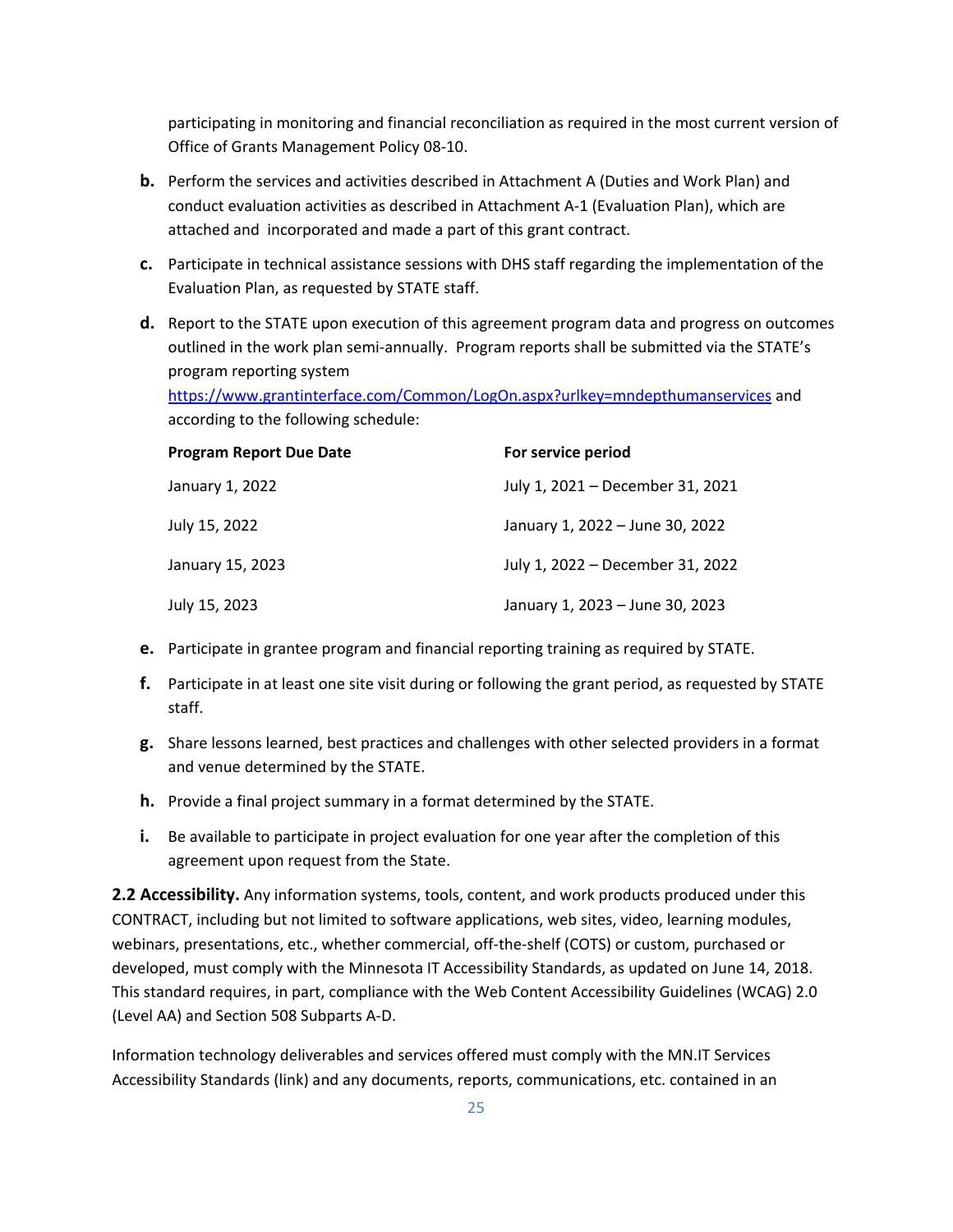electronic format that GRANTEE delivers to or disseminates for the STATE must be accessible. (The relevant requirements are contained under the "Standards" tab at the link above.) Information technology deliverables or services that do not meet the required number of standards or the specific standards required may be rejected and STATE may withhold payment pursuant to clause 3.2(a) of CONTRACT.

# **3. CONSIDERATION AND TERMS OF PAYMENT.**

**3.1 Consideration.** STATE will pay for all services satisfactorily provided by GRANTEE under this CONTRACT.

- **a. Compensation.** Grantee will be paid in accordance with **Attachment B**: "Budget," which is attached and included in this CONTRACT.
	- 1. GRANTEE must obtain STATE written approval before changing any part of the budget. Notwithstanding Clause 21.1 of CONTRACT, shifting of funds between budget line items does not require an amendment if the amount shifted does not exceed 10% of the line item and when the total obligation and salaries/fringe benefits remain unchanged.
	- 2. If GRANTEE's approved budget changes proceed without an amendment pursuant to this clause, GRANTEE must record the budget change in EGMS or on a form provided by STATE.
- **b. Travel and subsistence expenses.** Reimbursement for travel and subsistence expenses actually and necessarily incurred as a result of GRANTEE's performance under this CONTRACT shall be no greater an amount than provided in the most current Commissioner's Plan (which is incorporated by reference), promulgated by the Commissioner of Minnesota Management and Budget. The Commissioner's Plan can be found here[: https://mn.gov/mmb/employee](https://mn.gov/mmb/employee-relations/labor-relations/labor/commissioners-plan.jsp)[relations/labor-relations/labor/commissioners-plan.jsp.](https://mn.gov/mmb/employee-relations/labor-relations/labor/commissioners-plan.jsp) GRANTEE shall not be reimbursed for travel and subsistence expenses incurred outside the geographical boundaries of Minnesota unless it has received prior written approval from STATE. Minnesota shall be considered the home state for determining whether travel is out of state.
- **c. Total obligation.** The total obligation of STATE for all compensation and reimbursements to GRANTEE shall not exceed **\_\_\_\_\_\_\_\_\_\_\_\_\_\_\_\_\_\_\_\_\_\_\_\_\_\_\_\_ dollars** (**\$\_\_\_\_\_\_\_\_\_\_\_\_\_\_\_\_\_**).
- **d. Withholding.** For compensation payable under this CONTRACT, which is subject to withholding under state or federal law, appropriate amounts will be deducted and withheld by STATE as required.

### **3.2. Terms of payment**

**a. Invoices.** Payments shall be made by STATE promptly after GRANTEE submits an invoice for services performed and the services have been determined acceptable by STATE's authorized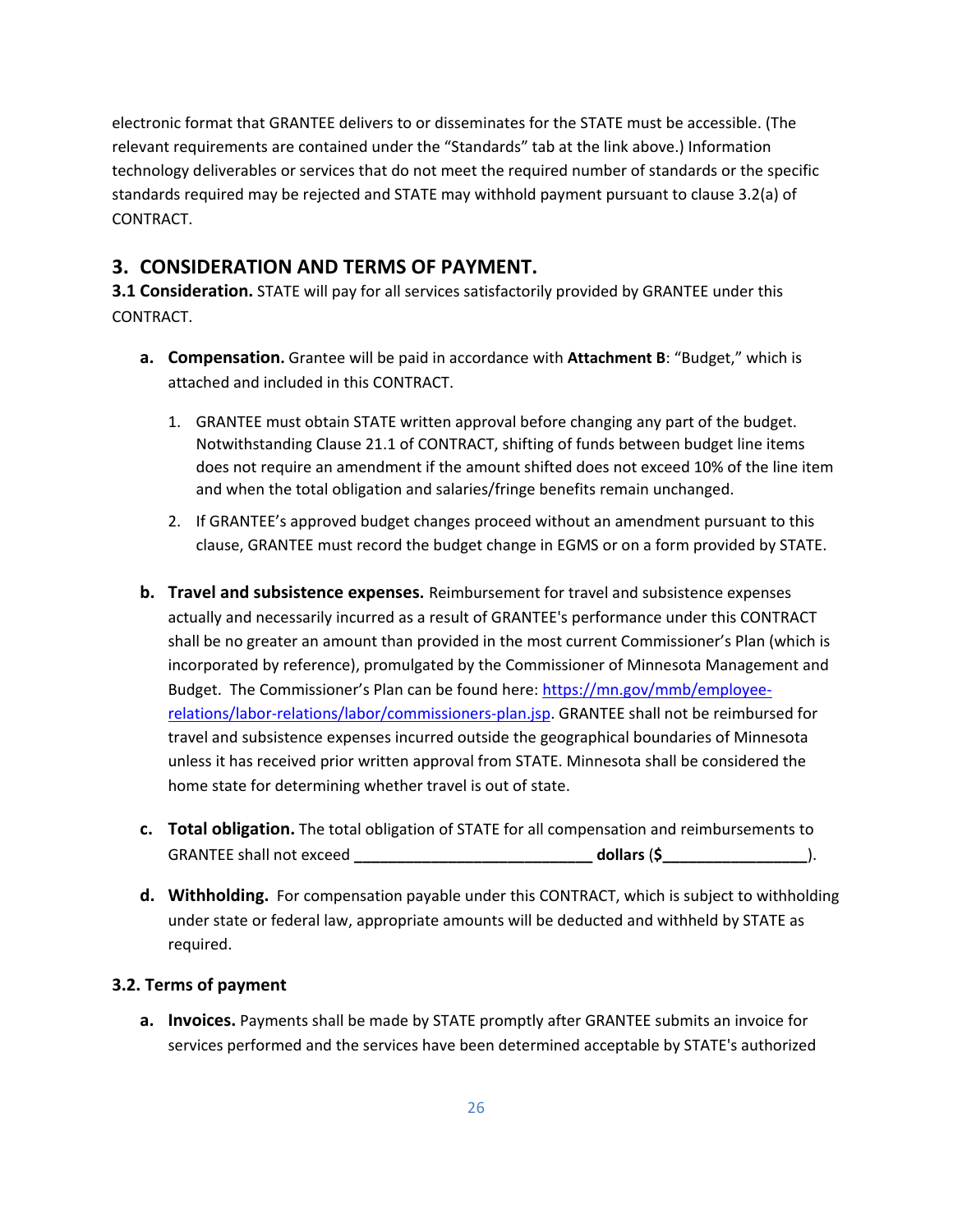agent pursuant to Clause 4.1. Invoices shall be submitted via the STATE's Enterprise Grant Management System at [http://egms.dhs.state.mn.us](http://egms.dhs.state.mn.us/) and according to the following schedule:

| <b>Expenditure Report Due Date</b> | <b>For Service Period</b>           |
|------------------------------------|-------------------------------------|
| October 15, 2021                   | July 1, 2021 – September 30, 2021   |
| January 15, 2022                   | October 1, 2021 - December 31, 2021 |
| April 15, 2022                     | January 1, 2022 - March 31, 2022    |
| July 15, 2022                      | April 1, 2022 – June 30, 2022       |
| October 15, 2022                   | July 1, 2022 – September 30, 2022   |
| January 15, 2023                   | October 1, 2022 - December 31, 2022 |
| April 15, 2023                     | January 1, 2023 - March 31, 2023    |
| July 15, 2023                      | April 1, 2023 – June 30, 2023       |

**b. Federal funds.** (Where applicable. If blank this section does not apply.)

**c. DUNS number.** GRANTEE's Data Universal Numbering System (DUNS) number is **\_\_\_\_\_\_\_\_\_\_**. The DUNS number is the nine-digit number established and assigned by Dun and Bradstreet, Inc. (D&B) to uniquely identify business entities.

### **4. CONDITIONS OF PAYMENT.**

**4.1. Satisfaction of STATE.** All services provided by GRANTEE pursuant to this CONTRACT shall be performed to the satisfaction of STATE, as determined at the sole discretion of its authorized representative, and in accord with all applicable federal, state, and local laws, ordinances, rules and regulations including business registration requirements of the Office of the Secretary of State.

GRANTEE shall not receive payment for work found by STATE to be unsatisfactory, or performed in violation of federal, state or local law, ordinance, rule or regulation.

**4.2. Payments to subcontractors.** (If applicable) As required by [Minnesota Statutes, section](https://www.revisor.mn.gov/statutes/cite/16A.1245)  [16A.1245,](https://www.revisor.mn.gov/statutes/cite/16A.1245) GRANTEE must pay all subcontractors, within ten (10) calendar days of GRANTEE's receipt of payment from STATE for undisputed services provided by the subcontractor(s) and must pay interest at the rate of 1-1/2 percent per month or any part of a month to the subcontractor(s) on any undisputed amount not paid on time to the subcontractor(s).

**4.3. Administrative costs and reimbursable expenses.** Pursuant to [Minnesota Statutes, section](https://www.revisor.mn.gov/statutes/cite/16B.98)  [16B.98, subdivision](https://www.revisor.mn.gov/statutes/cite/16B.98) 1, GRANTEE agrees to minimize administrative costs as a condition of this grant. GRANTEE shall ensure that costs claimed for reimbursement shall be actual costs, to be determined in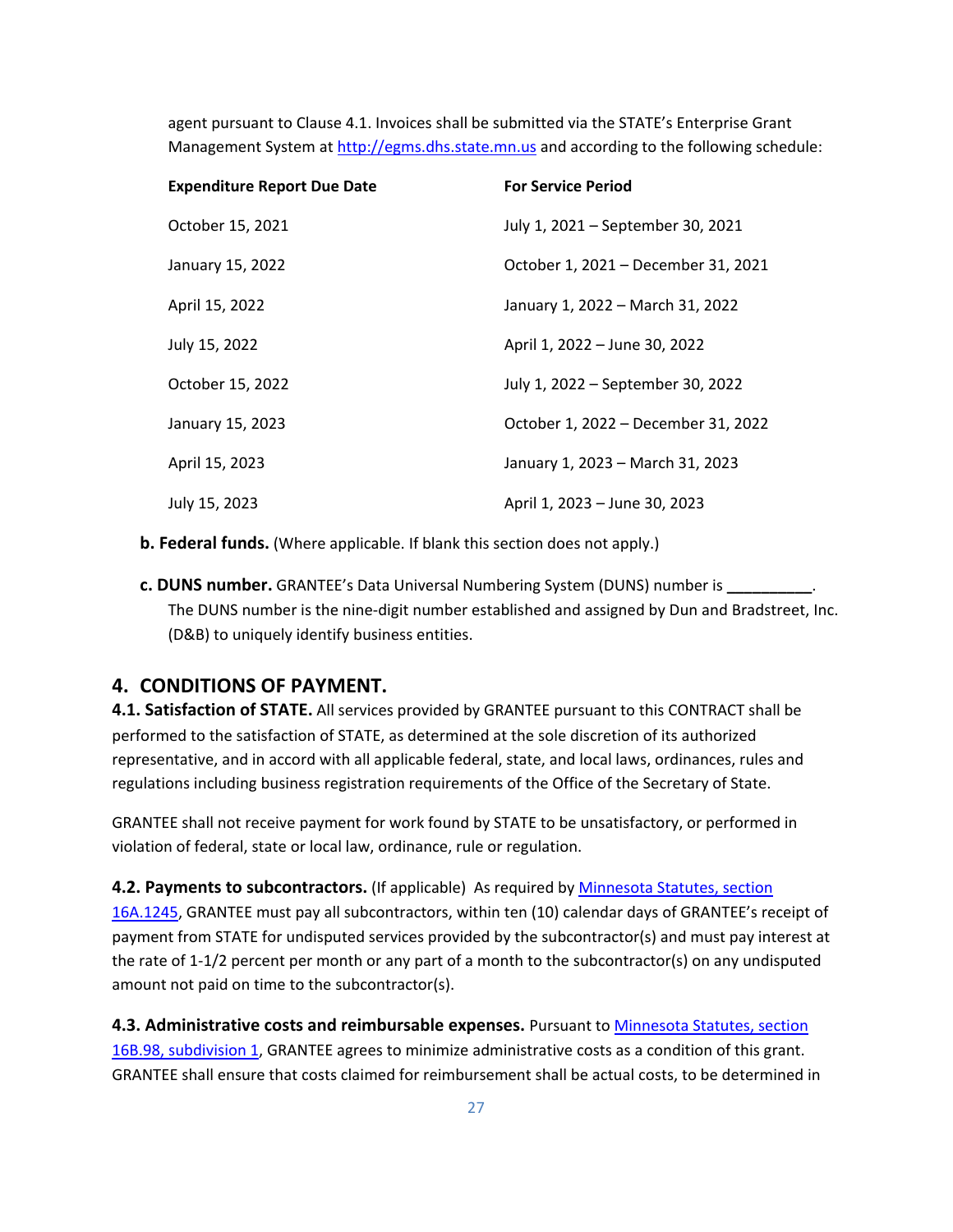accordance with 2 C.F.R. § 200.0, et seq., GRANTEE shall not invoice STATE for services that are reimbursable via a public or private health insurance plan. If GRANTEE receives funds from a source other than STATE in exchange for services, then GRANTEE may not receive payment from STATE for those same services. GRANTEE shall seek reimbursement from all sources before seeking reimbursement pursuant to CONTRACT.

### **5. PAYMENT RECOUPMENT.**

GRANTEE must reimburse STATE upon demand or STATE may deduct from future payments under this CONTRACT or future CONTRACTS the following:

- **a.** Any amounts received by GRANTEE from the STATE for contract services which have been inaccurately reported or are found to be unsubstantiated;
- **b.** Any amounts paid by GRANTEE to a subcontractor not authorized in writing by STATE;
- **c.** Any amount paid by STATE for services which either duplicate services covered by other specific grants or contracts, or amounts determined by STATE as non-allowable under the line item budget, clause 2.1(a);
- **d.** Any amounts paid by STATE for which GRANTEE'S books, records and other documents are not sufficient to clearly substantiate that those amounts were used by GRANTEE to perform contract services, in accordance with clause 1, GRANTEE's Duties; and/or
- **e.** Any amount identified as a financial audit exception.

### **6. CANCELLATION.**

**6.1. For cause or convenience.** In accord wit[h Minnesota Statutes, section 16B.04, subdivision](https://www.revisor.mn.gov/statutes/cite/16B.04) 2, the Commissioner of Administration has independent authority to cancel this CONTRACT. CONTRACT may be canceled by STATE or GRANTEE at any time, with or without cause, upon thirty (30) days written notice to the other party. The thirty (30) day notice may be waived, in writing, by the party receiving notice. In the event of such a cancellation, GRANTEE shall be entitled to payment, determined on a pro rata basis, for work or services satisfactorily performed. STATE has the right to suspend or terminate this CONTRACT immediately when STATE deems the health or welfare of the service recipients is endangered, when STATE has reasonable cause to believe that GRANTEE has breached a material term of the CONTRACT, or when GRANTEE's non-compliance with the terms of the CONTRACT may jeopardize federal financial participation.

**6.2. Insufficient funds.** STATE may immediately terminate this CONTRACT if it does not obtain funding from the Minnesota Legislature, or other funding source; or if funding cannot be continued at a level sufficient to allow for the payment of the services covered here. Termination will be by written notice to GRANTEE. STATE is not obligated to pay for any services that are provided after the effective date of termination. GRANTEE will be entitled to payment, determined on a pro rata basis, for services satisfactorily performed to the extent that funds are available. STATE will not be assessed any penalty if the CONTRACT is terminated because of the decision of the Minnesota Legislature, or other funding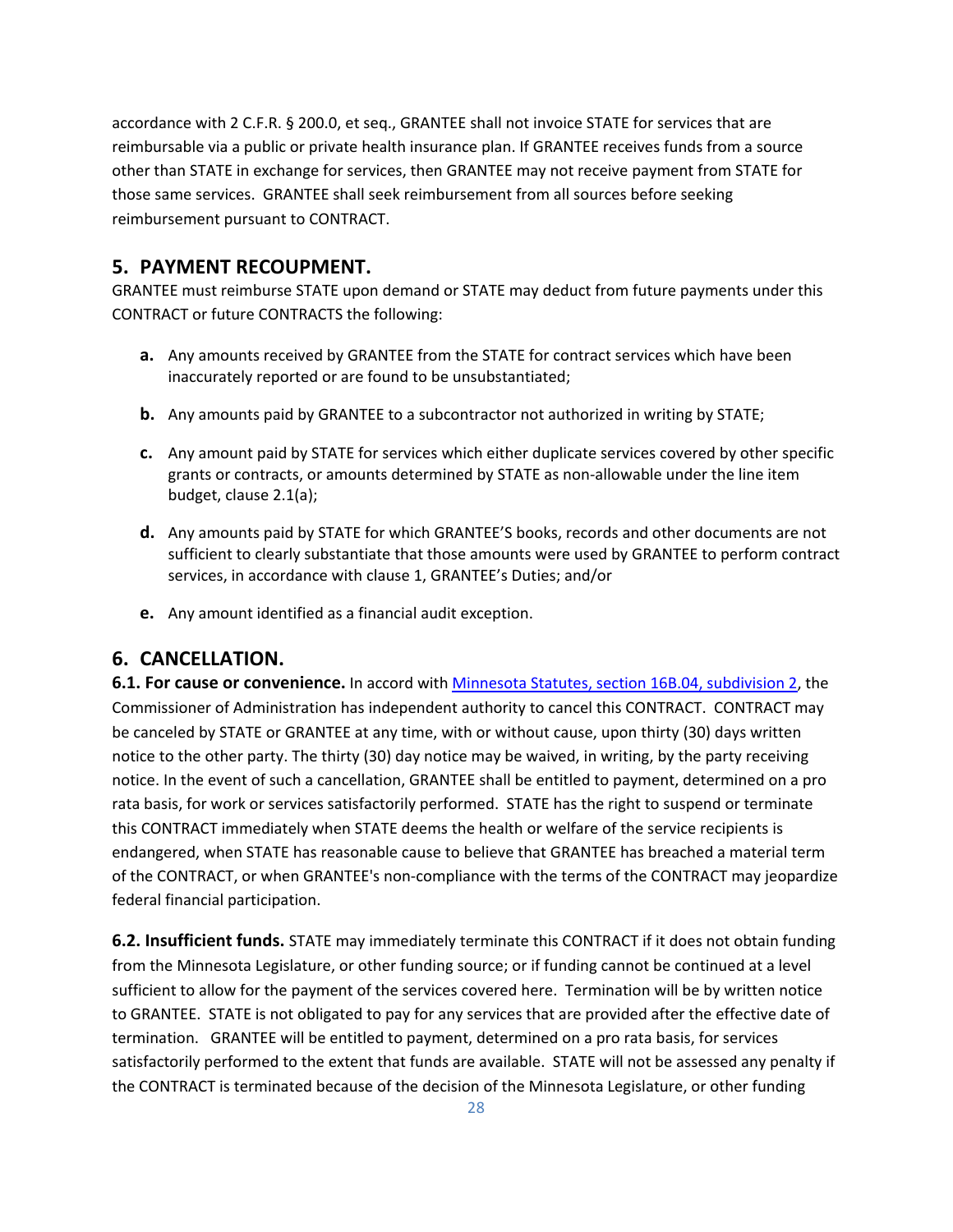source, not to appropriate funds. STATE must provide GRANTEE notice of the lack of funding within a reasonable time of STATE's receiving that notice.

**6.3. Breach.** Notwithstanding clause 6.1, upon STATE's knowledge of a curable material breach of the CONTRACT by GRANTEE, STATE shall provide GRANTEE written notice of the breach and ten (10) days to cure the breach. If GRANTEE does not cure the breach within the time allowed, GRANTEE will be in default of this CONTRACT and STATE may cancel the CONTRACT immediately thereafter. If GRANTEE has breached a material term of this CONTRACT and cure is not possible, STATE may immediately terminate this CONTRACT.

**6.4. Conviction relating to a state grant.** In accordance with [Minnesota Statutes, section 16B.991,](https://www.revisor.mn.gov/statutes/cite/16B.991) this CONTRACT will immediately be terminated if the recipient is convicted of a criminal offense relating to a state grant agreement.

# **7. AUTHORIZED REPRESENTATIVES, RESPONSIBLE AUTHORITY, AND PROJECT MANAGER.**

**7.1. State.** STATE's authorized representative for the purposes of administration of this CONTRACT is **\_\_\_\_\_\_\_\_\_\_\_\_\_\_** or successor. Phone and email: \_\_\_\_\_\_\_\_\_\_\_\_\_\_\_\_\_\_\_\_\_\_\_\_\_. This representative shall have final authority for acceptance of GRANTEE's services and if such services are accepted as satisfactory, shall so certify on each invoice submitted pursuant to Clause 3.2.

**7.2. Grantee.** GRANTEE's Authorized Representative is \_\_\_\_\_\_\_\_\_\_\_\_\_\_\_ or successor. Phone and email: email: email: email: email: email: email: email: entricorresentative changes at any time during this CONTRACT, GRANTEE must immediately notify STATE.

**7.3. Information Privacy and Security.** (If applicable) GRANTEE's responsible authority for the purposes of complying with data privacy and security for this CONTRACT is \_\_\_\_\_\_\_\_\_\_\_\_\_\_\_\_\_\_\_ or successor. Phone and email: \_\_\_\_\_\_\_\_\_\_\_\_\_\_\_\_\_\_\_\_\_\_\_\_\_\_\_\_\_.

# **8. INSURANCE REQUIREMENTS.**

GRANTEE shall not begin work under the CONTRACT until it has obtained all the insurance described below and STATE has approved such insurance. GRANTEE shall maintain the insurance in force and effect throughout the term of the contract. GRANTEE is required to maintain and furnish satisfactory evidence of the following insurance policies.

**8.1. Worker's Compensation.** The GRANTEE certifies that it is in compliance wit[h Minnesota Statutes,](https://www.revisor.mn.gov/statutes/cite/176.181)  [section 176.181, subdivision](https://www.revisor.mn.gov/statutes/cite/176.181) 2, pertaining to workers' compensation insurance coverage. The GRANTEE's employees and agents will not be considered employees of the STATE. Any claims that may arise under the Minnesota Workers' Compensation Act on behalf of these employees or agents and any claims made by any third party as a consequence of any act or omission on the part of these employees or agents are in no way the STATE's obligation or responsibility. Minimum insurance limits are as follows: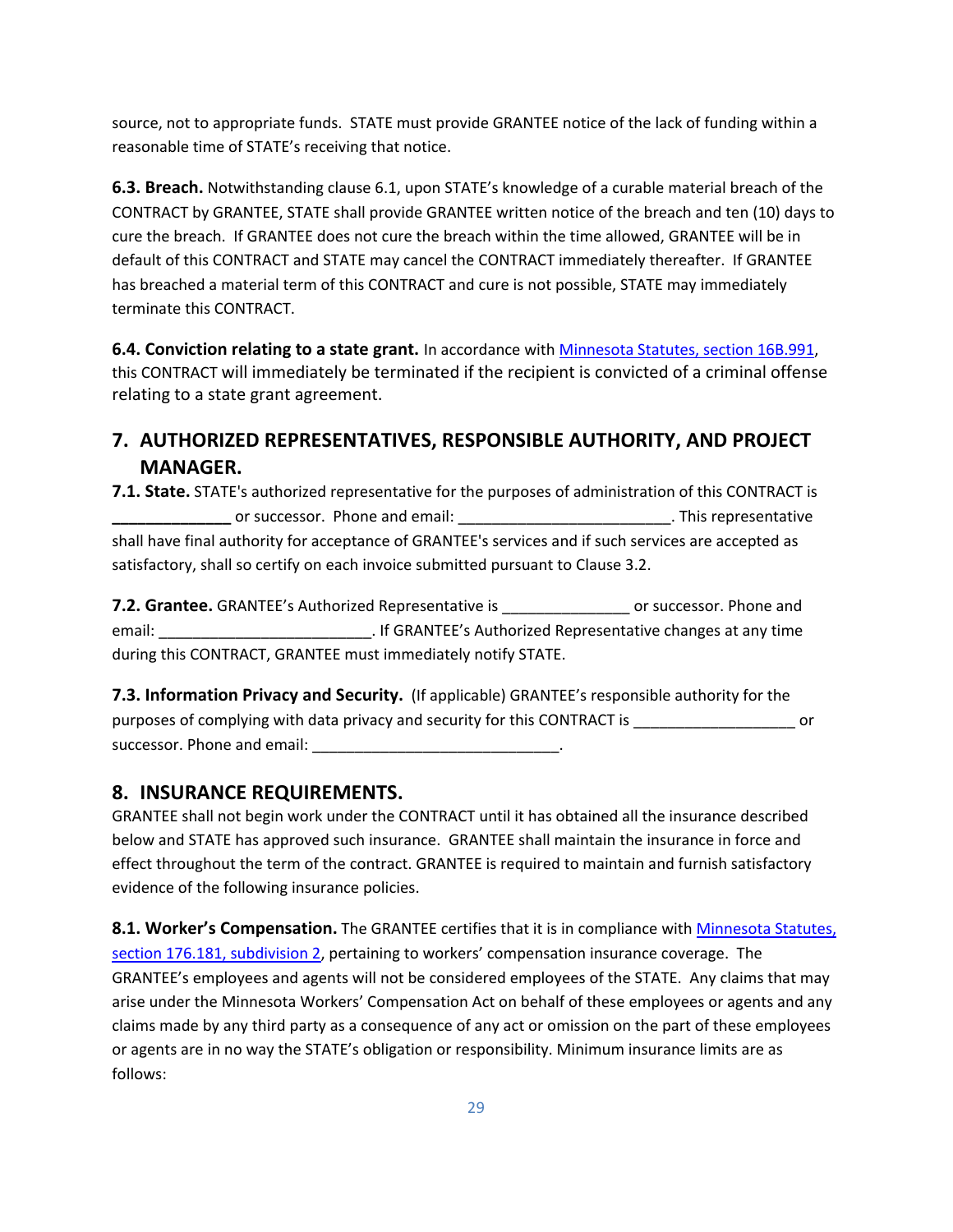- \$100,000 Bodily Injury by Disease per employee
- \$500,000 Bodily Injury by Disease aggregate
- \$100,000 Bodily Injury by Accident

I[f Minnesota Statutes, section 176.041](https://www.revisor.mn.gov/statutes/cite/176.041) exempts GRANTEE from Workers' Compensation insurance mandates, including if GRANTEE has no employees in the State of Minnesota, GRANTEE must provide a written statement, signed by an authorized representative, indicating the qualifying exemption that excludes GRANTEE from the Minnesota Workers' Compensation requirements.

GRANTEE's employees and agents will not be considered employees of STATE. Any claims that may arise under the Minnesota Workers' Compensation Act on behalf of these employees or agents and any claims made by any third party as a consequence of any act or omission on the part of these employees or agents are in no way STATE's obligation or responsibility.

**8.2. General Commercial Liability Insurance.** GRANTEE agrees that it will at all times during the term of the grant contract keep in force a commercial general liability insurance policy with the following minimum insurance limits: \$2,000,000 per occurrence and \$2,000,000 annual aggregate, protecting it from claims for damages for bodily injury, including sickness or disease, death, and for care and loss of services as well as from claims for property damage, including loss of use which may arise from operations under the grant contract whether the operations are by GRANTEE or by a subcontractor or by anyone directly or indirectly employed by GRANTEE under the grant contract. STATE will be named as both an additional insured and a certificate holder on the general commercial liability policy.

**8.3. Employee Theft & Dishonesty Policy.** GRANTEE agrees to keep in force a blanket employee theft & employee dishonesty policy in at least the total amount of the first year's grant award as an addendum on its property insurance policy. If it is not feasible to include a blanket employee theft & employee dishonesty policy as an addendum to a property insurance policy, then GRANTEE must keep in force a stand-alone employee theft/employee dishonesty policy.

STATE will be named as both a joint payee and a certificate holder on the employee theft/employee dishonesty policy. Only in cases in which the first year's grant award exceeds the available employee theft/employee dishonesty coverage may grantees provide blanket employee theft/employee dishonesty insurance in an amount equal to either 25% of the yearly grant amount, or the first quarterly advance amount, whichever is greater.

Upon execution of this grant contract, GRANTEE shall furnish STATE with a certificate of employee theft/employee dishonesty insurance.

**8.4. Commercial Automobile Liability Insurance.** GRANTEE is required to maintain insurance protecting it from claims for damages for bodily injury as well as from claims for property damage resulting from the ownership, operation, maintenance or use of all owned, hired, and non-owned autos which may arise from operations under this Contract. In the case that any work is subcontracted, GRANTEE will require the subcontractor to maintain Commercial Automobile Liability insurance that conforms to this section. Minimum insurance limits are as follows: \$2,000,000 – per occurrence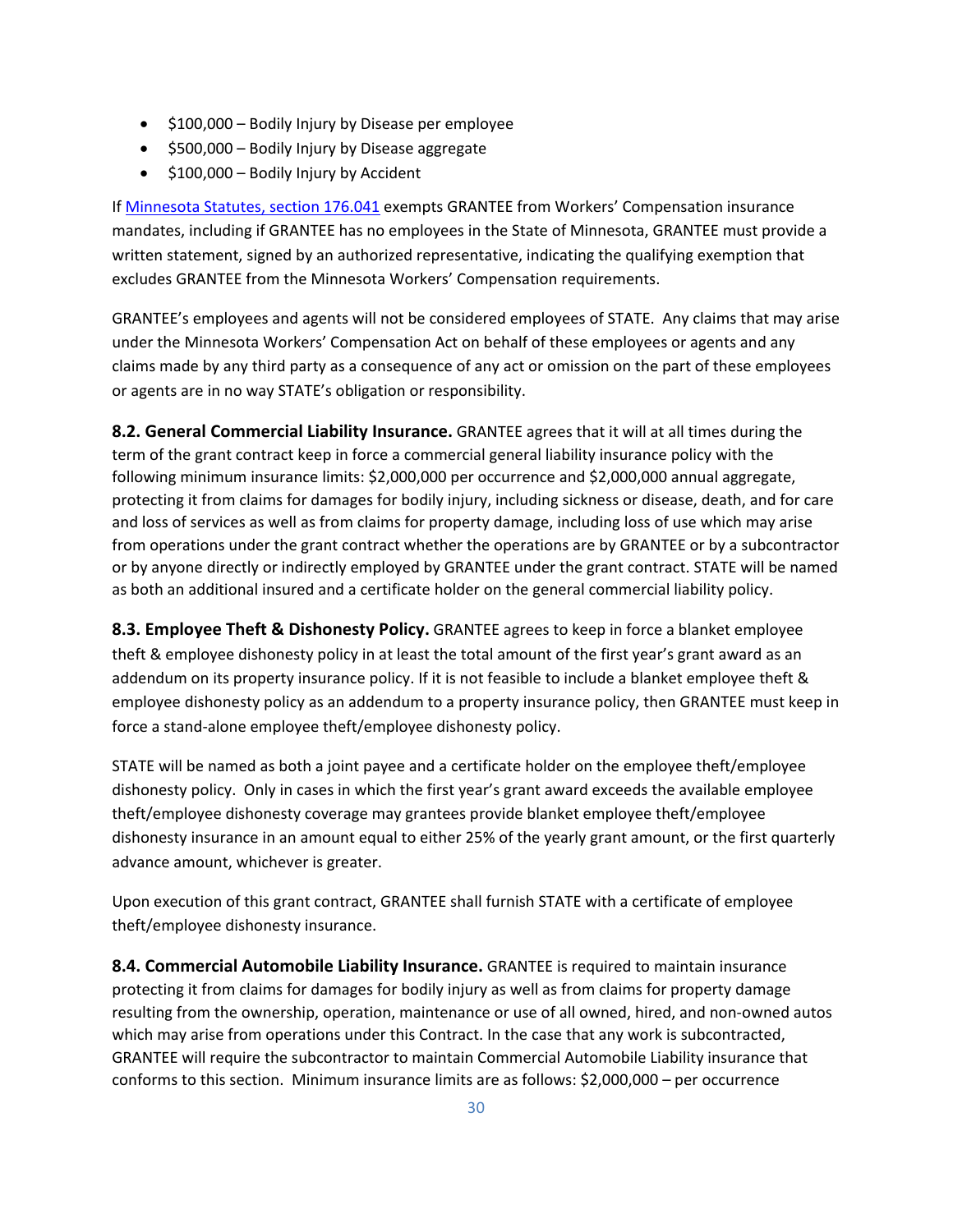Combined Single limit for Bodily Injury and Property Damage. In addition, the following coverages should be included: Owned, Hired, and Non-owned Automobile.

### **8.5. Professional Liability Insurance.**

This policy will provide coverage for all claims the GRANTEE may become legally obligated to pay resulting from any actual or alleged negligent act, error, or omission related to GRANTEE's professional services required under the CONTRACT. GRANTEE is required to carry the following **minimum** insurance limits:

- $\bullet$  \$2,000,000 per claim or event
- \$2,000,000 annual aggregate

Any deductible will be the sole responsibility of the GRANTEE and may not exceed \$50,000 without the written approval of the State. If the GRANTEE desires authority from the State to have a deductible in a higher amount, the GRANTEE shall so request in writing, specifying the amount of the desired deductible and providing financial documentation by submitting the most current audited financial statements so that the STATE can ascertain the ability of the GRANTEE to cover the deductible from its own resources.

The retroactive or prior acts date of such coverage shall not be after the effective date of this CONTRACT and GRANTEE shall maintain such insurance for a period of at least three (3) years, following completion of the work. If such insurance is discontinued, extended reporting period coverage must be obtained by STATE to fulfill this requirement.

### **8.6. Additional Insurance Conditions:**

- **a.** GRANTEE's policies shall be primary insurance to any other valid and collectible insurance available to STATE with respect to any claim arising out of GRANTEE's performance under this Contract.
- **b.** If GRANTEE receives a cancellation notice from an insurance carrier providing coverage, GRANTEE agrees to notify STATE within five (5) business days with a copy of the cancellation notice, unless GRANTEE's policies contain a provision that coverage afforded under the policies will not be cancelled without at least thirty (30) days advance written notice to STATE.
- **c.** GRANTEE is responsible for payment of CONTRACT related insurance premiums and deductibles.
- **d.** STATE shall be named as a certificate holder on applicable policies.
- **e.** An Umbrella or Excess Liability insurance policy may be used to supplement GRANTEE's policy limits to satisfy the full policy limits required by CONTRACT.

# **9. INDEMNIFICATION.**

In the performance of this CONTRACT by GRANTEE, or GRANTEE's agents or employees, GRANTEE must indemnify, save, and hold harmless the STATE, its agents and employees, from any claims or causes of action, including attorney's fees incurred by STATE, to the extent they are caused by GRANTEE's: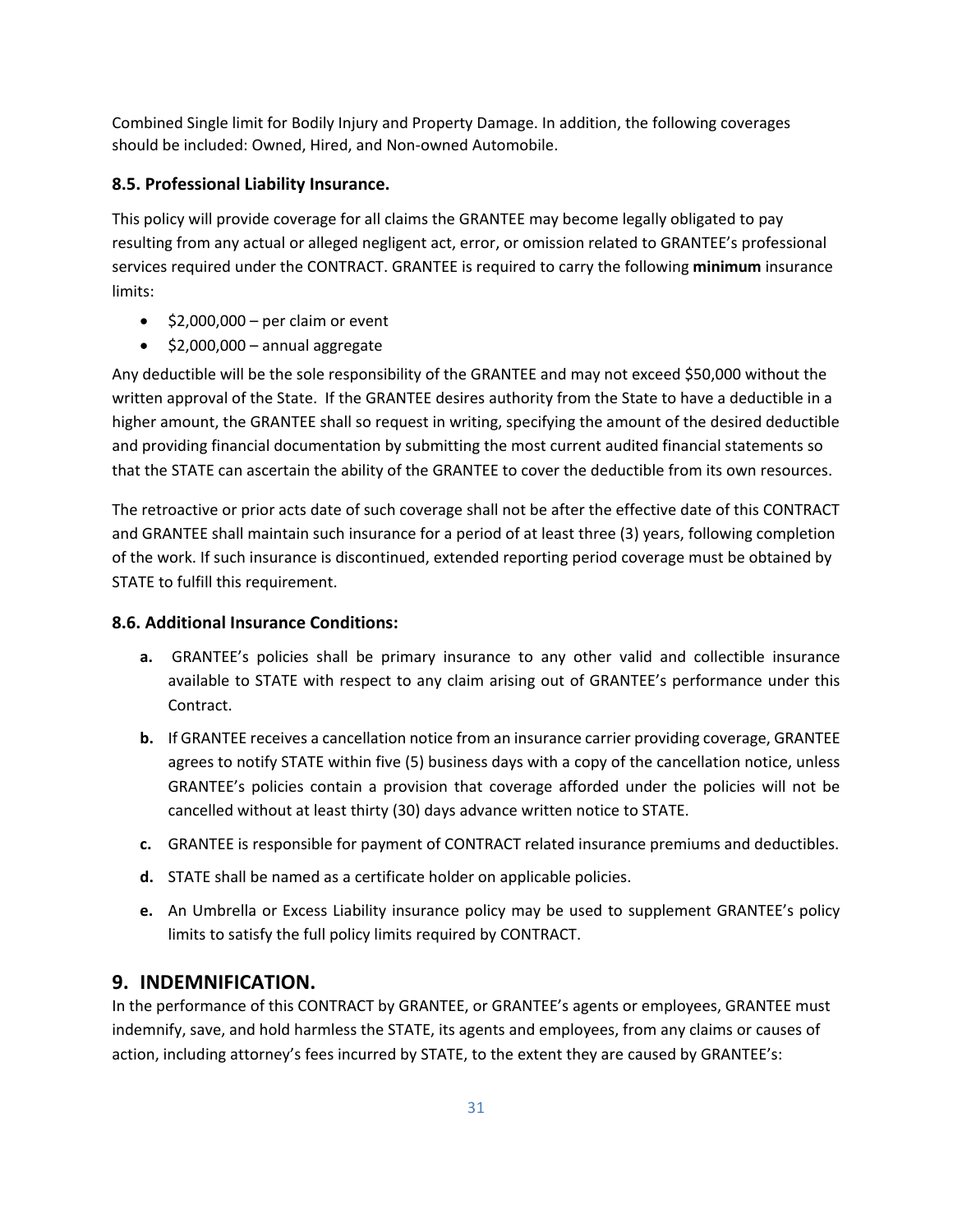- **a.** Intentional, willful, or negligent acts or omissions;
- **b.** Actions that give rise to strict liability; or
- **c.** Breach of contract or warranty.

The indemnification obligations of this clause do not apply in the event the claim or cause of action is the result of STATE's sole negligence. This clause will not be construed to bar any legal remedies GRANTEE may have for STATE's failure to fulfill its obligation under this CONTRACT.

### **10. INFORMATION PRIVACY AND SECURITY.**

- 2. It is expressly agreed that STATE will not be disclosing or providing information protected under the Minnesota Government Data Practices Act, [Minnesota Statutes, Chapter 13](https://www.revisor.mn.gov/statutes/cite/13) (the "Data Practices Act") as "not public data" on individuals to GRANTEE under this Contract. "Not public data" means any data that is classified as confidential, private, nonpublic, or protected nonpublic by statute, federal law or temporary classification. See [Minn. Stat. § 13.02, subd. 8a.](https://www.revisor.mn.gov/statutes/cite/13.02)
- 3. It is expressly agreed that GRANTEE will not create, receive, maintain, or transmit "protected health information", as defined in the Health Insurance Portability Accountability Act ("HIPAA"), 45 C.F.R. § 160.103, on behalf of STATE for a function or activity regulated by 45 C.F.R. 160 or 164. Accordingly, GRANTEE is not a "business associate" of STATE, as defined in HIPAA[, 45 C.F.R.](https://www.law.cornell.edu/cfr/text/45/160.103)  [§ 160.103](https://www.law.cornell.edu/cfr/text/45/160.103) as a result of, or in connection with, this CONTRACT. Therefore, GRANTEE is not required to comply with the privacy provisions of HIPAA as a result of, or for purposes of, performing under this CONTRACT. If GRANTEE has responsibilities to comply with the Data Practices Act or HIPAA for reasons other than this CONTRACT, GRANTEE will be responsible for its own compliance.
- 4. Notwithstanding paragraph A and B, in its capacity as GRANTEE under this CONTRACT, GRANTEE must comply with the provisions of the Data Practices Act as though it were a governmental entity as defined by the Data Practices Act. GRANTEE will be performing functions of a government entity under [Minnesota Statutes, section 13.05, subdivision](https://www.revisor.mn.gov/statutes/cite/13.05) 11, and thus any data created, collected, received, stored, used, maintained or disseminated by GRANTEE in performing its duties under this contract is subject to the protections of the Data Practices Act. The civil remedies of Minn. Stat.  $\S$  13.08 apply to the release of the data governed by the Data Practices Act, Minn. Stat. Ch. 13, by either GRANTEE or STATE.
- 5. In its capacity as GRANTEE under this contract, GRANTEE is being made an agent of the "welfare system" as defined in [Minnesota Statutes, section 13.46, subdivision](https://www.revisor.mn.gov/statutes/?id=13.46) 1, and any data collected, created, received, stored, used, maintained or disseminated by GRANTEE in performing its duties under this Contract is explicitly subject to the protections of Minn. Stat. § 13.46.
- 6. If GRANTEE receives a request to release data created, collected, received, stored, used, maintained or disseminated by GRANTEE in performing its duties under this CONTRACT, GRANTEE must immediately notify and consult with STATE's Authorized Representative as to how GRANTEE should respond to the request.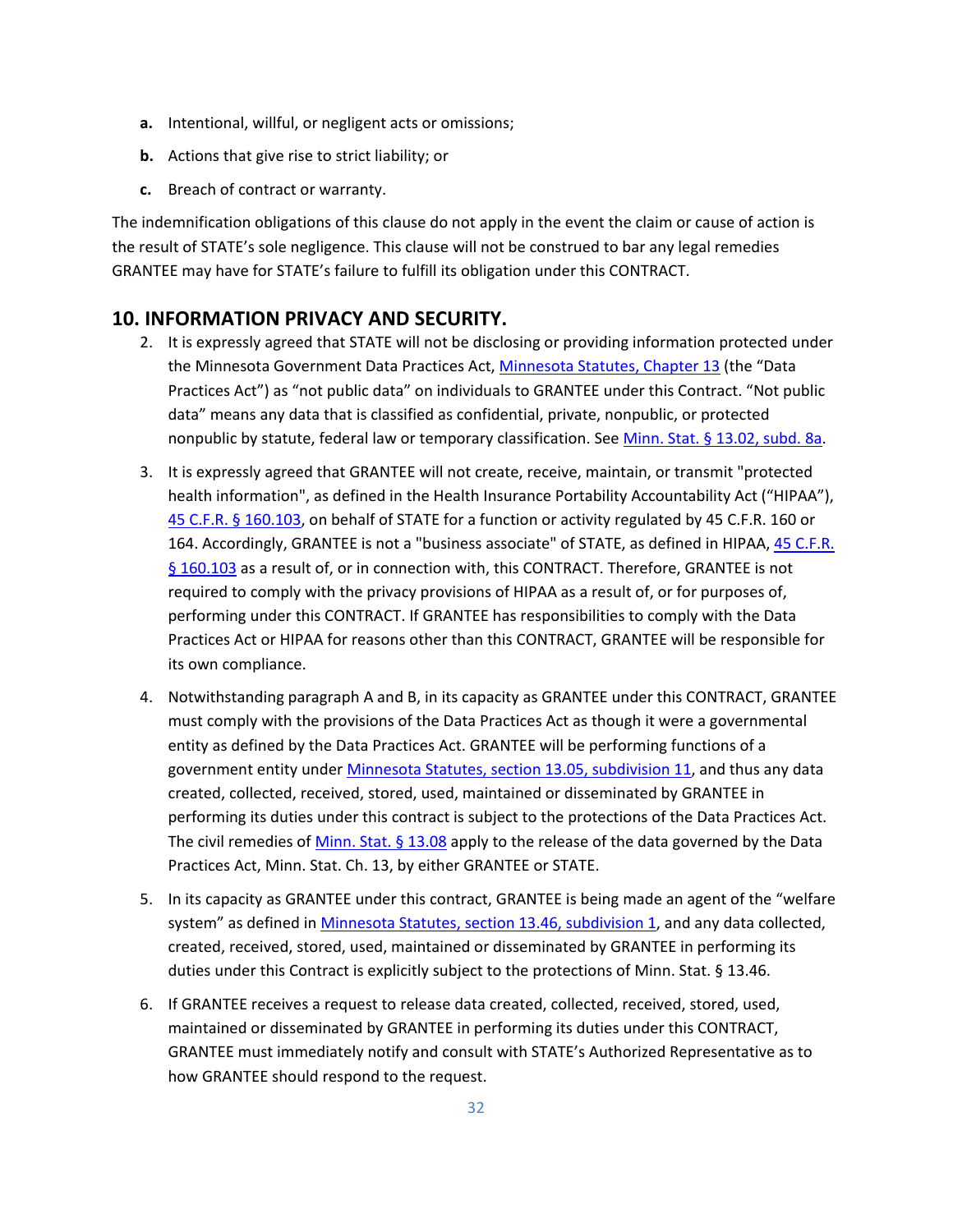- 7. Under this CONTRACT, GRANTEE is performing the functions of a government entity including, but not limited to, responding appropriately pursuant to [Minnesota Statutes, sections](https://www.revisor.mn.gov/statutes/cite/13.03) 13.03 and [13.04](https://www.revisor.mn.gov/statutes/?id=13.04) to requests for data created, collected, received, stored, used, maintained, or disseminated by GRANTEE in performing its duties under this CONTRACT.
- 8. GRANTEE's obligations while performing the functions of a government entity include, but are not limited to, complying with [Minnesota Statutes, section 13.05, subdivision](https://www.revisor.mn.gov/statutes/cite/13.05) 5 to establish appropriate security safeguards for all records containing data on individuals.
- 9. GRANTEE must comply with [Minnesota Statutes, section 13.055](https://www.revisor.mn.gov/statutes/?id=13.055) to investigate and appropriately report or notify regarding any potential unauthorized acquisition of data created, collected, received, stored, used, maintained, or disseminated by GRANTEE in performing its duties under this CONTRACT.

### **11. INTELLECTUAL PROPERTY RIGHTS.**

**11.1. Definitions.** Works means all inventions, improvements, discoveries (whether or not patentable or copyrightable), databases, computer programs, reports, notes, studies, photographs, negatives, designs, drawings, specifications, materials, tapes, and disks conceived, reduced to practice, created or originated by GRANTEE, its employees, agents, and subcontractors, either individually or jointly with others in the performance of the CONTRACT. Works includes "Documents." Documents are the originals of any data bases, computer programs, reports, notes, studies, photographs, negatives, designs, drawings, specifications, materials, tapes, disks, or other materials, whether in tangible or electronic forms, prepared by GRANTEE, its employees, agents, or subcontractors, in the performance of this CONTRACT.

**11.2. Ownership.** STATE owns all rights, title, and interest in all of the intellectual property, including copyrights, patents, trade secrets, trademarks, and service marks in the Works and Documents created and paid for under this CONTRACT. The Works and Documents will be the exclusive property of STATE and all such Works and Documents must be immediately returned to STATE by GRANTEE upon completion or cancellation of this CONTRACT. To the extent possible, those Works eligible for copyright protection under the United States Copyright Act will be deemed to be "works made for hire." If using STATE data, GRANTEE must cite the data, or make clear by referencing that STATE is the source.

### **11.3. Responsibilities.**

**a. Notification.** Whenever any Works or Documents (whether or not patentable) are made or conceived for the first time or actually or constructively reduced to practice by GRANTEE, including its employees and subcontractors, and are created and paid for under this CONTRACT, GRANTEE will immediately give STATE's Authorized Representative written notice thereof, and must promptly furnish the Authorized Representative with complete information and/or disclosure thereon. GRANTEE will assign all right, title, and interest it may have in the Works and the Documents to STATE.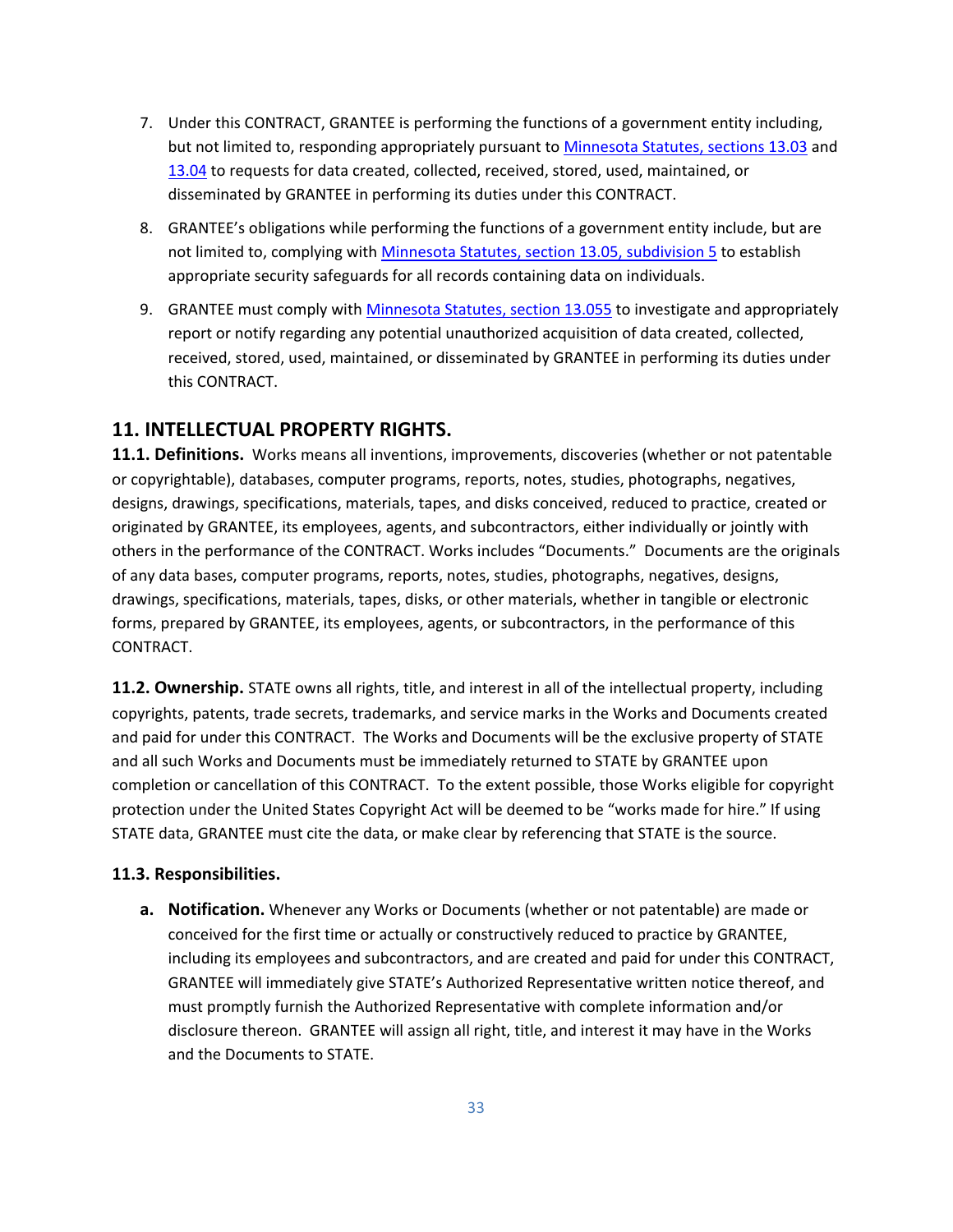- **b. Filing and recording of ownership interests.** GRANTEE must, at the request of STATE, execute all papers and perform all other acts necessary to transfer or record STATE's ownership interest in the Works and Documents created and paid for under this CONTRACT. GRANTEE must perform all acts, and take all steps necessary to ensure that all intellectual property rights in these Works and Documents are the sole property of STATE, and that neither GRANTEE nor its employees, agents, or subcontractors retain any interest in and to these Works and Documents.
- **c. Duty not to infringe on intellectual property rights of others.** GRANTEE represents and warrants that the Works and Documents created and paid for under this CONTRACT do not and will not infringe upon any intellectual property rights of other persons or entities. Notwithstanding Clause 9, GRANTEE will indemnify; defend, to the extent permitted by the Attorney General; and hold harmless STATE, at GRANTEE's expense, from any action or claim brought against STATE to the extent that it is based on a claim that all or part of these Works or Documents infringe upon the intellectual property rights of others. GRANTEE will be responsible for payment of any and all such claims, demands, obligations, liabilities, costs, and damages, including but not limited to, attorney's fees. If such a claim or action arises, or in GRANTEE's or STATE's opinion is likely to arise, GRANTEE must, at STATE's discretion, either procure for STATE the right or license to use the intellectual property rights at issue or replace or modify the allegedly infringing Works or Documents as necessary and appropriate to obviate the infringement claim. This remedy of STATE will be in addition to and not exclusive of other remedies provided by law.
- **d. Federal license granted.** If federal funds are used in the payment of this CONTRACT, pursuant to 45 C.F.R. § 75.322, the U.S. Department of Health and Human Services is granted a royaltyfree, nonexclusive and irrevocable right to reproduce, publish, or otherwise use the work for Federal purposes, and to authorize others to do so.

### **12. PUBLICITY.**

**12.1 General publicity.** Any publicity regarding the subject matter of this CONTRACT must identify STATE as the sponsoring agency and must not be released without prior written approval from the STATE's authorized representative. For purposes of this provision, publicity includes notices, informational pamphlets, press releases, research, reports, signs, websites, social media, and similar public notices prepared by or for the GRANTEE individually or jointly with others, or any subcontractors, with respect to the program, publications, or services provided resulting from this CONTRACT. All projects primarily funded by state grant appropriation must publicly credit the State of Minnesota, including on the GRANTEE's website when practicable.

**12.2 Endorsement.** GRANTEE must not claim that STATE endorses its products or services.

### **13. HUMAN RIGHTS COMPLIANCE.**

**13.1 Affirmative action requirements.**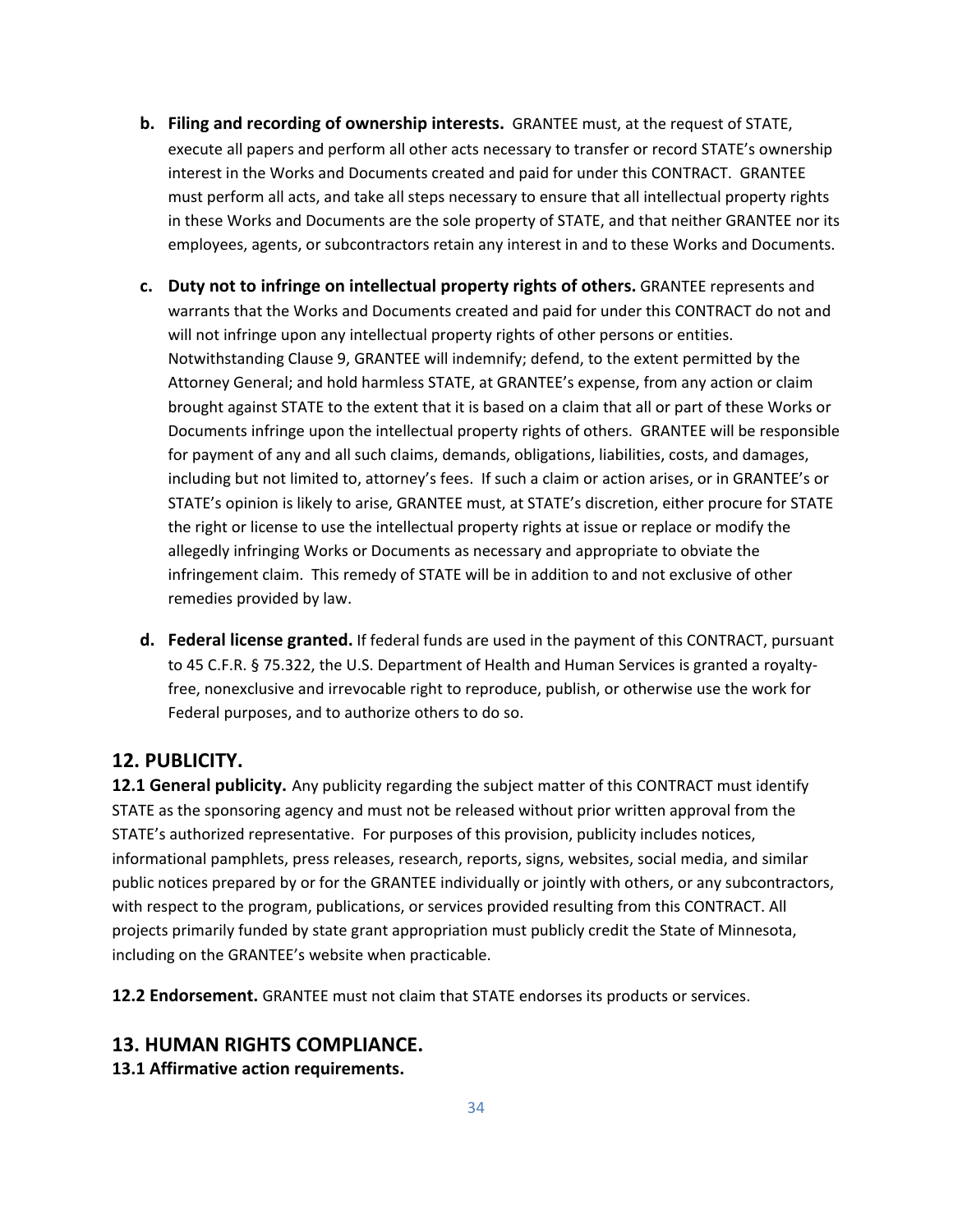- **a. In-state grantees.** If GRANTEE has had more than 40 full-time employees within the State of Minnesota on a single working day during the previous twelve months preceding the date GRANTEE submitted its response to STATE, and this CONTRACT, including any extensions, is in excess of one hundred thousand dollars (\$100,000) GRANTEE must have an affirmative action plan in the form of a Workforce Certificate (DHS-7016), approved by the Commissioner of Human Rights of the State of Minnesota, for the employment of qualified minority persons, women and persons with disabilities. See [Minn. Stat. § 363A.36](https://www.revisor.mn.gov/statutes/cite/363A.36)
- **b. Out-of-state grantees.** If GRANTEE has had more than 40 full-time employees on a single working day during the previous twelve months in the state in which it has its primary place of business, then GRANTEE must either: 1) have a current Minnesota certificate of compliance issued by the Minnesota Commissioner of Human Rights; or 2) certify that it is in compliance with federal Affirmative Action requirements.

### **c. Affirmative action and non-discrimination requirements for all grantees:**

- 1. GRANTEE agrees not to discriminate against any employee or applicant for employment because of race, color, creed, religion, national origin, sex, marital status, status in regard to public assistance, membership or activity in a local commission, disability, sexual orientation, or age in regard to any position for which the employee or applicant for employment is qualified per [Minnesota Statutes, section 363A.02.](https://www.revisor.mn.gov/statutes/cite/363A.02) GRANTEE agrees to take affirmative steps to employ, advance in employment, upgrade, train, and recruit minority persons, women, and persons with disabilities.
- 2. GRANTEE must not discriminate against any employee or applicant for employment because of physical or mental disability in regard to any position for which the employee or applicant for employment is qualified. GRANTEE agrees to take affirmative action to employ, advance in employment, and otherwise treat qualified disabled persons without discrimination based upon their physical or mental disability in all employment practices such as the following: employment, upgrading, demotion or transfer, recruitment, advertising, layoff or termination, rates of pay or other forms of compensation, and selection for training, including apprenticeship. See [Minnesota Rules, part 5000.3550.](https://www.revisor.mn.gov/rules/5000.3550/)
- 3. GRANTEE agrees to comply with the rules and relevant orders of the Minnesota Department of Human Rights issued pursuant to [Minnesota Statutes, section 363A.36](https://www.revisor.mn.gov/statutes/cite/363A.36) (the Minnesota Human Rights Act.
- **d. Notification to employees and other affected parties.** GRANTEE agrees to post in conspicuous places, available to employees and applicants for employment, notices in a form to be prescribed by the commissioner of the Minnesota Department of Human Rights. Such notices will state the rights of applicants and employees, and GRANTEE's obligation under the law to take affirmative action to employ and advance in employment qualified minority persons, women, and persons with disabilities.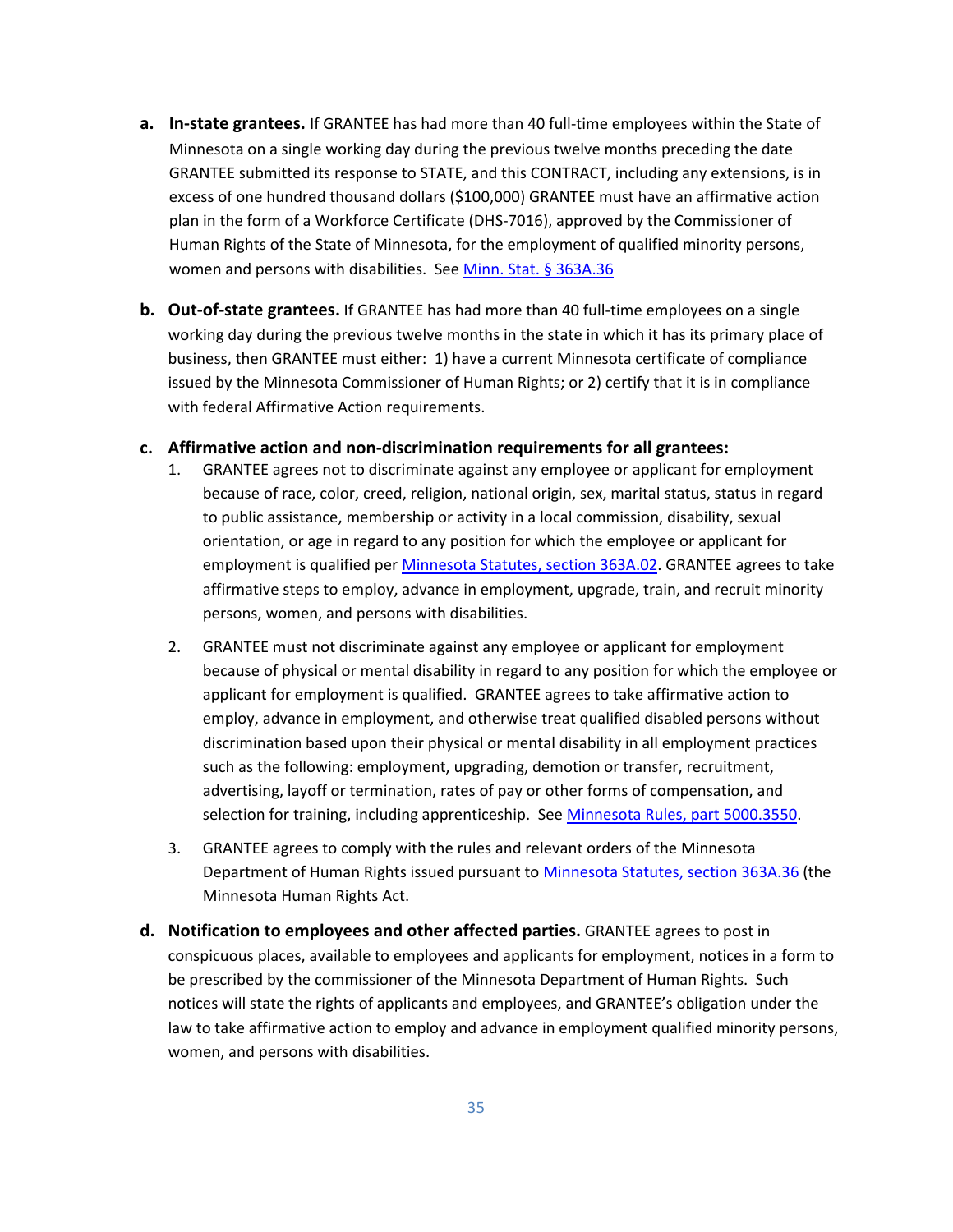- **e. Notification to Labor Unions and Other Stakeholders.** GRANTEE will notify each labor union or representative of workers with which it has a collective bargaining agreement or other contractual understanding, that GRANTEE is bound by the terms of the Minnesota Human Rights Act and is committed to take affirmative action to employ and advance in employment minority persons, women, and persons with physical and mental disabilities.
- **f. Compliance with Department of Human Rights Statutes.** In the event of GRANTEE's noncompliance with the provisions of this clause, actions for noncompliance may be taken in accordance with [Minnesota Statutes, section 363A.36,](https://www.revisor.mn.gov/statutes/cite/363A.36) and the rules and relevant orders issued pursuant to the Minnesota Human Rights Act.

### **13.2 Equal pay certificate.**

- **a. Scope.** Pursuant to [Minnesota Statutes, section 363A.44,](https://www.revisor.mn.gov/statutes/?id=363A.44) STATE shall not execute a contract for goods or services or an agreement for goods or services in excess of \$500,000 with a business that has 40 or more full-time employees in the State of Minnesota or a state where the business has its primary place of business on a single day during the prior 12 months, unless the business has an equal pay certificate or it has certified in writing that it is exempt.
- **b. Commissioner's right to waive requirement**. This section does not apply to a business, with respect to a specific contract, if the commissioner of administration determines that the requirements of this Section would cause undue hardship on the business. This Section does not apply to a contract to provide goods or services to individuals under Minnesota Statutes, Chapters [43A,](https://www.revisor.mn.gov/statutes/cite/43A) [62A,](https://www.revisor.mn.gov/statutes/cite/62A) [62C,](https://www.revisor.mn.gov/statutes/cite/62C) [62D,](https://www.revisor.mn.gov/statutes/cite/62D) [62E,](https://www.revisor.mn.gov/statutes/cite/62E) [256B,](https://www.revisor.mn.gov/statutes/cite/256B) [256I,](https://www.revisor.mn.gov/statutes/cite/256I) [256L,](https://www.revisor.mn.gov/statutes/cite/256L) an[d 268A,](https://www.revisor.mn.gov/statutes/cite/268A) with a business that has a license, certification, registration, provider agreement, or provider enrollment contract that is a prerequisite to providing those good or services.
- **c. Consequences.** If GRANTEE fails to obtain an equal pay certificate as required by [Minnesota](https://www.revisor.mn.gov/statutes/?id=363A.44)  [Statutes, section 363A.44,](https://www.revisor.mn.gov/statutes/?id=363A.44) or is not in compliance with the laws identified in section 363A.44, the Minnesota Department of Human Rights (MDHR) may void this CONTRACT on behalf of STATE, and this CONTRACT may be immediately terminated by STATE upon notice that MDHR has suspended or revoked GRANTEE's equal pay certificate.
- **d. Certification.** GRANTEE certifies that it has a current equal pay certificate approved by the MDHR, if one is required, that it is in compliance with the laws identified in Minnesota Statutes, section 363A.44. GRANTEE certifies it is aware of the consequences for noncompliance.

### **14. VOTER REGISTRATION REQUIREMENT.**

GRANTEE certifies that it will comply with [Minnesota Statutes, section 201.162](https://www.revisor.mn.gov/statutes/cite/201.162) by providing voter registration services for its employees and for the public served by GRANTEE. Voter Registration materials can be found at the Secretary of State's website[: https://www.sos.state.mn.us/elections](https://www.sos.state.mn.us/elections-voting/get-involved/voter-outreach-materials/)[voting/get-involved/voter-outreach-materials/.](https://www.sos.state.mn.us/elections-voting/get-involved/voter-outreach-materials/)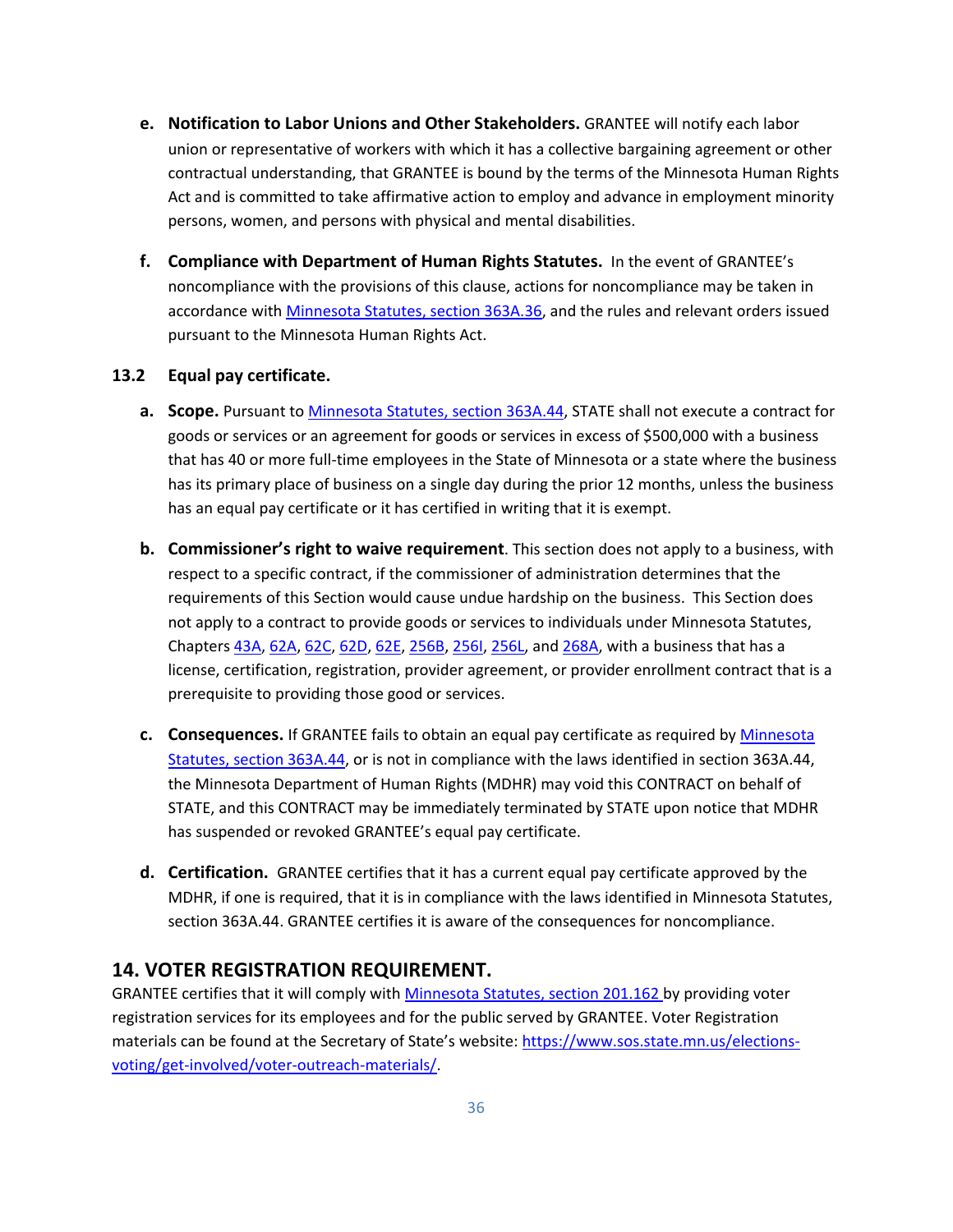# **15. OWNERSHIP OF EQUIPMENT.**

The STATE shall have the right to require transfer of all equipment purchased with grant funds (including title) to STATE or to an eligible non-STATE party named by the STATE. If federal funds are granted by the STATE, then disposition of all equipment purchased under this grant contract shall be in accordance with OMB Uniform Grant Guidance, 2 C.F.R. § 200.313. For all equipment having a current per unit fair market value of \$5,000 or more, STATE shall have the right to require transfer of the equipment (including title) to the Federal Government. These rights will normally be exercised by STATE only if the project or program for which the equipment was acquired is transferred from one grantee to another.

# **16. AUDIT REQUIREMENTS AND GRANTEE DEBARMENT INFORMATION.**

**16.1. State audit**. Unde[r Minnesota Statutes,](https://www.revisor.mn.gov/statutes/cite/16B.98) section 16B.98, subdivision 8, the books, records, documents, and accounting procedures and practices of the GRANTEE or other party that are relevant to the CONTRACT are subject to examination by STATE and either the legislative auditor or the state auditor, as appropriate, for a minimum of six years from the CONTRACT end date, receipt and approval of all final reports, or the required period of time to satisfy all state and program retention requirements, whichever is later.

**16.2. Independent audit.** If GRANTEE conducts or undergoes an independent audit during the term of this CONTRACT, a copy of the audit must be submitted to STATE within thirty (30) days of the audit's completion.

**16.3. Federal audit requirements and GRANTEE debarment information.** GRANTEE certifies it will comply with 2 C.F.R. § 200.501, et seq., as applicable. To the extent federal funds are used for this CONTRACT, GRANTEE acknowledges that GRANTEE and STATE shall comply with the requirements of 2 C.F.R. § 200.331. Non-Federal entities receiving \$750,000 or more of federal funding in a fiscal year must obtain a single or program-specific audit conducted for that year in accordance with 2 C.F.R. § 200.501. Failure to comply with these requirements could result in forfeiture of federal funds.

### **16.4. Debarment by STATE, its departments, commissions, agencies or political subdivisions.**

GRANTEE certifies that neither it nor its principles are presently debarred or suspended by the State of Minnesota, or any of its departments, commissions, agencies, or political subdivisions. GRANTEE's certification is a material representation upon which the CONTRACT award was based. GRANTEE shall provide immediate written notice to STATE's authorized representative if at any time it learns that this certification was erroneous when submitted or becomes erroneous by reason of changed circumstances.

**16.5. Certification regarding debarment, suspension, ineligibility, and voluntary exclusion – lower tier covered transactions.** GRANTEE's certification is a material representation upon which CONTRACT award was based. Federal money will be used or may potentially be used to pay for all or part of the work under CONTRACT, therefore GRANTEE must certify the following, as required by 2 C.F.R. § 180, or its regulatory equivalent.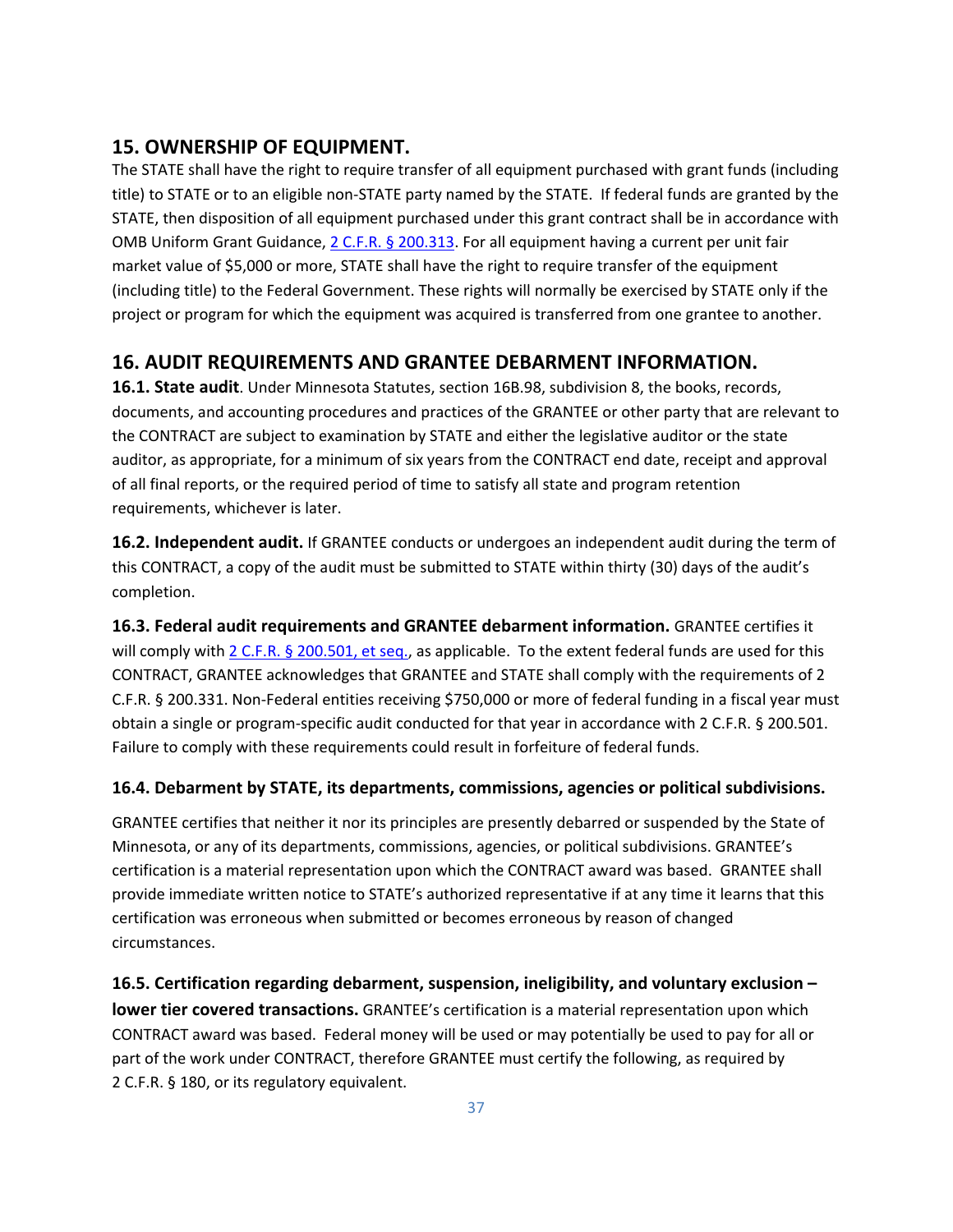### **a. Instructions for Certification**

- **1***.* By signing and submitting this CONTRACT, the prospective lower tier participant is providing the certification set out below.
- **2.** The certification in this clause is a material representation of fact upon which reliance was placed when this transaction was entered into. If it is later determined that the prospective lower tier participant knowingly rendered an erroneous certification, in addition to other remedies available to the Federal Government, the department or agency with which this transaction originated may pursue available remedies, including suspension and/or debarment.
- **3.** The prospective lower tier participant shall provide immediate written notice to the person to which this CONTRACT is submitted if at any time the prospective lower tier participant learns that its certification was erroneous when submitted or had become erroneous by reason of changed circumstances.
- **4.** The terms covered transaction, debarred, suspended, ineligible, lower tier covered transaction, participant, person, primary covered transaction, principal, proposal, and voluntarily excluded, as used in this clause, have the meaning set out in the Definitions and Coverages sections of rules implementing Executive Order 12549. You may contact the person to which this CONTRACT is submitted for assistance in obtaining a copy of those regulations.
- **5***.* The prospective lower tier participant agrees by submitting this response that, should the proposed covered transaction be entered into, it shall not knowingly enter into any lower tier covered transaction with a person who is proposed for debarment under 48 C.F.R. part 9, subpart 9.4, debarred, suspended, declared ineligible, or voluntarily excluded from participation in this covered transaction, unless authorized by the department or agency with which this transaction originated.
- **6***.* The prospective lower tier participant further agrees by submitting this CONTRACT that it will include this clause titled "Certification Regarding Debarment, Suspension, Ineligibility and Voluntary Exclusion--Lower Tier Covered Transaction," without modification, in all lower tier covered transactions and in all solicitations for lower tier covered transactions.
- **7***.* A participant in a covered transaction may rely upon a certification of a prospective participant in a lower tier covered transaction that it is not proposed for debarment under 48 C.F.R. part 9, subpart 9.4, debarred, suspended, ineligible, or voluntarily excluded from covered transactions, unless it knows that the certification is erroneous. A participant may decide the method and frequency by which it determines the eligibility of its principals. Each participant may, but is not required to, check the List of Parties Excluded from Federal Procurement and Nonprocurement Programs.
- **8.** Nothing contained in the foregoing shall be construed to require establishment of a system of records in order to render in good faith the certification required by this clause. The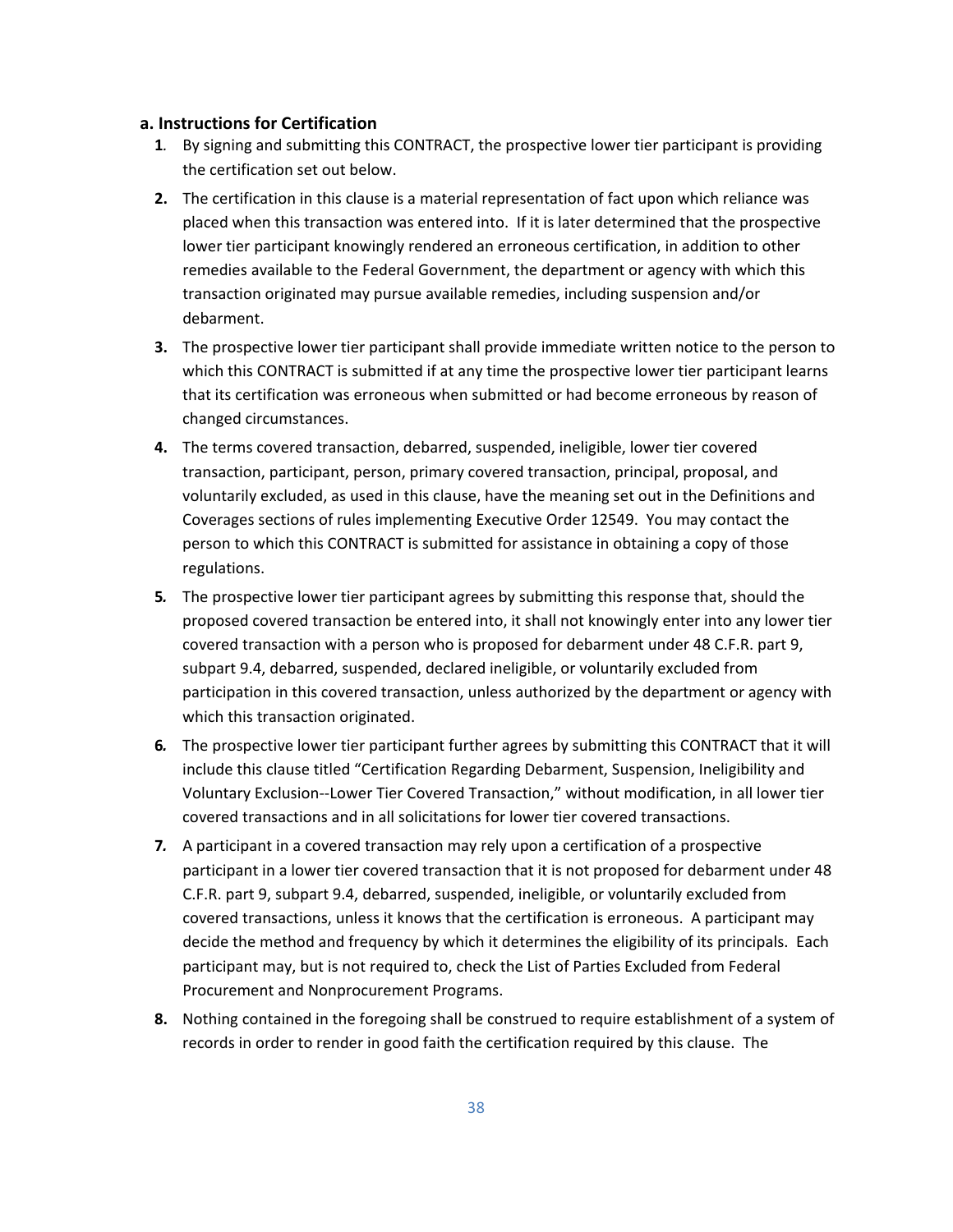knowledge and information of a participant is not required to exceed that which is normally possessed by a prudent person in the ordinary course of business dealings.

**9***.* Except for transactions authorized under paragraph 5 of these instructions, if a participant in a covered transaction knowingly enters into a lower tier covered transaction with a person who is proposed for debarment under 48 C.F.R. part 9, subpart 9.4, suspended, debarred, ineligible, or voluntarily excluded from participation in this transaction, in addition to other remedies available to the federal government, the department or agency with which this transaction originated may pursue available remedies, including suspension and/or debarment.

### **b. Lower Tier Covered Transactions.**

- **1.** The prospective lower tier participant certifies, by submission of this CONTRACT, that neither it nor its principals is presently debarred, suspended, proposed for debarment, declared ineligible, or voluntarily excluded from participation in this transaction by any Federal department or agency.
- **2.** Where the prospective lower tier participant is unable to certify to any of the statements in this certification, such prospective participant shall attach an explanation to this CONTRACT.

### **17. GRANTEE DATA DISCLOSURE.**

Consistent with [Minnesota Statutes, sections 270B.09,](https://www.revisor.mn.gov/statutes/cite/270B.09) [270C.65, subdivision](https://www.revisor.mn.gov/statutes/cite/270C.65) 3, and [270C.66,](https://www.revisor.mn.gov/statutes/cite/270C.66) and other applicable law, GRANTEE understands that disclosure of its social security number, federal employer tax identification number, and/or Minnesota tax identification number, already provided to the State, may be provided to federal and state tax agencies and state personnel involved in the payment of state obligations. These identification numbers may be used in the enforcement of federal and state tax laws which could result in action requiring GRANTEE to file state tax returns and pay delinquent state tax liabilities, if any.

### **18. JURISDICTION AND VENUE.**

This CONTRACT, and amendments and supplements, are governed by the laws of the State of Minnesota. Venue for all legal proceedings arising out of this CONTRACT, or breach of the CONTRACT, shall be in the state or federal court with competent jurisdiction in Ramsey County, Minnesota.

### **19. CLERICAL ERRORS AND NON-WAIVER.**

**19.1. Clerical error.** Notwithstanding Clause 21.1, STATE reserves the right to unilaterally fix clerical errors contained in CONTRACT without executing an amendment. GRANTEE will be informed of errors that have been fixed pursuant to this paragraph.

**19.2. Non-waiver.** If STATE fails to enforce any provision of this CONTRACT, that failure does not waive the provision or STATE's right to enforce it.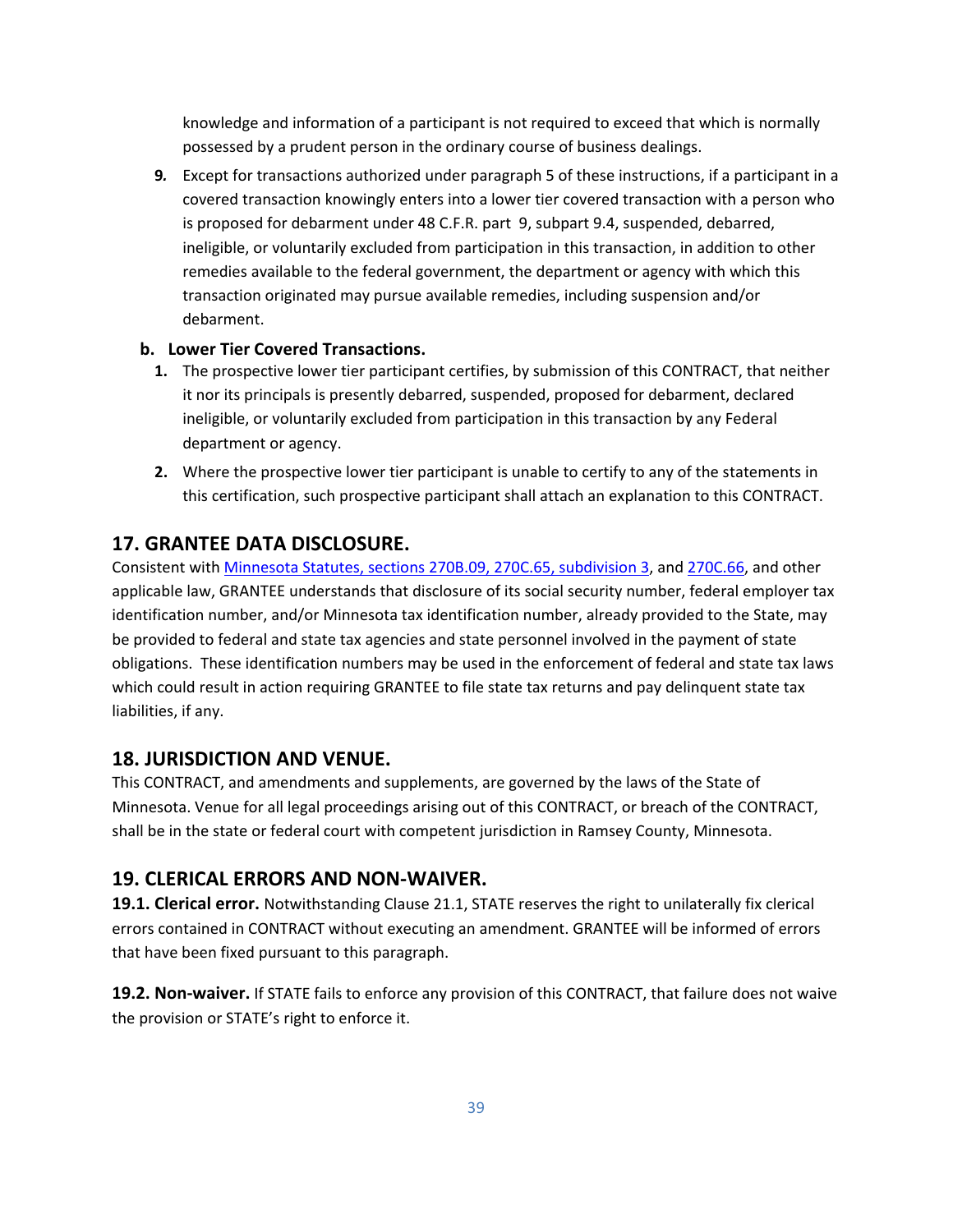# **20. AMENDMENT, ASSIGNMENT, SEVERABILITY, ENTIRE AGREEMENT, AND DRAFTING PARTY.**

**20.1. Amendments.** Any amendments to this CONTRACT shall be in writing, and shall be executed by the same parties who executed the original CONTRACT, or their successors in office.

**20.2. Assignment.** GRANTEE shall neither assign nor transfer any rights or obligations under this CONTRACT without the prior written consent of STATE.

**20.3. Entire Agreement.** If any provision of this CONTRACT is held to be invalid or unenforceable in any respect, the validity and enforceability of the remaining terms and provisions of this CONTRACT shall not in any way be affected or impaired. The parties will attempt in good faith to agree upon a valid and enforceable provision that is a reasonable substitute, and will incorporate the substitute provision in this CONTRACT according to clause 21.1.

**20.4. Entire Agreement.** This CONTRACT contains all negotiations and agreements between STATE and GRANTEE. No other understanding regarding this CONTRACT, whether written or oral may be used to bind either party.

**20.5 Drafting party.** The parties agree that both parties have had an opportunity to negotiate and draft CONTRACT, and that, in the event of a dispute, the CONTRACT shall not be construed against either party.

# **21. PROCURING GOODS AND CONTRACTED SERVICES.**

**21.1 Competitive bidding and preferred vendors.** Unless otherwise approved in writing by STATE, if the GRANTEE subcontracts any portion of the work or services under this contract in excess of \$10,000, GRANTEE must use a competitive bidding process for those goods or services. The resulting subcontract must result from a competitive bidding process, where GRANTEE records at least three (3) bids. GRANTEE must make all reasonable efforts to work with the following vendors whenever possible:

- **a.** State Department of Administration's [Certified Targeted Group, Economically Disadvantaged](http://www.mmd.admin.state.mn.us/process/search/)  [and Veteran-Owned Vendor List.](http://www.mmd.admin.state.mn.us/process/search/)
- **b.** Metropolitan Council's Targeted Vendor list, the [Minnesota Unified Certification Program.](https://mnucp.metc.state.mn.us/)
- **c.** Small Business Certification Program through Hennepin County, Ramsey County, and City of St. Paul[, the Central Certification Program.](https://www.stpaul.gov/departments/human-rights-equal-economic-opportunity/contract-compliance-business-development/central)

**21.2. Prevailing wage.** For projects that include construction work of, at minimum \$2,500 (single trade) or at minimum \$25,000 (multiple trades), prevailing wage rules will apply as per Minnesota [Statutes, sections 177.41 through 177.44](https://www.revisor.mn.gov/statutes/cite/177) and the corresponding [Minnesota Rules 5200.1000 to](https://www.revisor.mn.gov/rules/5200.1000/)  [5200.1120.](https://www.revisor.mn.gov/rules/5200.1000/) These rules require that the wages of laborers and workers should be comparable to wages paid for similar work in the community as a whole. Specifically, all grantees and subcontractors must pay all laborers and mechanics the established prevailing wages for work performed under the contract. Failure to comply with the aforementioned may result in civil or criminal penalties.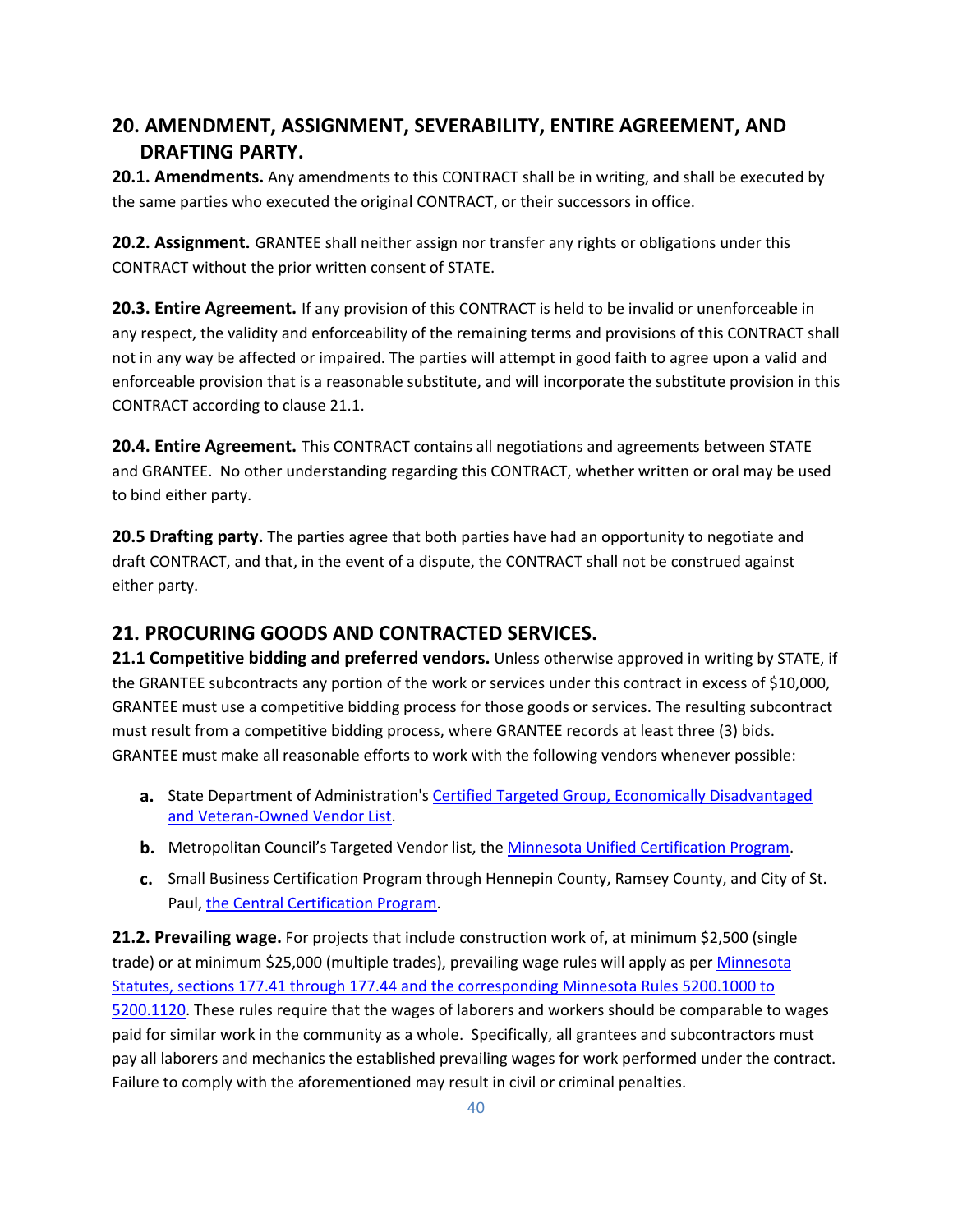If prevailing wage rules apply, then grantees and subcontractors will be required to submit payroll information to the State using the 'Prevailing Wage Payroll Report' and 'Statement of Compliance' form(s).

These forms can be found at [http://www.mmd.admin.state.mn.us/mn02000.htm.](http://www.mmd.admin.state.mn.us/mn02000.htm)

**21.3 Debarred vendors.** In the provision of goods or services under this CONTRACT, GRANTEE must not contract with vendors who are suspended or debarred in Minnesota or under federal law. Before entering into a subcontract, GRANTEE must check if vendors are suspended or debarred by referencing the Minnesota Department of Administration's [Suspended/Debarred Vendor Report.](http://www.mmd.admin.state.mn.us/debarredreport.asp) A link to vendors debarred by Federal agencies is provided at the bottom of the web page.

### **22. SUBCONTRACTS.**

GRANTEE, as an awardee organization, is legally and financially responsible for all aspects of this award that are subcontracted, including funds provided to sub-recipients and subcontractors, in accordance with 45 C.F.R. §§ 75.351-75.352. GRANTEE shall ensure that the material obligations, borne by the GRANTEE in this CONTRACT, apply as between GRANTEE and subrecipients, in all subcontracts, to the same extent that the material obligations apply as between the STATE and GRANTEE.

### **23. LEGAL COMPLIANCE.**

**23.1 General compliance. All** performance under this CONTRACT must be in compliance with state and federal law and regulations, and local ordinances. Allegations that STATE deems reasonable, in its sole discretion, of violations of state or federal law or regulations, or of local ordinances, may result in CONTRACT cancellation or termination and/or reporting to local authorities by STATE.

**23.2 Nondiscrimination.** GRANTEE will not discriminate against any person on the basis of the person's race, color, creed, religion, national origin, sex, marital status, gender identity, disability, public assistance status, sexual orientation, age, familial status, membership or activity in a local commission, or status as a member of the uniformed services. GRANTEE must refrain from such discrimination as a matter of its contract with STATE. "Person" includes, without limitation, a STATE employee, GRANTEE's employee, a program participant, and a member of the public. "Discriminate" means, without limitation, to: fail or refuse to hire, discharge, or otherwise discriminate against any person with respect to the compensation, terms, conditions, or privileges of employment, or; exclude from participation in, deny the benefits of, or subject to discrimination under any GRANTEE program or activity.

GRANTEE will ensure that all of its employees and agents comply with Minnesota Management and Budget Policy [#1329](https://mn.gov/mmb-stat/policies/1329-sexualharassment-prohibited.pdf) (Sexual Harassment Prohibited) and [#1436](https://mn.gov/mmb-stat/policies/1436-harassmentdiscriminationprohibited.pdf) (Harassment and Discrimination Prohibited).

**23.3 Grants management policies.** GRANTEE must comply with require[d Grants Management](https://mn.gov/admin/government/grants/policies-statutes-forms/)  [Policies and procedures](https://mn.gov/admin/government/grants/policies-statutes-forms/) as specified in [Minnesota Statutes, section 16B.97, subdivision](https://www.revisor.mn.gov/statutes/cite/16B.97) 4(a)(1). Compliance under this paragraph includes, but is not limited to, participating in monitoring and financial reconciliation as required b[y OGM Policy 08-10.](https://mn.gov/admin/assets/grants_policy_08-10.pdf_tcm36-207117.pdf)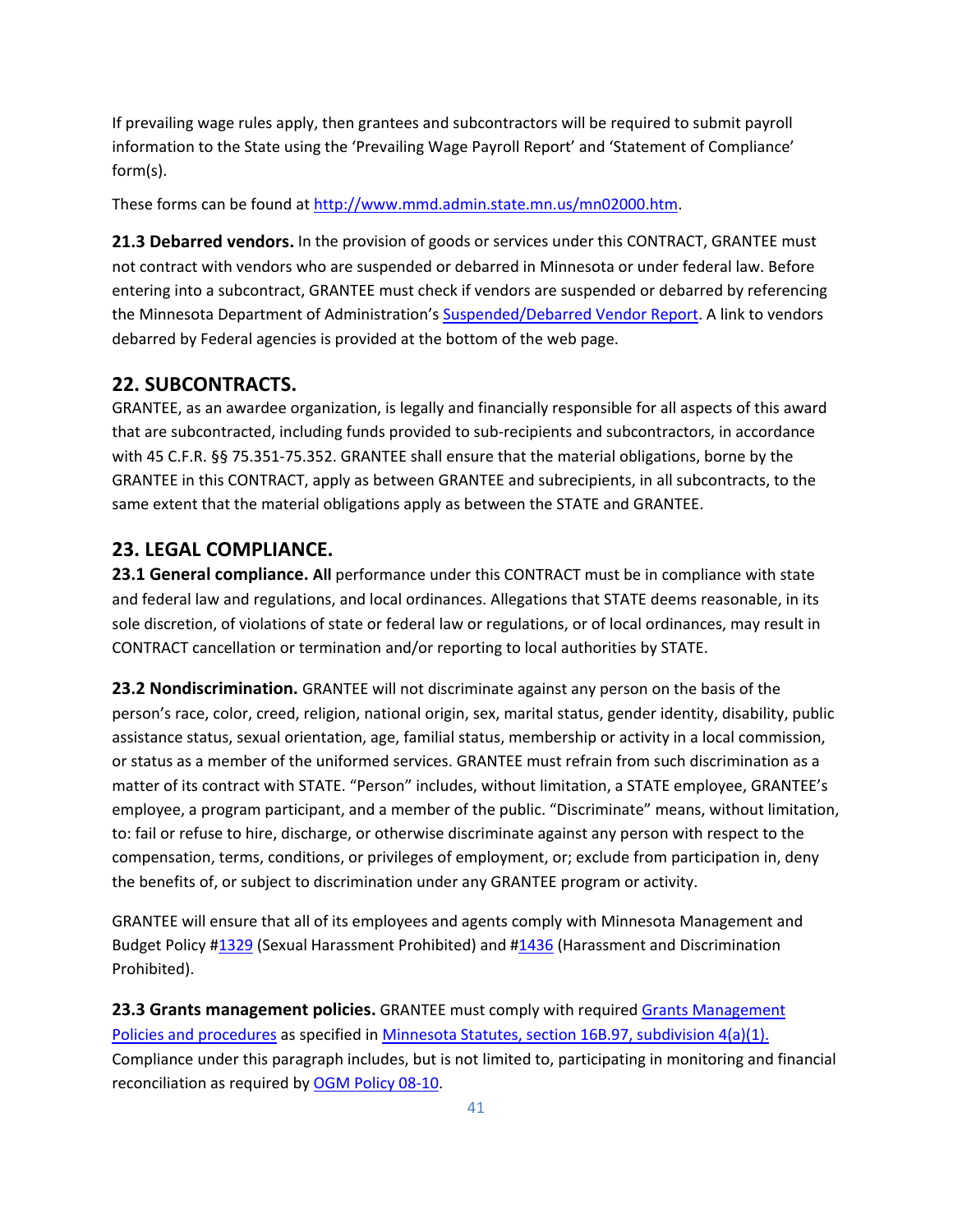**23.4 Conflict of interest.** Grantee certifies that it does not have any conflicts of interest related to this CONTRACT, as defined by [OGM Policy 08-01.](https://mn.gov/admin/assets/grants_policy_08-01_tcm36-207108.pdf) GRANTEE shall immediately notify STATE if a conflict of interest arises.

# **24. OTHER PROVISIONS**

**24.1. No Religious Based Counseling.** GRANTEE agrees that no religious based counseling shall take place under the auspices of this CONTRACT.

### **REMAINDER OF PAGE INTENTIONALLY LEFT BLANK**

Signature Page Follow